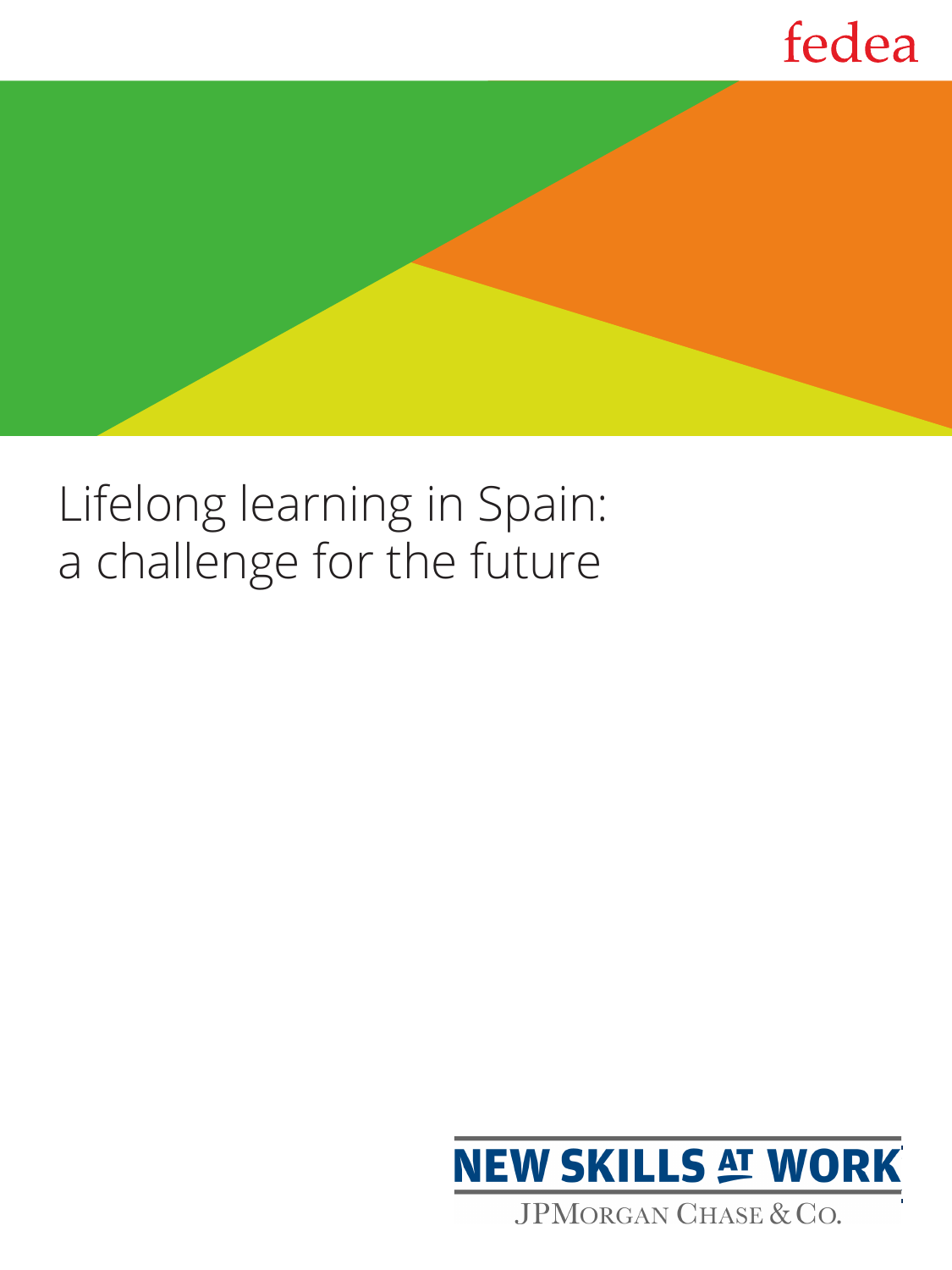### **NEW SKILLS AT WORK JPMORGAN CHASE & CO.**

The JPMorgan Chase New Skills at Work programme aims to identify strategies and support solutions that help improve labour market infrastructure and develop the skilled workforce globally. The initiative brings together leading policymakers, academics, business leaders, educators, training providers and nonprofits with the goal of connecting labour market policy with practice, supply with demand and employers with the workforce – all to strengthen the global economy.

### DISCLAIMER

While this report has been supported by the JPMorgan Chase Foundation, the contents and opinions in this paper are those of Fedea alone and do not reflect the views of the JPMorgan Chase Foundation, JPMorgan Chase & Co, or any of its affiliates.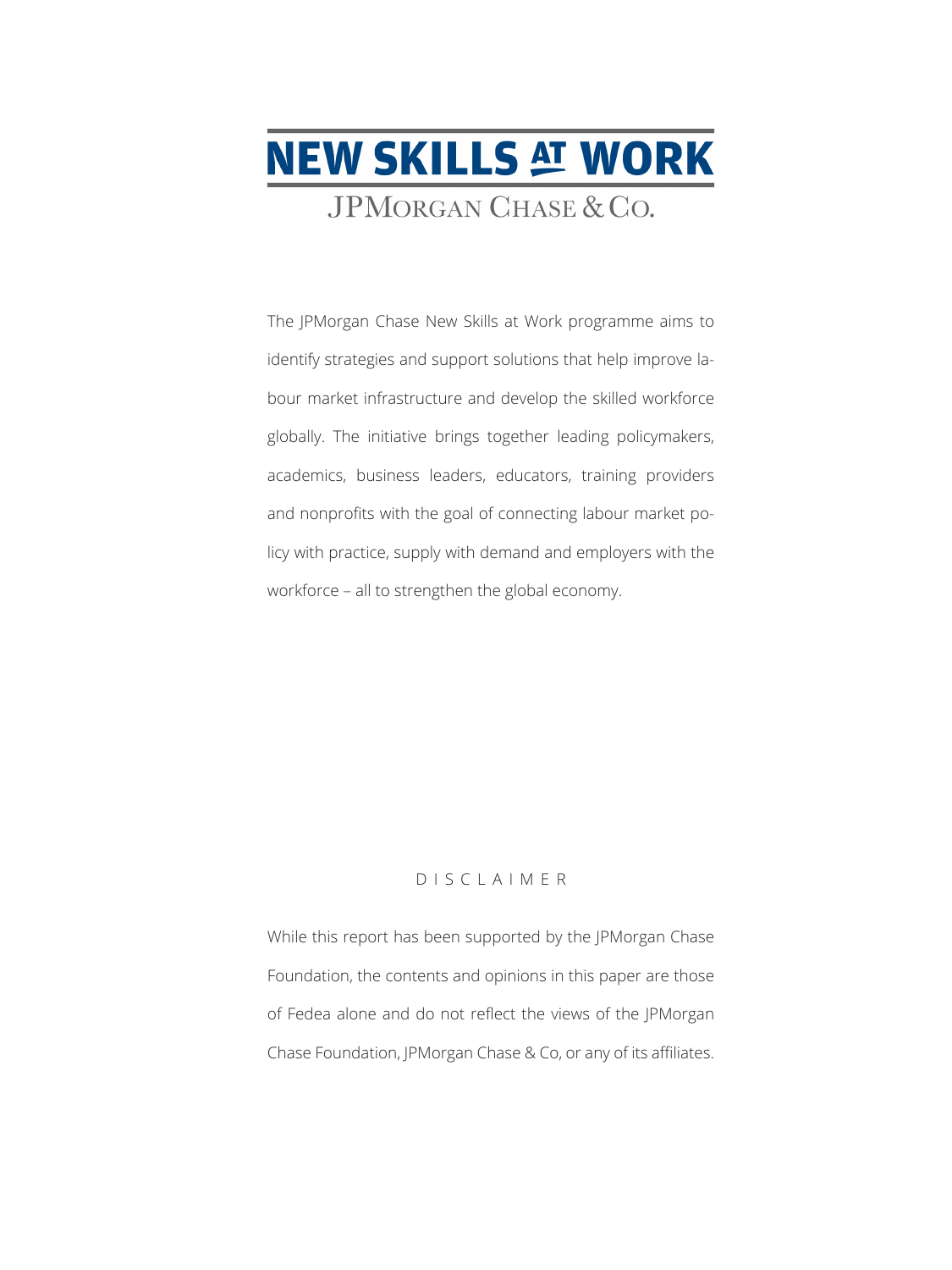## Lifelong learning in Spain: a challenge for the future

Estudios sobre la Economía Española - 2016/08

FLORENTINO FELGUEROSO (Fedea)

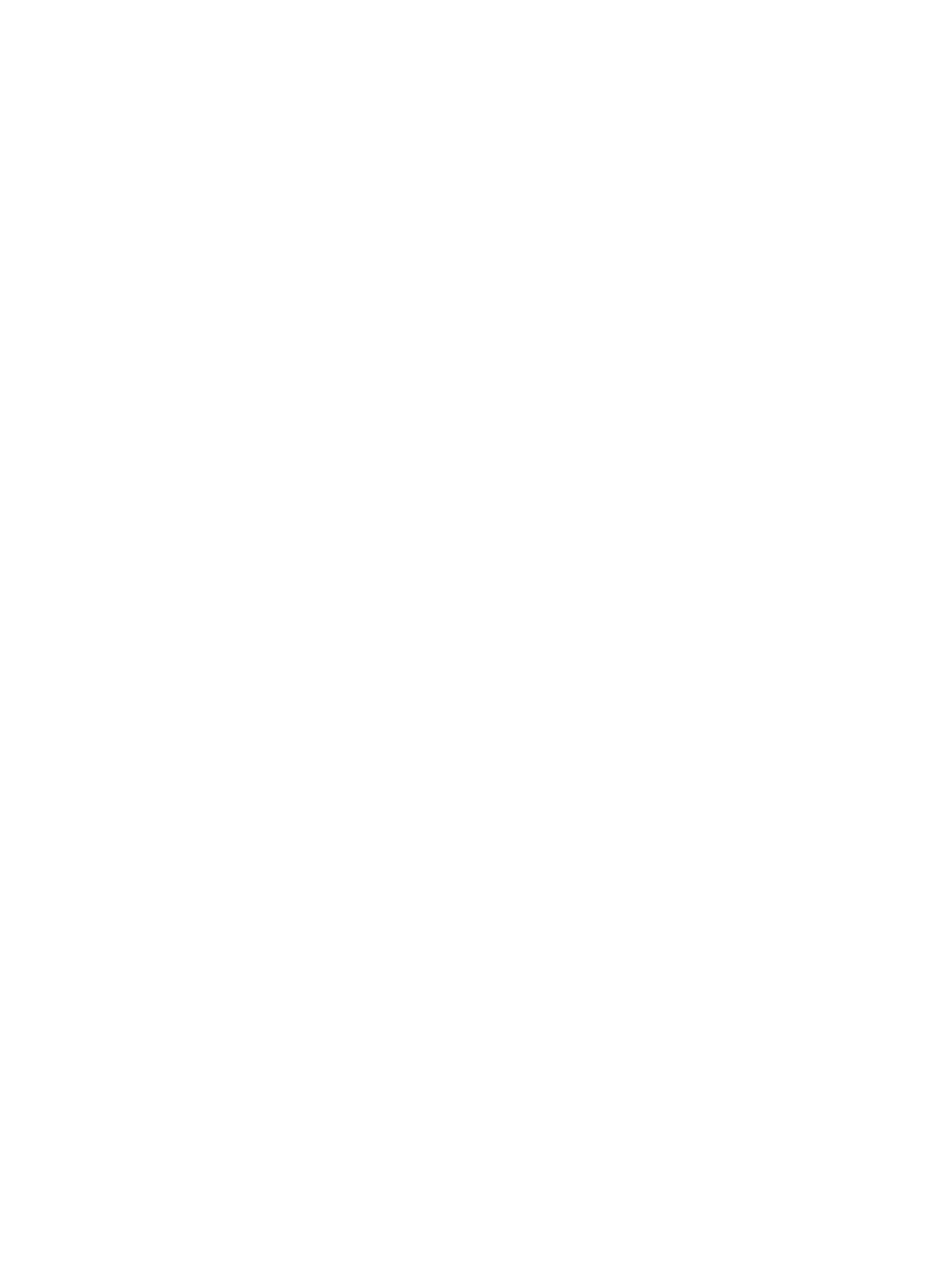## index

- EXECUTIVE SUMMARY
- EDUCATIONAL ATTAINMENTS AND COGNITIVE SKILLS OF SPANISH ADULTS
- LIFELONG LEARNING IN SPAIN: SOME FIGURES
- CHARACTERISTICS OF THE SYSTEM OF LIFELONG LEARNING IN SPAIN
- CONCLUSIONS
- APPENDIX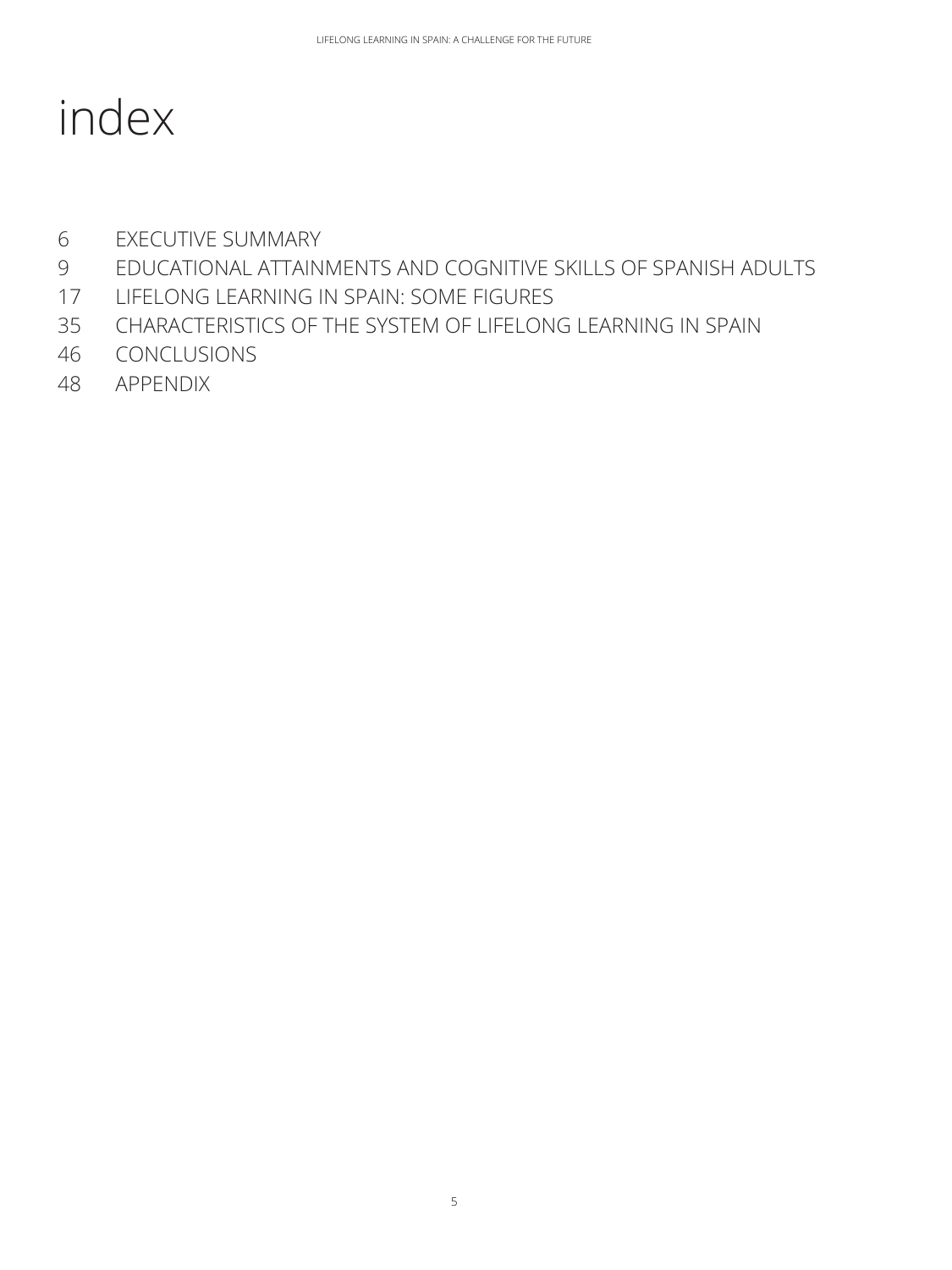### executive summary

Investment in lifelong learning is a key mechanism to improve workers' productivity and to adapt their skills to the changing needs of firms. The European Commission has repeatedly stressed its importance as a mechanism to foster economic growth in the European Union. Lifelong learning was incorporated into the objectives of the Lisbon Agenda (2010) and it is also placed among the strategic objectives for 2020. Specifically, to this date, all member countries should reach a rate of adult participation in education and training of 15%.

In this second report of New Skills at Work we take stock of the participation of adults in lifelong learning in Spain<sup>1</sup>. The report is divided in three parts. The first part of the report provides a descriptive analysis of the evidence on cognitive skills of the adult working population in Spain. The analysis confirms a well-known finding: despite major improvements in the educational attainments of the working population in the last few decades, the average level of cognitive skills remains low by international standards. In particular, Spain stands out as one of the EU countries with the largest share of adults who lack basic skills and competences. This is relevant for several reasons. The labour market position of this group has been deteriorating since the late 1970s, although this trend was temporarily interrupted during the period of the housing boom, and the digitalization of the economy is bound to place further pressure on this group in the near future. The report identifies three dimensions to the problem that deserve careful attention from Spanish policy makers: 1) Low average educational attainments; 2) Unsustainably high dropout rates from secondary education and 3) Comparatively low levels of cognitive skills at all educational levels. On all three scores Spain should strive for convergence to the levels prevailing in the leading countries in Europe.

Convergence will not be possible without major improvements in Spain's educational system to reduce the dropout rates in secondary education, and in the system of adult learning that is the topic of this report. Participation in adult learning may serve to mitigate some of the problems associated with a premature entry in the labour market. Moreover, it helps to improve workers' productivity and makes them more resilient to the impact of technological progress.

<sup>1</sup> This article builds on elements of an earlier study entitled "Claves para mejorar la educación y formación de adultos en España en la post-crisis", published in Reflecciones sobre el sistema educativo español, edited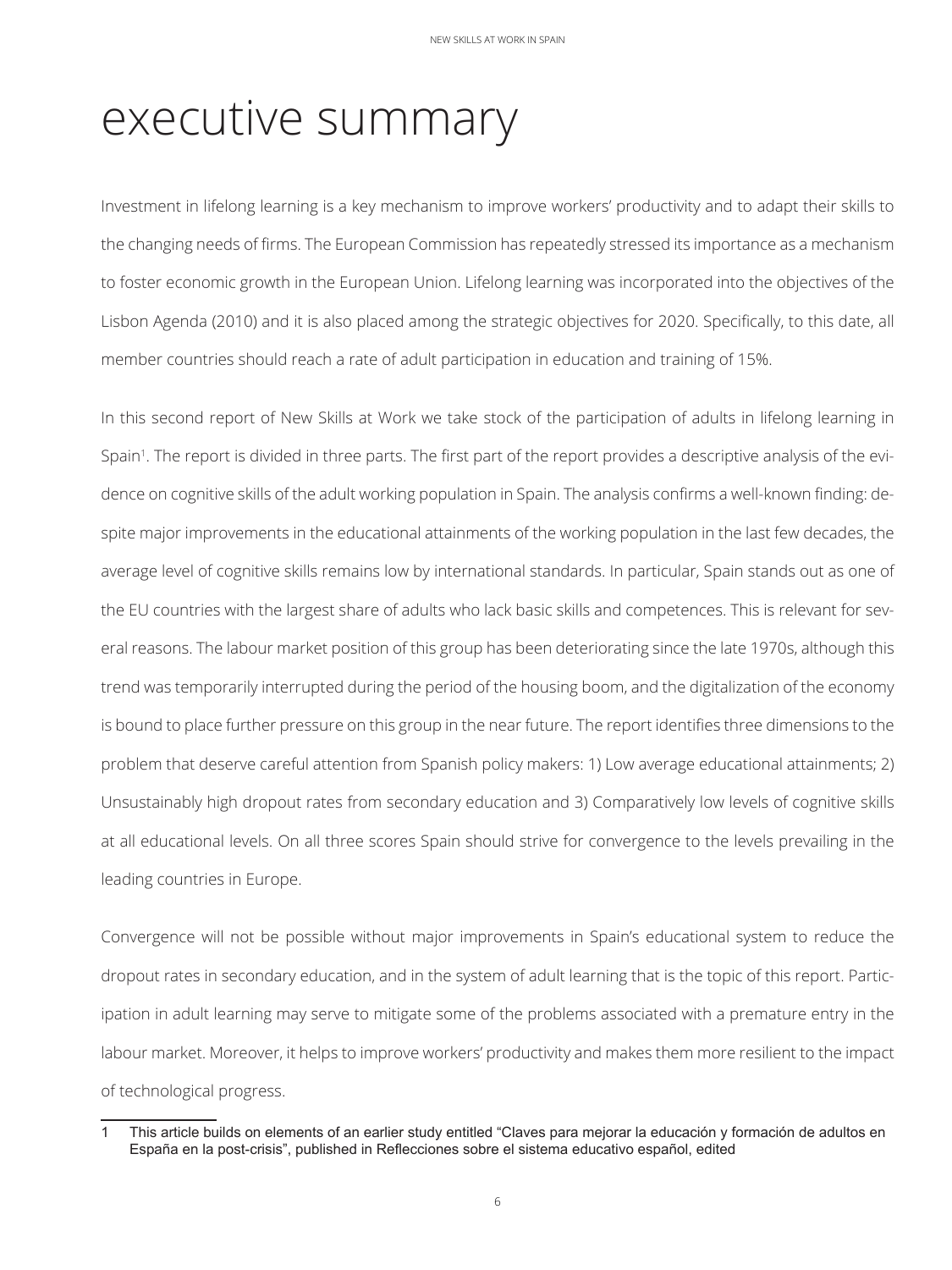The second part of the report therefore proceeds to document the participation in adult learning in Spain. It documents the recent evolution of the participation rates in adult learning and provides a comparative analysis of adult learning for a sample of countries that includes Spain and nine other European countries. Our sample includes the five countries that participate in New Skills and Work, the UK, Spain, Italy, France and Germany and a selection of mostly Scandinavian countries with high participation rates in adult learning programs.

The cross-country analysis reveals that the overall participation rate in adult learning in Spain is still five percentage points below the 20%-target of the EU2010 agenda. This rate is in line with the EU average but much lower than in the Scandinavian countries where close to 30% of the adult population participate in adult learning activities according to the European Labour Force Survey. Moreover, it has to be taken into account that the existing training needs of Spain are larger than the needs of most other European countries due to the relatively low cognitive skills of the working population and the massive destruction of jobs for less-educated workers during the crisis. Most of these jobs were concentrated in shrinking sectors like construction and so Spain faces a major challenge to relocate a large number of low-educated unemployed to sectors that may absorb these workers. In many cases this will require some form of training.

Besides additional funding, Spain will also have to revise its training policies. A careful analysis of the participation rates in adult learning by age, level of education and employment status of persons reveals two prominent shortcomings. The participation of the less-educated in adult learning activities is almost negligible in Spain and during the crisis we observe a steep drop in the participation rates in non-formal education and training, by far the most dominant form of adult learning among the unemployed. Thus, the participation in adult learning is especially low among those who most need it and their access to training seems to have become even more of a challenge during the crisis. The report links this last feature to the severe cuts in the public funds for the training of the unemployed.

Finally, the third part of the report describes the existing system of adult learning and suggests reforms to improve the design and the access to formal and/or non-formal education and training. The report identifies two peculiarities of the Spanish system of adult learning. First of all, there is a lack of flexible programs that allow workers to acquire basic skills and competences outside the regular educational system. The second peculiarity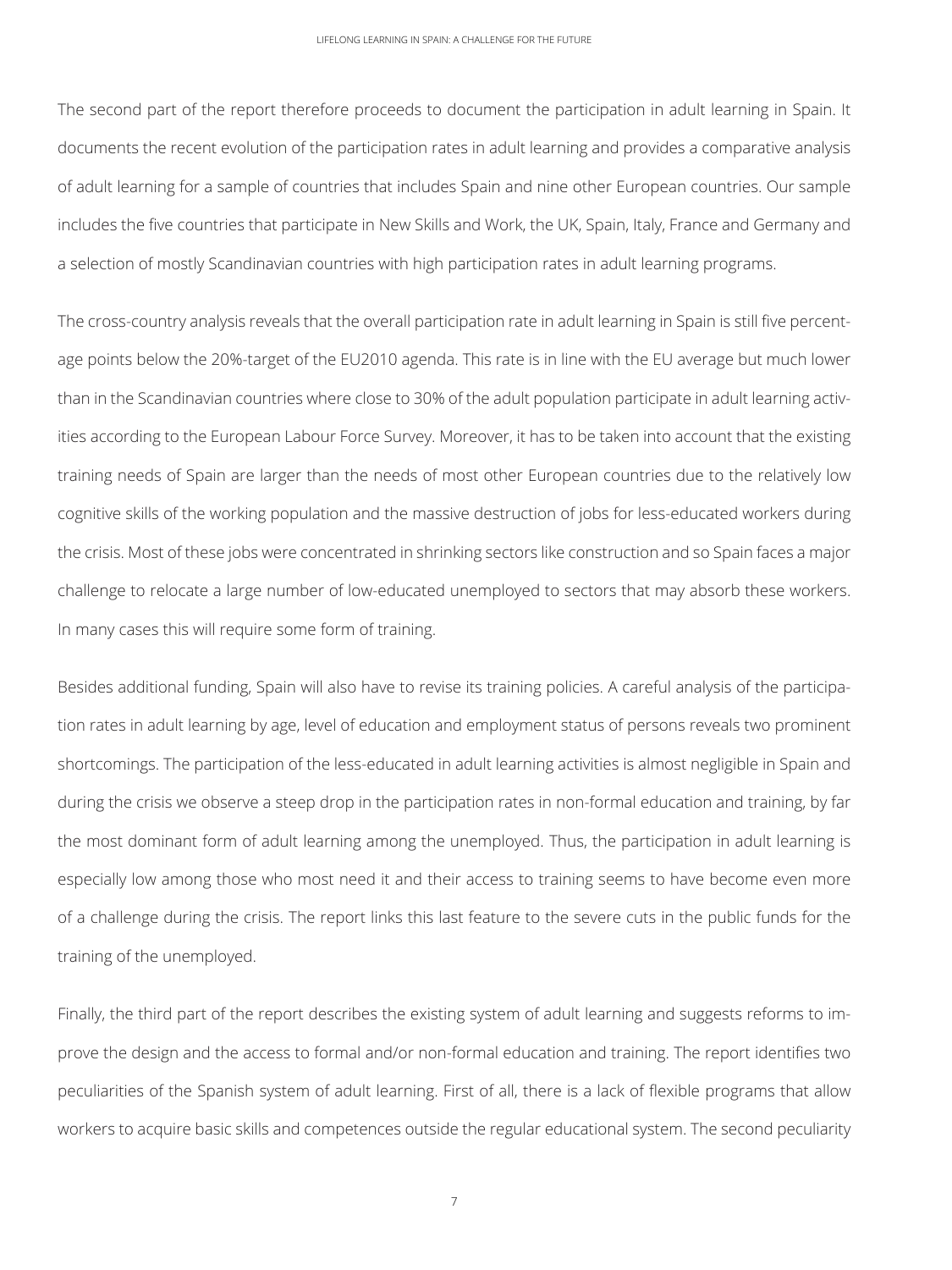#### NEW SKILLS AT WORK IN SPAIN

is related to funding. The bulk of the funds for lifelong learning and training are transferred to the training providers and employers while only a tiny fraction of the funds is transferred to the eligible workers. This contrasts with the situation in the leading reference countries where the eligible workers receive a substantial fraction of the available funding. Two recent reforms may bring the funding of training more in line with practice elsewhere in Europe as they foresee the introduction of training vouchers. The report provides an analysis of the expected benefits of these reforms and outlines options for further improvements.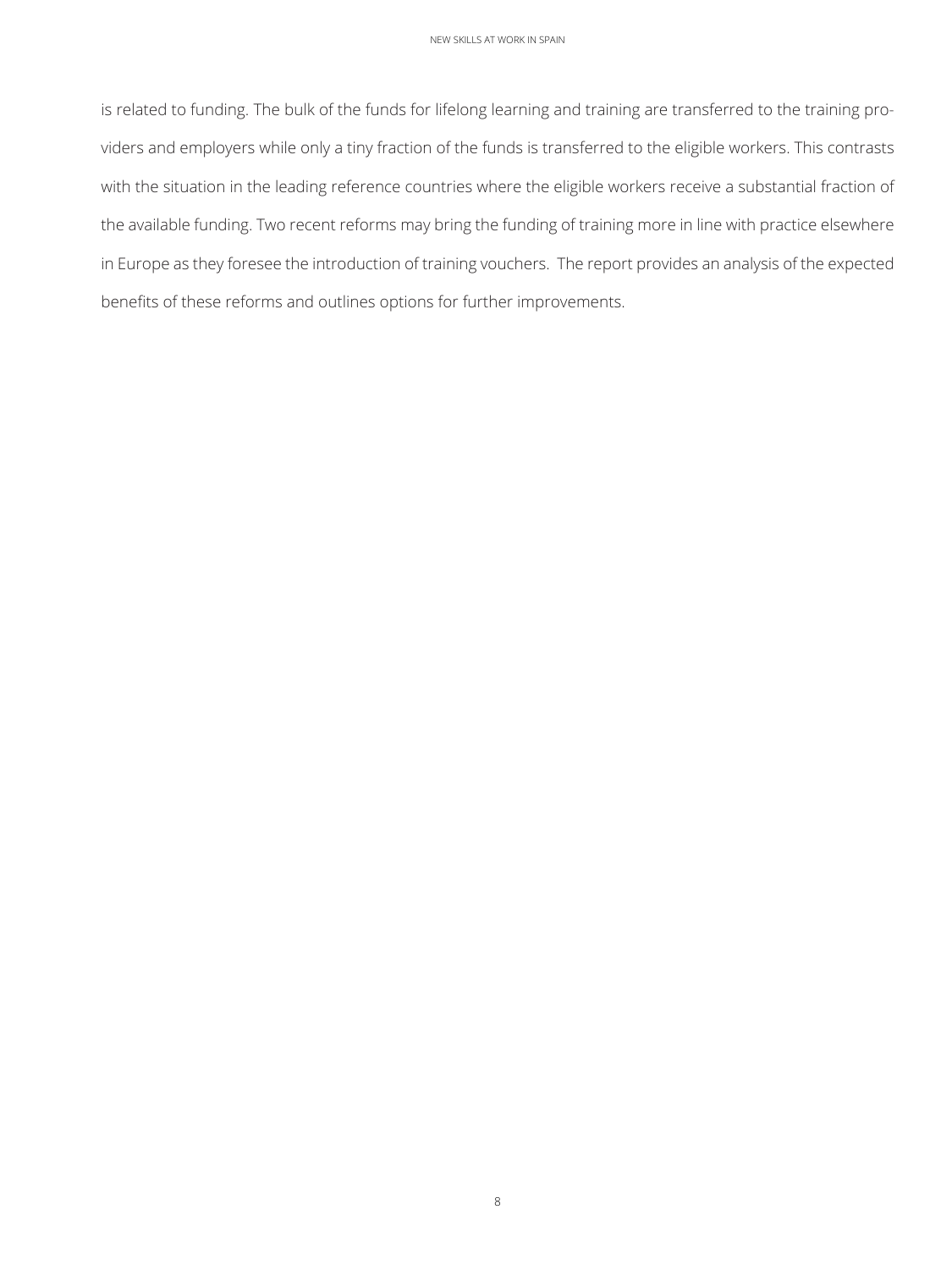## Educational attainments and cognitive skills of Spanish adults

In the past three decades, the education level of the adult Spanish population has increased considerably. According to estimates by De la Fuente and Domenech (2014), the average number of years of schooling increased by four years in the period 1980-2010. Moreover, the percentage of graduates in higher education has tripled during this period. Among the younger generations, more than 40% of people obtain a college education. This figure is above the EU-28 average and in line with the figures in countries like France and the Netherlands<sup>1</sup>.

Nonetheless, the overall level of cognitive skills of the adult population is still low by international standards. Below we document three dimensions to this problem: 1) low average educational attainments; 2) an exceptionally high dropout rate from secondary education and 3) comparatively low levels of cognitive skills at all educational levels.

### **Average educational attainments**

Despite progress made in recent decades, the average years of schooling in Spain is still the third lowest in the OECD just ahead of Portugal and Mexico (De la Fuente and Domenech, 2014). As early as 1960, countries such as Denmark, Australia, Norway, USA and Sweden had already achieved a higher mean number of years at school than Spain in 2010. Similarly, the proportion of the population with higher education in Spain in 2010 was achieved by the US in 1970 and by most European countries in the 1980s or 1990s.

One of the most worrying aspects of the low average educational attainments in Spain is the large proportion of people aged 25 to 64 with uncompleted secondary education. 43.4% of the adult population in Spain has a level of education less than or equal to ISCED2 level, that is these persons have completed at most compulsory lower-level secundary education (*Educación Secundaria Obligatoria or ESO*).

According to the European Labour Force Survey (EU-LFS), only Portugal, Turkey and Malta have higher shares. In

<sup>1</sup> According to the EULFS, 42.3% of young people aged 30 to 34 in 2014 had acquired a higher education in Spain, while the average EU-28 was 37.4% in the Netherlands this rate it was 44.8% and 43.7% in France.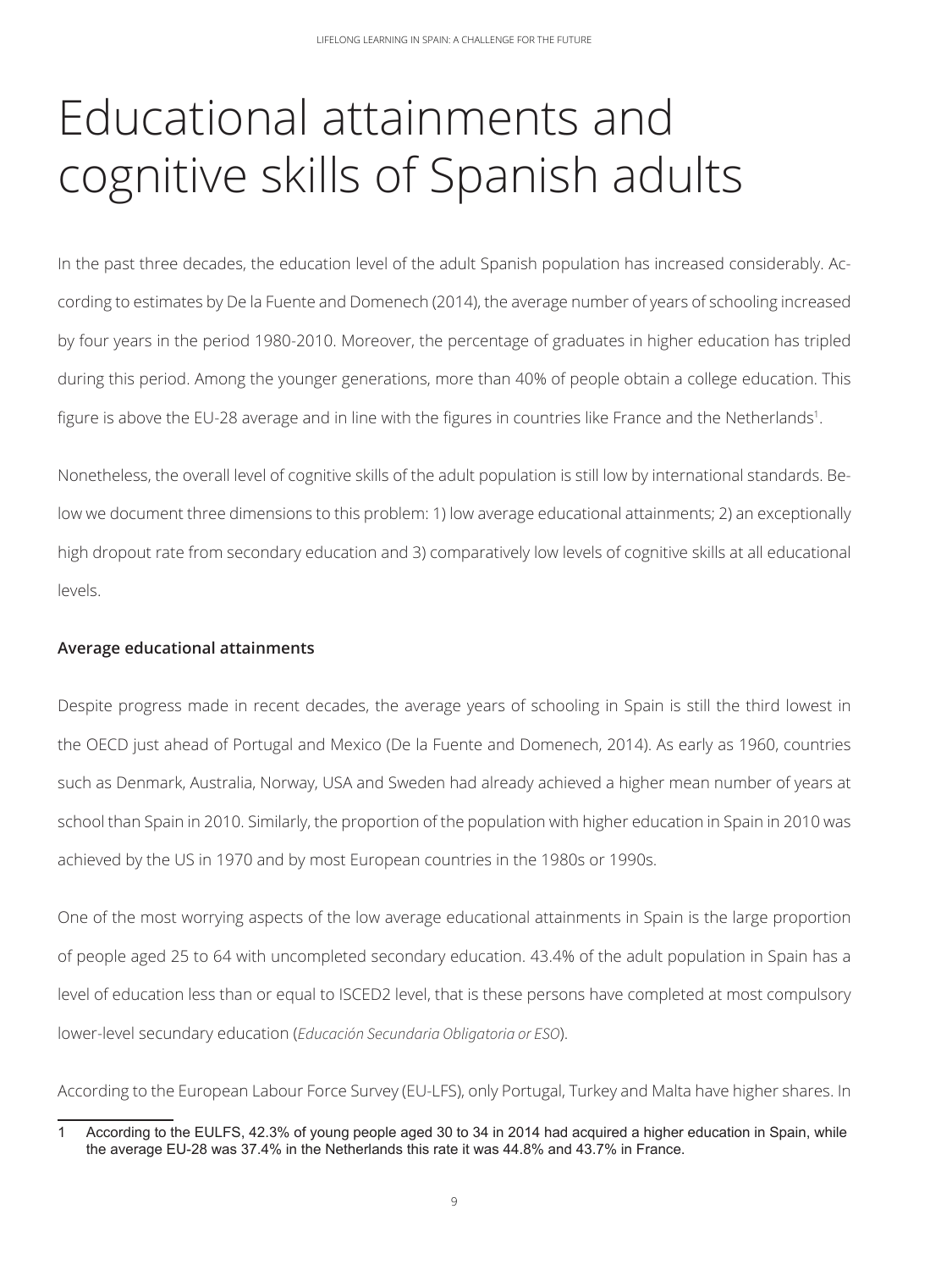these countries more than half of the adults are low educated. By comparison, the EU-28 average stands at 24%, while the Scandinavian countries, and even Central and Eastern European countries, have percentages below 20%. Moreover, it is important to stress that the differences are not a reflection of composition effects. It is true that among older workers in Spain the share of low educated persons is high by international standards, but the same is true for young adults. Indeed, due to the persistent inflow of large numbers of early school leavers in Spain, the difference in the share of low-educated adults between Spain and the rest of Europe is similar across all age groups.





#### Source: European Labour Force Survey (Eurostat)

The actual problems may well be bigger than suggested by the above figures, as there is a sizable group of the adult population in Spain (14%), which has not even completed the final year of compulsory education (ESO). From the viewpoint of adult education and lifelong learning, this feature is relevant because the persons without completed lower-secondary education have no access to upper-secondary education (intermediate level vocational education or high school). Those who do not wish to complete compulsory education at a later stage in their lives therefore have no other choice than to opt for alternative recognitions of competences such as the *certificados de profesionalidad*.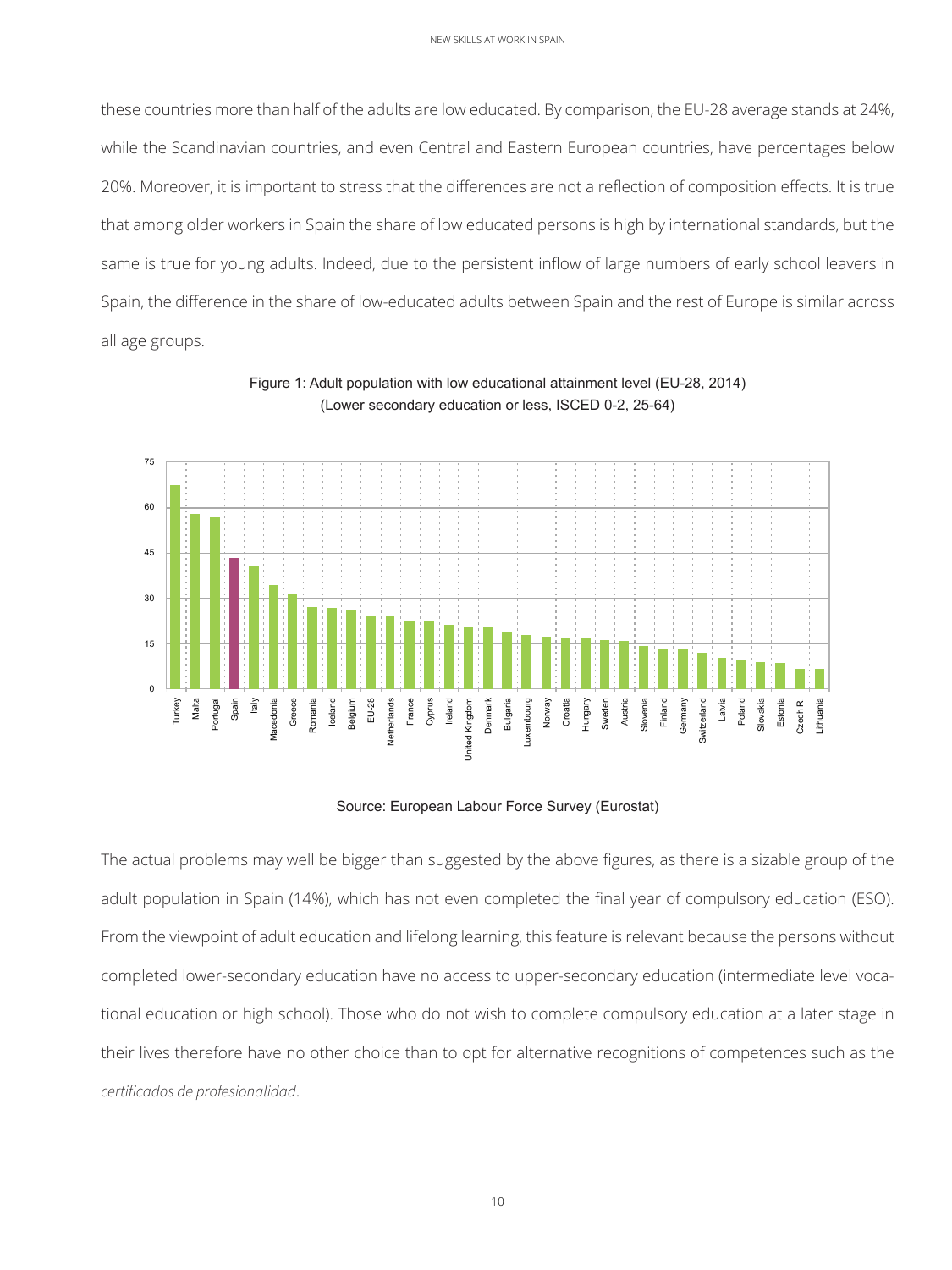#### **Early school leavers**

As mentioned above, the main cause of the low educational level in the adult population is the successive waves of young people who abandon the education system prematurely before completing secondary education.

According to the definition of Eurostat, the share of early school leavers is the percentage of young people aged 18 to 24 without a degree corresponding to post-compulsory secondary education (high school or intermediate level vocational education), which are outside the education system and who are not receiving any other form of schooling or training. Figure 2 illustrates the historical evolution of the share of early school leavers together with the share of high school dropouts who did not even complete compulsory lower-secondary education.



Figure 2: Early leavers from education and training<sup>2</sup> (Spain, 1997-2015, 18-24 years, %)

Source: own calculation using microdata of the Spanish Labour Force Survey (EPA- first quarters, INE)

In the late 1970s the share of early school leavers stood at levels near 70%. Since that time this rate has decreased steadily (almost 25 percentage points since the 1990's) with the exception of the period of the housing boom. In this period we even observe a small increase in the share of early school leavers as scores of young people were drawn into the labour market attracted by the high wages in the construction sector (see Aparicio, 2014). Since the start of the economic crisis, Spain seems to have returned to the downward trend in the share

<sup>2</sup> Jóvenes de 18-24 años fuera del sistema educativo y formativo que no alcanza un nivel correspondiente a la enseñanza secundaria post-obligatoria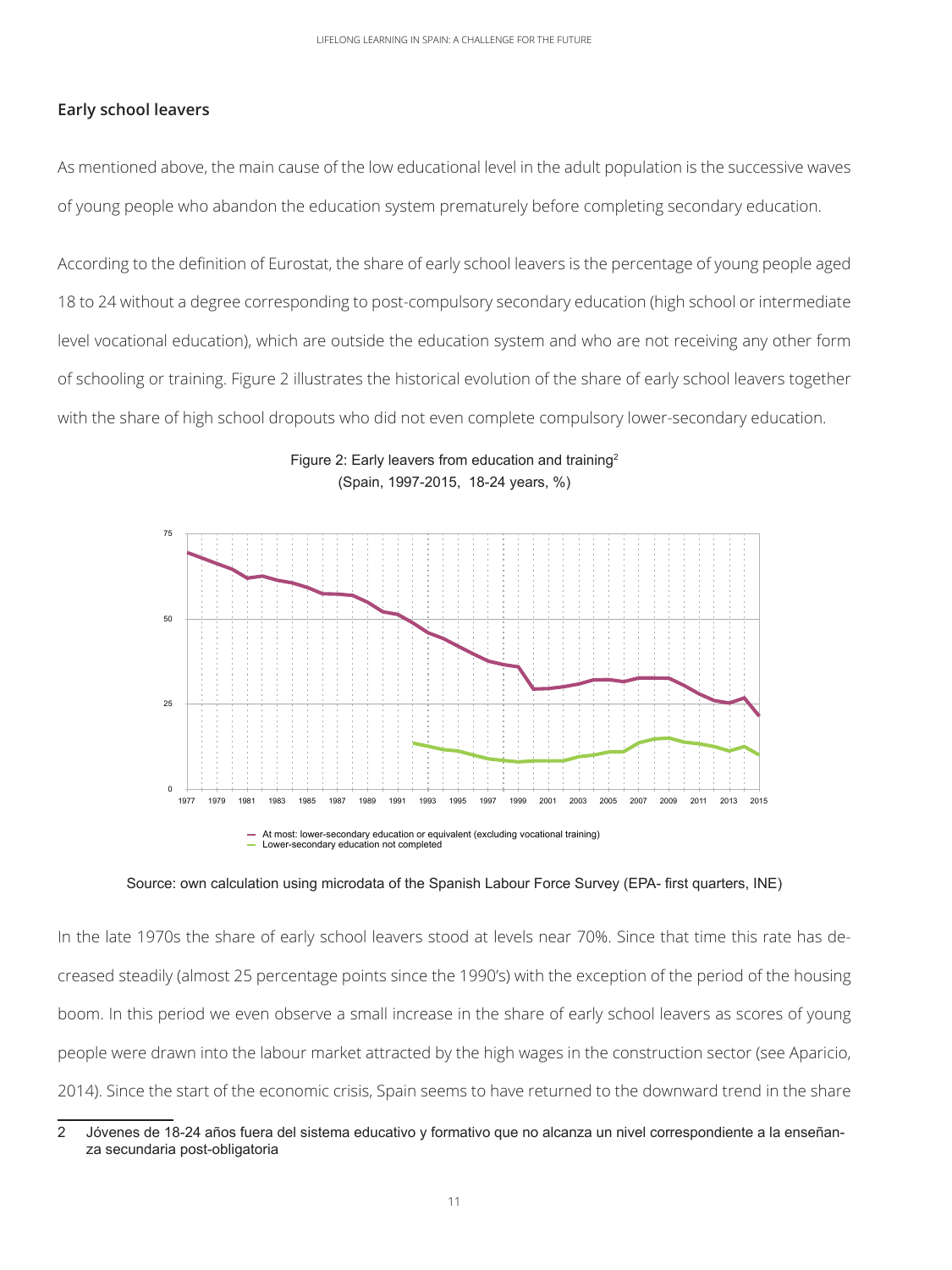of early school leavers, but we need more data before we can draw firm conclusions about the apparent return to the downward trend that started in the 1970's.

In the meantime, the education authorities should pay careful attention to the red line in Figure 2, which represents the number of young people who have left school without having completed compulsory secondary education (ESO). At present, 10% of young people aged 18 to 24 are in this situation. This figure is still higher than the one registered before the start of the housing bubble. In other words, the education authorities in Spain have managed to increase the proportion of young people who continue their studies after finishing compulsory education, but no progress is made in reducing the dropout rate of those who leave before completion of compulsory education.



#### Figure 3: Early leavers from education and training (European countries, 1997-2015, 18-24 years, %)

Source: European Labour Force Survey (Eurostat)

A second disturbing fact is the high intergenerational persistence of low educational attainments in Spain, as evidenced by the large differences in the percentage of early school leavers between the group of young people whose parents failed to complete compulsory secondary degree and those whose parents (either one or both parents) completed compulsory education. The intergenerational transmission of dropout is especially pronounced when we focus on young people who, like their parents, fail to complete even compulsory education. Felgueroso and Jimenez (2015) show that in this case the differences have widened further during this reces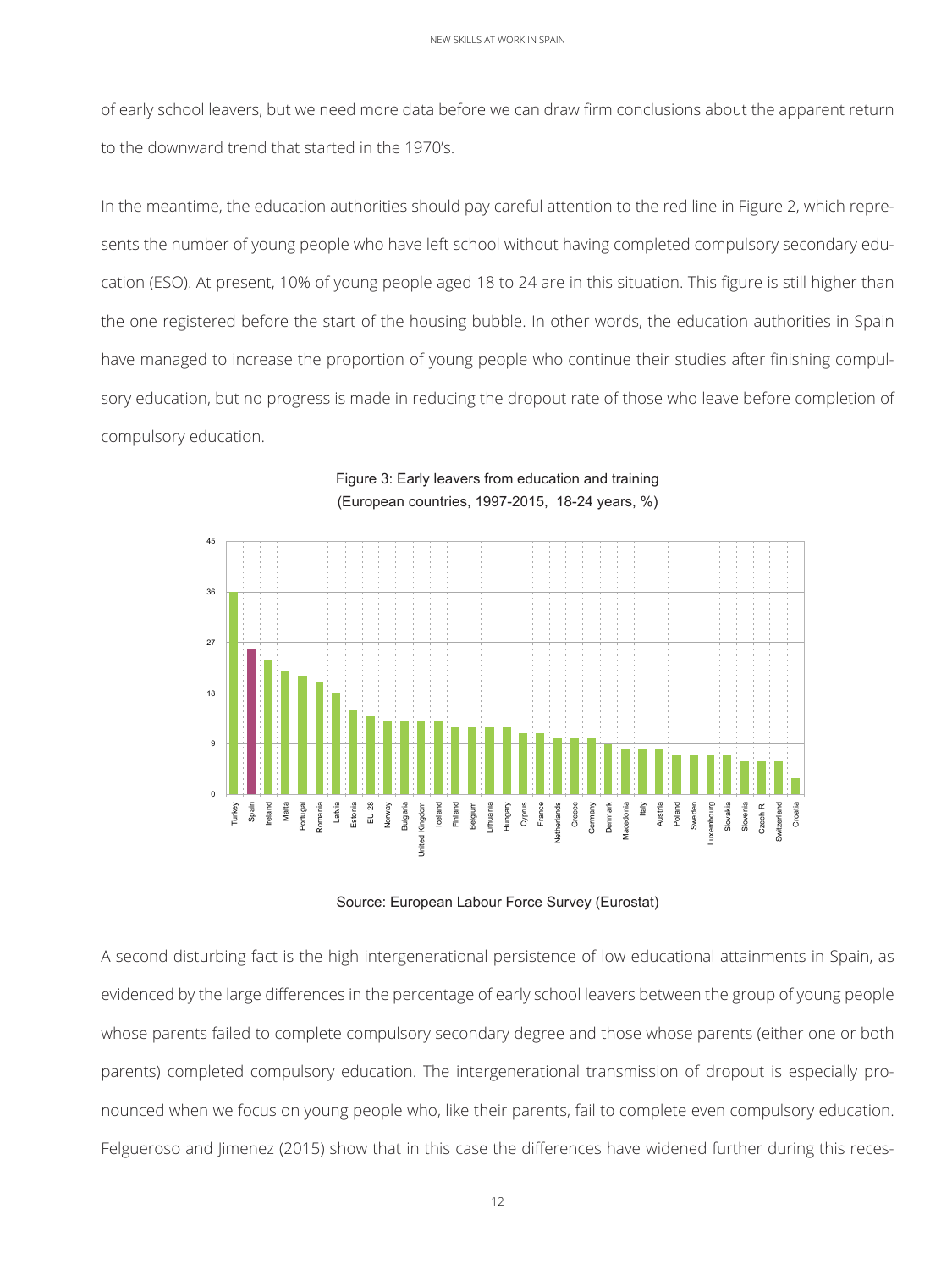sion, and they are not shrinking during the early stages of the economic recovery either. About 27% of young people whose parents did not complete lower-secondary education left school early, which is an increase by 12% over the last decade.

Furthermore, Spain lags behind the rest of Europe in its endeavour to reduce dropout rates and in recent years it has been overtaken by countries like Portugal. Indeed in 2014, Spain's dropout rate was the second highest in Europe and almost double the average rate in Europe.

#### **The core competencies of the adult population**

The indicators presented so far only provide a partial view of the gaps between the level of educational attainments in Spain and the rest of Europe. The persons with low levels of formal education can acquire additional skills throughout their working life, through training or work experience. Similarly, the skills acquired at each level of education may differ across countries and they may become obsolete with the passage of time. Therefore, the actual level of competencies and skills may differ across countries for persons even if we compare persons with the same level of education. Below we complete the information about the skill gaps with comparative data on the basic level of cognitive skills of the adult population.





Source: PIAAC (OECD)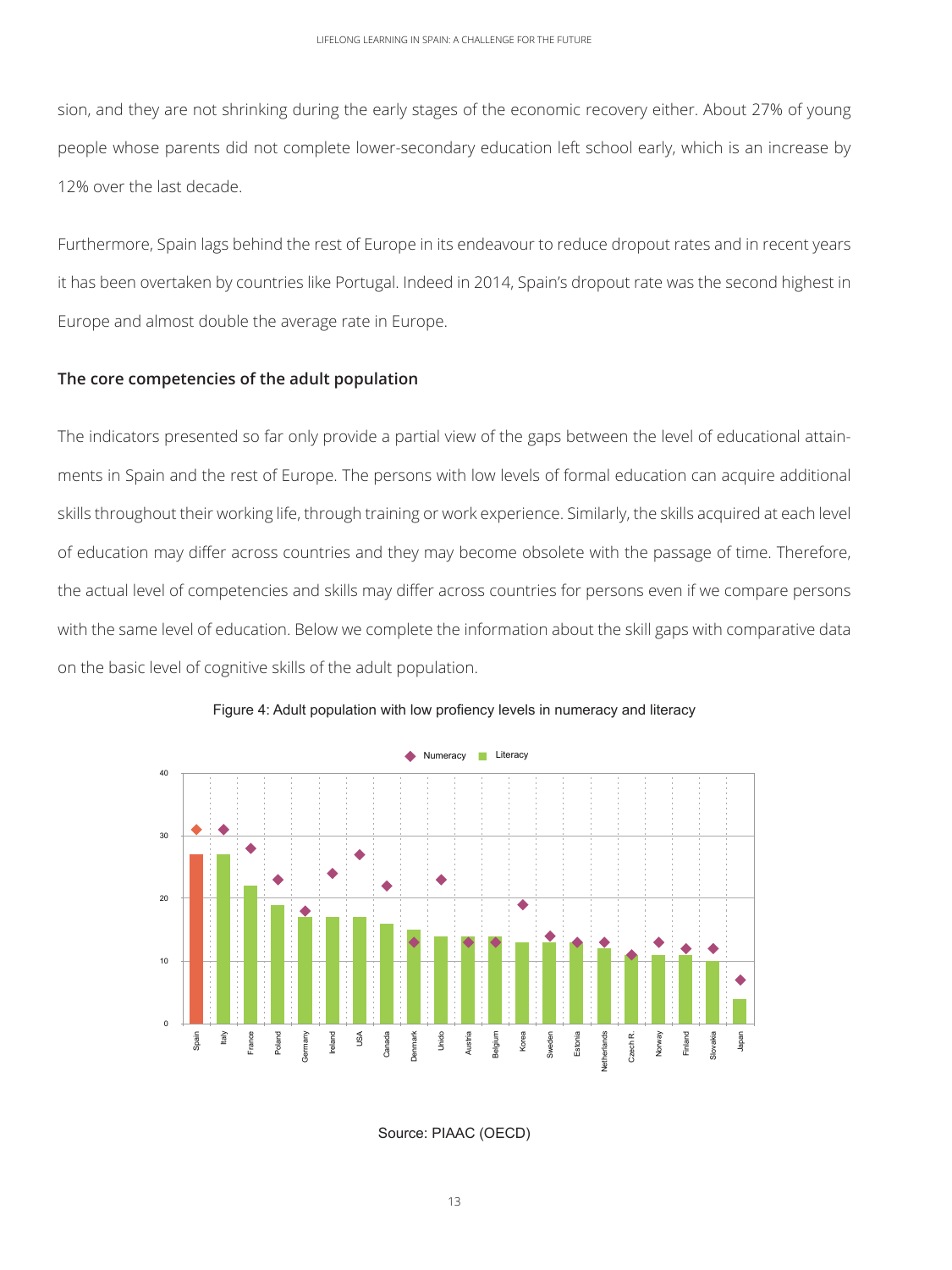#### NEW SKILLS AT WORK IN SPAIN

Our first source of evidence is the *International Programme on the Assessment of the skills of the adult population (PIAAC 2013)*. This recent survey revealed a bleak picture about the basic competencies of the adult population in Spain. More than one out of four Spanish adults between 16 and 65 obtained a score of 1 or less on the PIACC scale in core competences like Reading Comprehension (27.5%) and Mathematics (30.6%). These low scores are only comparable with those of Italy as shown in the Figure below.

Moreover, as shown in the results of the PIAAC study (2013), the poor performance of Spanish adults is not only the result of a composition effect (having a population with a comparatively large share of people of low educational levels). The skill levels of Spanish workers are comparatively low at all levels of education when we compare workers with the same level of education (INEE, 2013).

Spain performs equally poorly in other core competences such as the command of foreign languages or digital literacy. The 2011 Eurostat Adult Education Survey (AES) showed that Spain was one of the countries with the lowest command of European languages other than Spanish. Specifically, 49% of the adult population (25-64 years) did not know any foreign language compared to a EU-28 average of 34.1% and shares below 10% for the Scandinavian countries and 15% for countries like the Netherlands and Switzerland, respectively. Similarly, the Statistics Information Society of Eurostat indicated that by 2014 42% of the Spanish population aged 25 to 64 had never used a computer or did not know how to perform basic ICT operations. This high rate of digital illiteracy is not much different from the EU-28 average (44%), as shown in Felgueroso (2015), but it is substantially higher than in countries like Finland (22%) or Denmark (31%). In principle, lifelong learning could play a useful role in remedying these shortcomings.

#### **Cognitive skills and the exit from the crisis**

In recent years the training needs of Spanish workers have expanded considerably due to the unequal impact of the crisis that particularly affected the workers at the bottom of the skill distribution. As can be observed in Figure 5, the employment rate of the workers with low levels of education (at most lower secondary education) has fallen by 20 percentage points during the crisis, continuing a downward trend that started at the end of the 70´s and that was only temporarily interrupted in the years of the housing boom.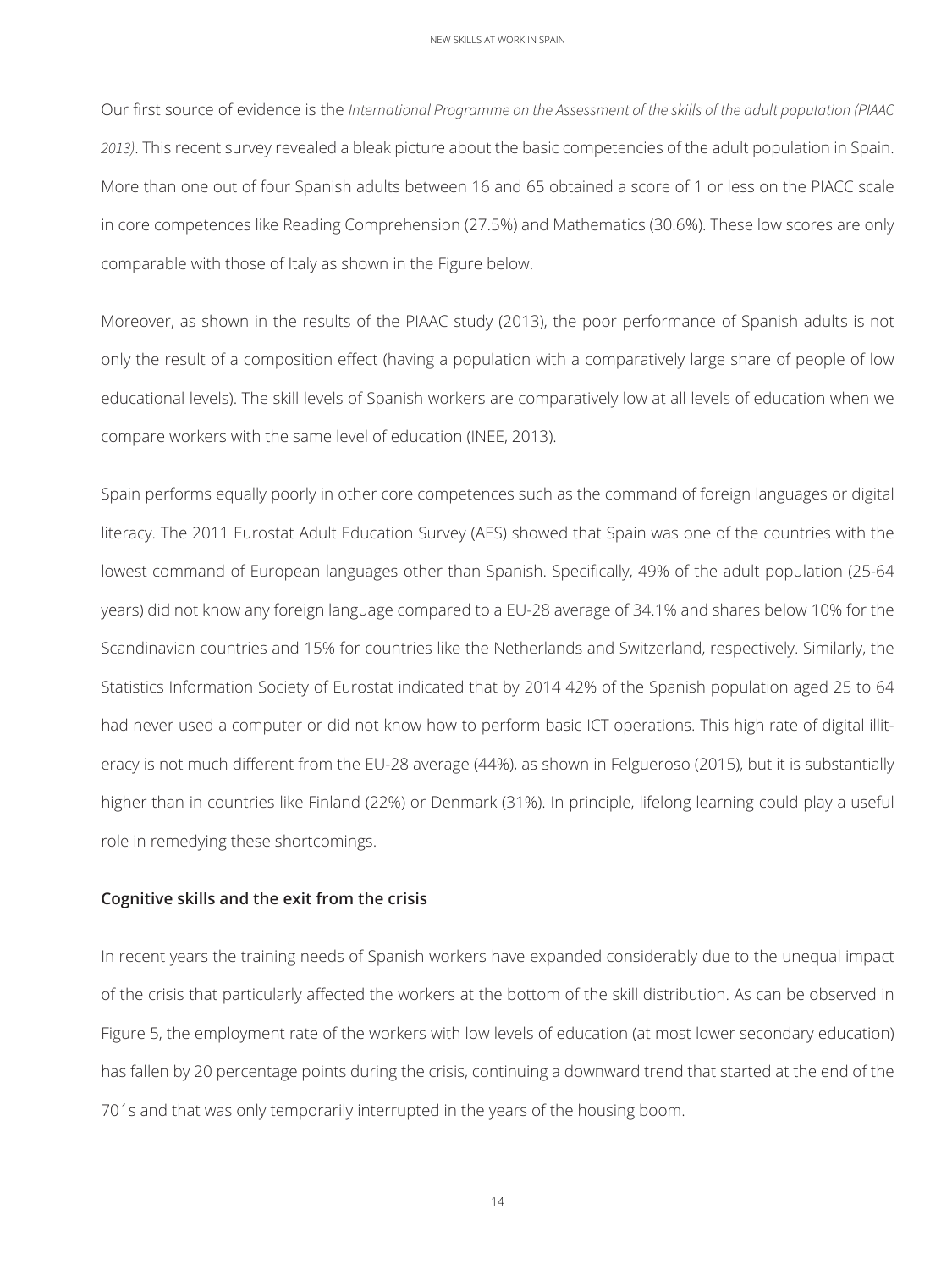Indeed, at the end of the 70's, the employment rate of low-educated males was virtually the same as those of males with medium or high levels of education. All three groups enjoyed employment rates of nearly 90%. By contrast, nowadays the employment rate of low-educated workers is thirty percentage points lower than in the late 70's and 20 percentage points lower than the corresponding rate of persons with a degree in higher education. Moreover, the pattern for males differs completely from the one observed for women. In the case of women we observe a clear positive correlation between educational attainments and employment rates and a strong rise in the three employment rates since the mid-80´s. The female employment rates have come down during the crisis, but much less so than the employment rates of males.



Figure 5: Employment rates by gender and educational attainment (25-64, 1997-2015)

Source: Spanish Labour Force Survey (EPA, INE)

The above data show that the deterioration in the labor market prospects for less educated males corresponds to a trend that has marked the last three decades. However, the current situation is critical due to the unprecedented drop in the employment rate of less-educated men. According to the latest figures, the unemployed with no more than compulsory education make up more than half of the total stock of unemployed, compared to a share of 38% in the active labour force, and their weight among the very long-term unemployed (with spells of more than two years) is even higher<sup>3</sup>.

<sup>3</sup> In the second quarter of 2015, 55% of the unemployed have a low educational level, compared to 22% and 23% for the middle and upper levels, respectively. The corresponding figures for the long-term unemployed are, respectively, 57%, 21% and 22%.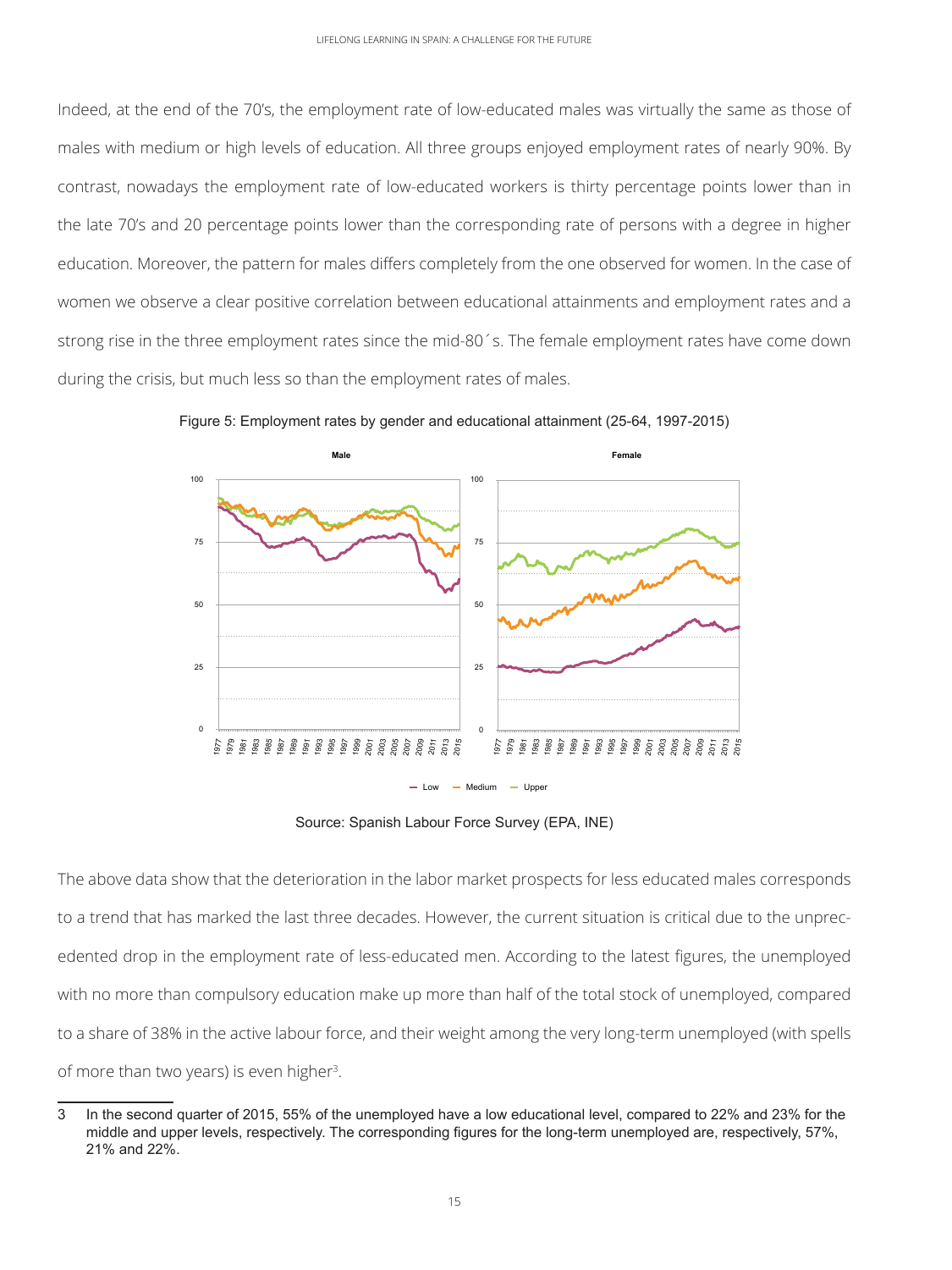Many of these (very) long-term unemployed will likely need some form of training programs that fosters their reintegration into the labour market.



Figure 6: Distribution of unemployment by duration and level of educational attainment (25-64, 2015: Q2)

Source: Spanish Labour Force Survey (EPA, INE)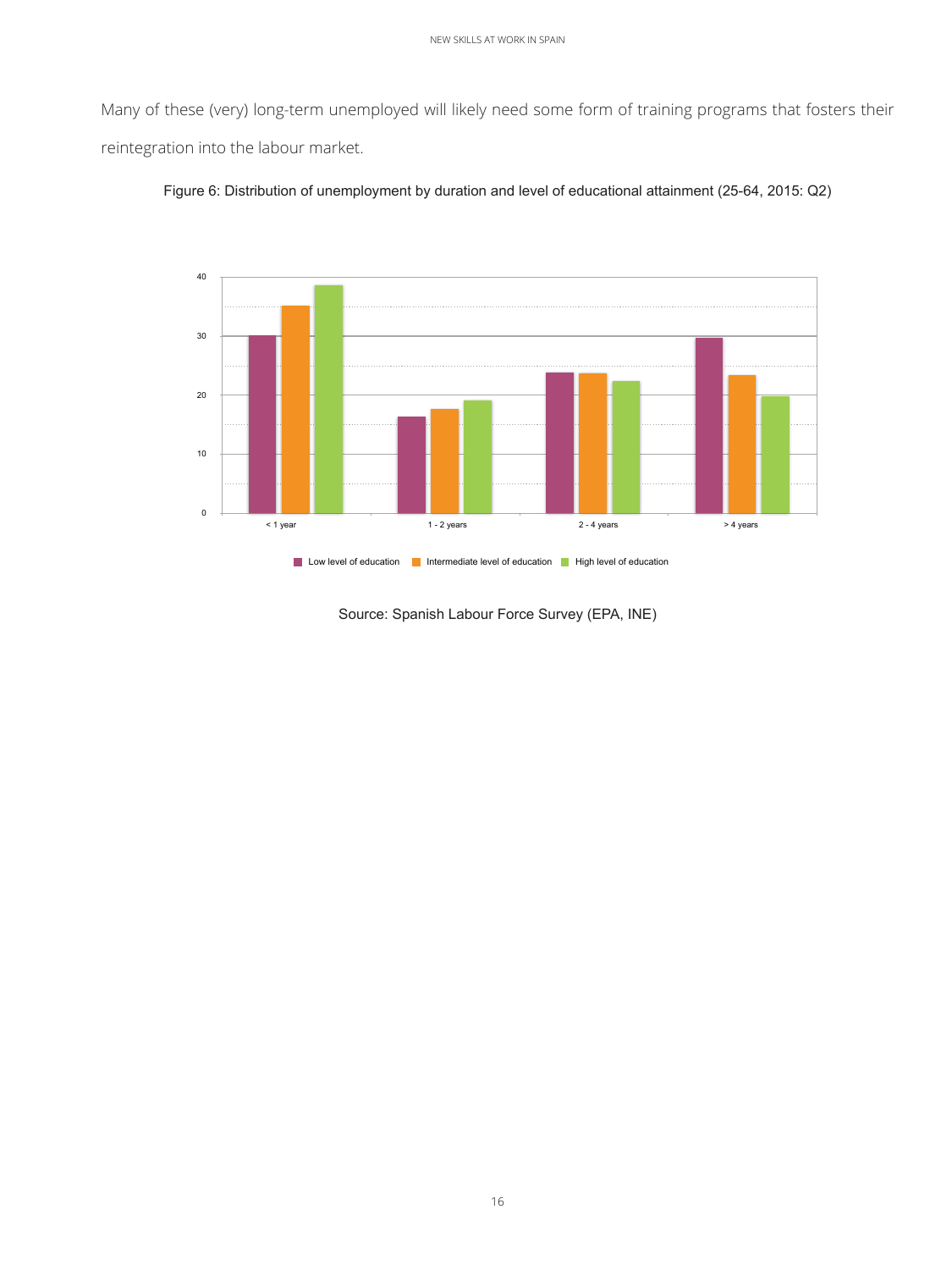## Lifelong learning in Spain: some figures

In this section, we analyze the evolution of the participation in adult learning in Spain in the last decade. In the first part, we focus on young adults who have left school recently. Specifically, we focus on the percentage of youth who decide to return to school to complete their education and on the use of training contracts, the main mechanism to offer education and training to young persons who want to combine learning and work. Next, we compare the characteristics of the adults who participate in formal and non-formal education or training in Spain to those who participate in adult learning in other European countries.

### **Young adults: the return to school and the incidence of training contracts.**

Table 1 shows the percentage of young people below 30 who returned to school (after having dropped out before) in the last decade. Inspection of the Table shows that the return rates have increased for all levels of education during the recession. Nonetheless, the absolute numbers are still quite low, especially in the case of young adults who dropped out of the schooling system before completion of compulsory education.

| Nivel de estudios       | 2006-2007 | 2008-2009 | 2010-2011 | 2012-2013 | 2014 |
|-------------------------|-----------|-----------|-----------|-----------|------|
| Menos de ESO            | 4,8       | 5,0       | 6,9       | 7,6       | 7,4  |
| Titulo de ESO           | 3,8       | 4,6       | 5,4       | 5,8       | 6,4  |
| <b>Bachillerato</b>     | 17,8      | 18,7      | 19,0      | 23,2      | 26,2 |
| FP de grado medio       | 3,2       | 4,0       | 6,5       | 7,1       | 7,9  |
| FP de grado superior    | 6,1       | 7,4       | 10,9      | 11,5      | 18,3 |
| Estudios universitarios | 12,3      | 14,6      | 15,7      | 15,2      | 19,1 |
| Total                   | 7,9       | 8,8       | 10,1      | 10,9      | 12,8 |

| Table 1. Annual flows of persons returning to formal education <sup>4</sup> |  |  |  |
|-----------------------------------------------------------------------------|--|--|--|
|-----------------------------------------------------------------------------|--|--|--|

Source: EPA, submuestra anual.

<sup>4</sup> Number of persons outside regular education in year t-1 who are enrolled in regular education in year t as percentage of those outside regular education in t-1, 16-29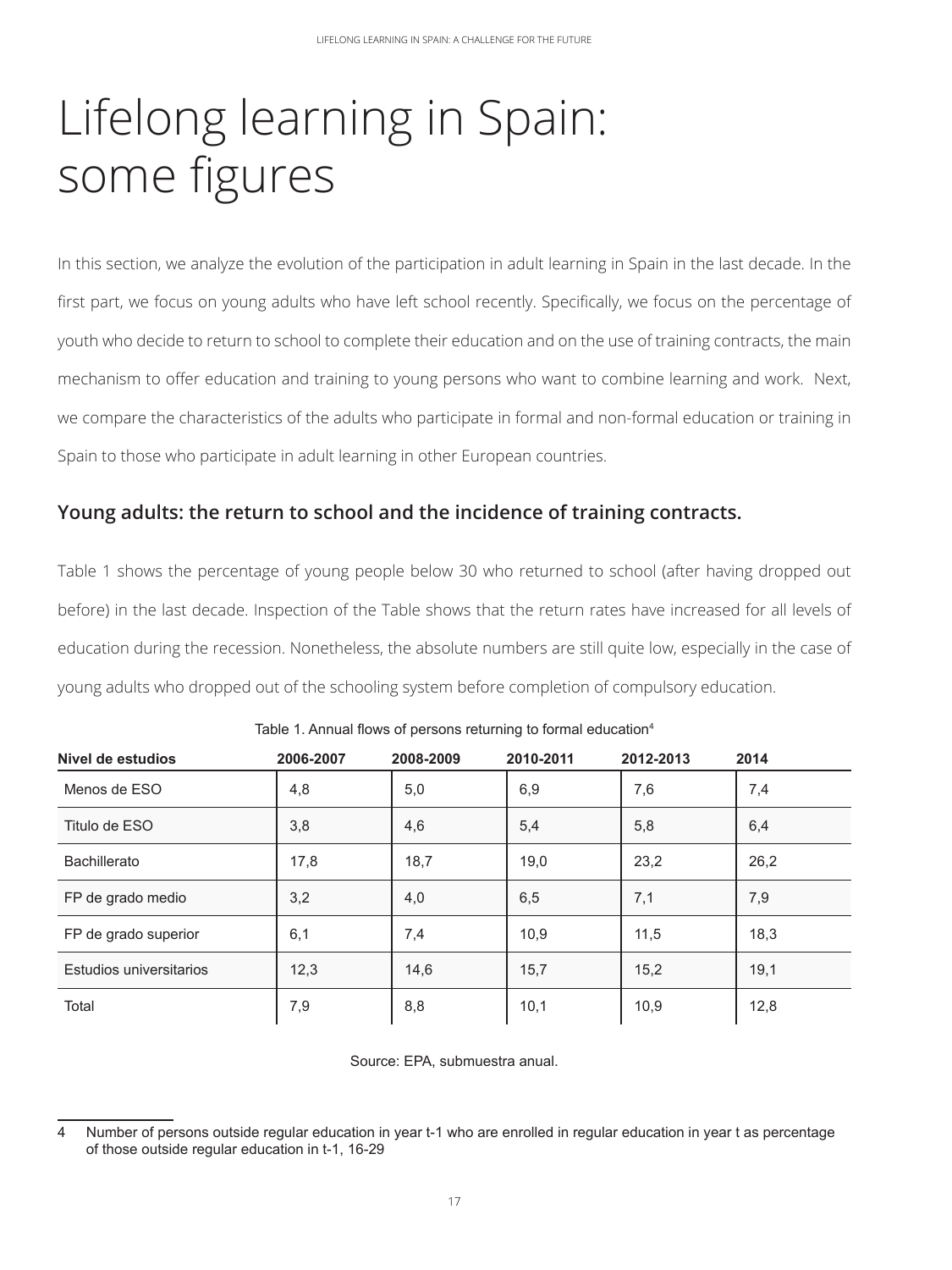Access to work-based training programs (the so-called *formación para el empleo*) therefore remains key, especially for the less educated, as they seem completely disconnected from the formal schooling system. Yet, as shown in Felgueroso and Jimenez (2015), only 10% of the early school leavers in the age group 18-24 are engaged in some kind of non-formal education or training (i.e. training or education outside the regular schooling system that does not lead to official degrees), and for those with no more than compulsory education this proportion even lower, around 5%.

Since the 1980s, training contracts have been the main instrument to stimulate youth to either resume their studies or to upgrade their skills by combining work and study. Broadly speaking, there are two types of training contracts: apprenticeship contracts (*contratos de formación y aprendizaje*) for young workers with no more than compulsory education and traineeships (*contratos de prácticas*) for those who have at least completed secondary education. In apprenticeship contracts the workers alternate work and training during a maximum period of three years with the objective to obtain a formal degree in vocational training (*formación profesional de grado medio*) or a professional certificate (*certificado profesional*). By contrast, traineeships, with a maximum duration of two years, serve mainly to acquire work experience. Furthermore, trainees need not devote a minimum amount of their time to formal training activities, but upon termination the firm is obliged to emit a certificate that summarizes the obtained professional experience.

Since their creation in the 1980's, numerous measures have been introduced to make training contracts more attractive to firms including social security rebates, specific rules on minimum wages and less stringent rules for the content and the duration of the training activities. The most recent labour market reform of 2012 contains further steps in the same direction: the age limit for training contracts is raised by five years, from 25-29 years, the minimum amount of time devoted to training activities in apprenticeship contracts is reduced and the reform relaxes the rule for the chaining of training contracts. The main idea behind the reform was to reduce the differential in the costs to firms of hiring a person under a training contract or an alternative contract that does not entail training obligations. Indeed, traditionally, training contracts make up a smaller proportion of the contracts offered to youth than (regular) open-ended contracts, despite the fact that the latter have built-in redundancy pay provisions while training contracts are temporary contracts that can be terminated at no cost. But the relaxation of the rules also comes at a cost as the training content of the apprenticeships is eroded.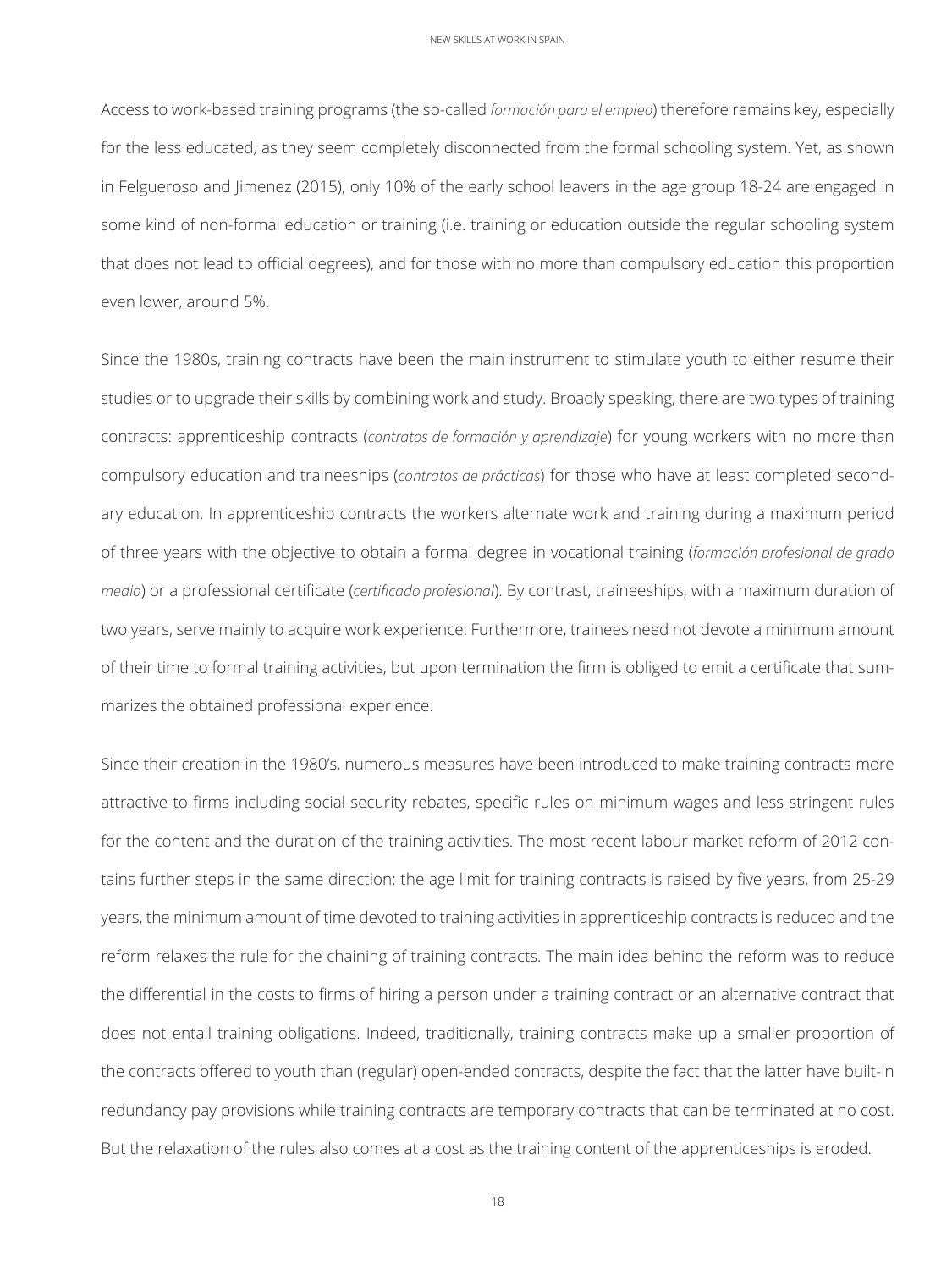The Spanish labour force survey does not provide separate figures for the incidence of apprenticeships and traineeships. Figure 7 therefore shows the evolution of the incidence of training contracts by educational attainment. The contracts signed by young persons with no more than lower-secondary education are necessarily apprenticeship contracts (*contratos de formación y aprendizaje*), while the vast majority of the training contracts for those with completed secondary education are traineeships (*contratos de práctica*). Similarly, Figure 8 illustrates the proportion of the youth with a training contract who declare that they effectively follow some form of training or education program (either in the formal education system or in the form of non-formal training or education).

As can be seen, the reform of 2012 seems to have had a positive effect on the use of training contracts, and particularly so for youth in the age group 18-24. Moreover, we observe an increase in the proportion of employed youth with a training contract for all levels of education, but the share of training contracts remains low especially for the less educated. Only 8% of the employed workers in this cohort hold a training contract compared to around 14% for youth with a university degree, and for the low educated in the age group between 25 and 29 this percentage drops to below 2%. It is important to remind that this group includes many of the young persons who abandoned education during the period of the housing boom.



Figure 7: Percentage of young salaried workers with a training contract by age and level of education (2005-2015: Q2)

Source: Own elaboration based on data from the Spanish Labour Force Survey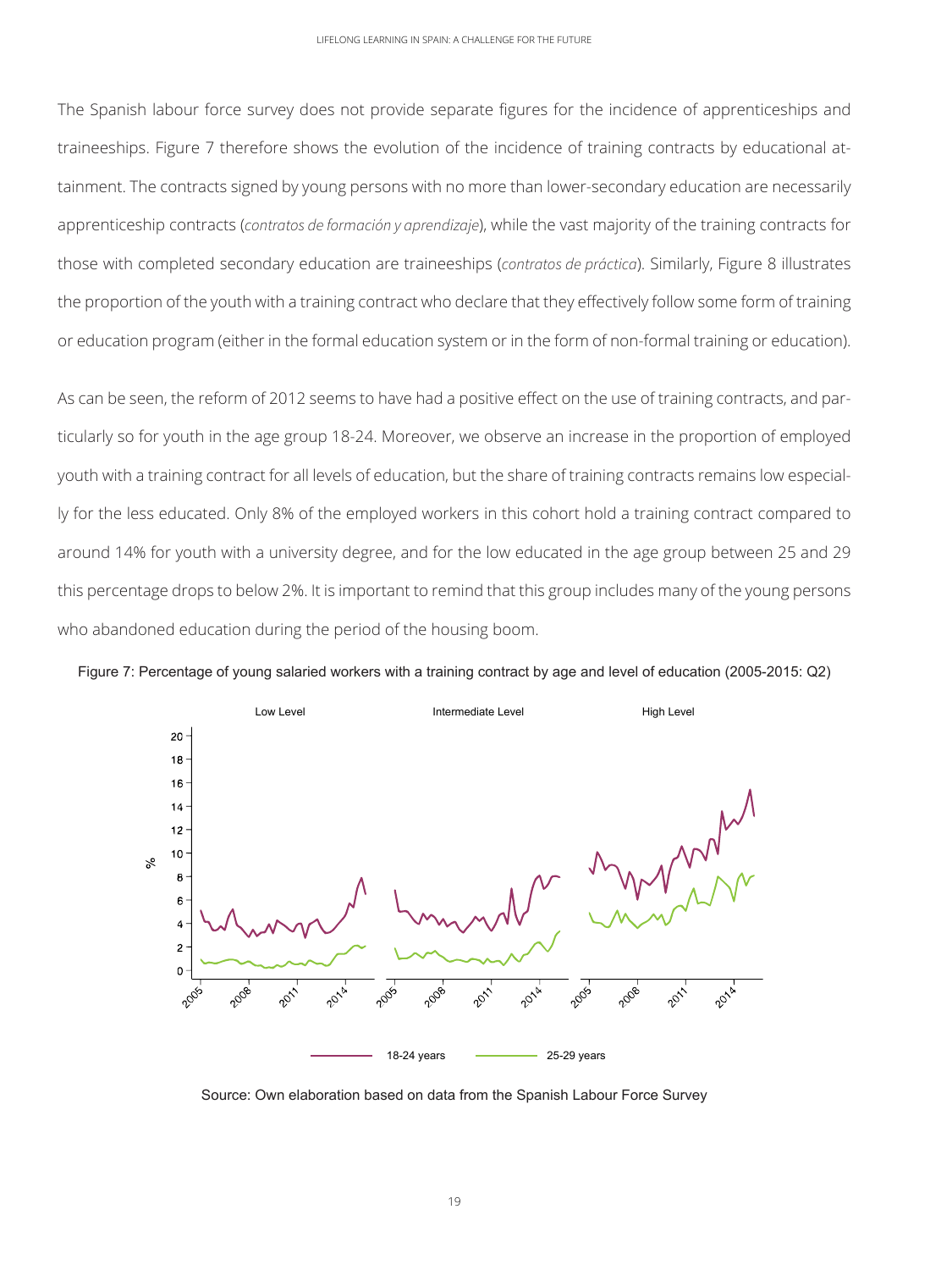Importantly, the less educated youth are also the ones who are least likely to receive some form of education or training among those with training contracts as indicated by the evidence presented in Figure 8. In particular, according to the data only 20% of the low educated with an apprenticeship contract perform studies that allow the participant to obtain an officially recognized degree within the formal system of education (*formación reglada*). By contrast, for those who completed their secondary education this percentage is more than double. In this respect it is important to stress that the 2012 reform has eliminated the option for those who did not complete compulsory education to accomplish this with the help of an apprenticeship contract. Their only option is to obtain a professional certificate. In other words, the reform has made it more difficult for this group to complete compulsory education and to gain access to intermediate level vocational training. Given the high number of unemployed dropouts in the age group below 30 this measure does not seem appropriate as a return to the formal schooling system may not be option for many of them.





Source: Own elaboration based on data from the Spanish Labour Force Survey

### **The participation of adults in lifelong learning.**

In this section, we analyze the characteristics of adult learning in Spain from two perspectives: on the one hand we will study its evolution during the crisis and, on the other hand, we will analyze the gaps relative to the countries where participation rates of adults in education and training are superior to ours. The aim is to quantify the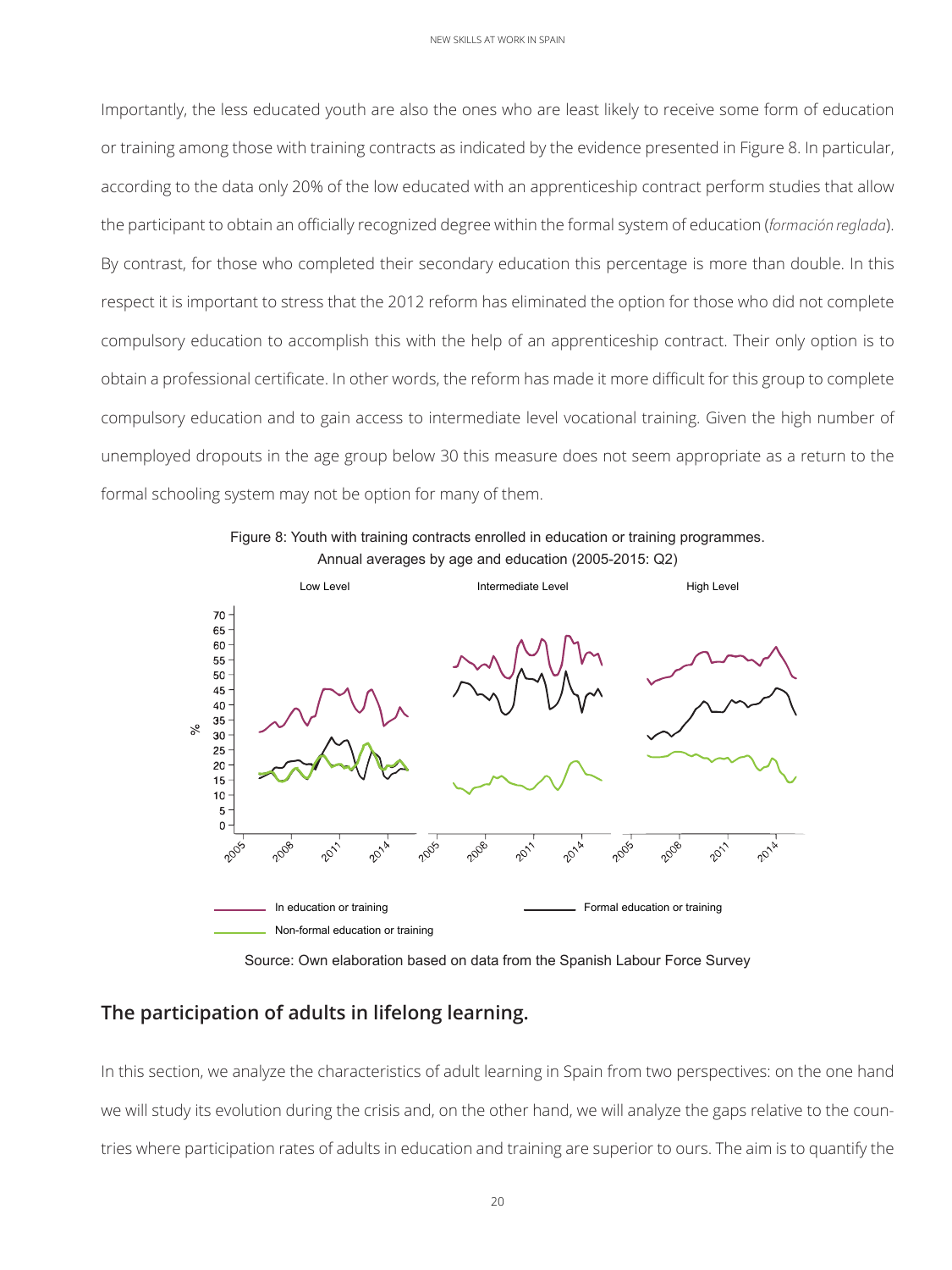main gaps and to identify what kind of policies might encourage participation in lifelong learning in the Spanish context.

The European Commission repeatedly stressed the importance of lifelong learning as a key factor of economic growth in the European Union. Lifelong learning was incorporated into the objectives of the Lisbon Agenda (2010) and it is also placed among the strategic objectives for 2020. Specifically, to this date, all member countries should reach a rate of adult participation in education and training of 15%5 .

The official data on adult learning is derived from responses to questions in the European Labour Force Survey about participation in learning activities (formal or informal) in the four weeks before the date of the interview. The latest results published by Eurostat for 2013 are shown in Graph 9. As you can see, the Spanish participation is slightly higher than the European average but it is still about 5 points off the target for 2020.



#### Figure 9: Participation rates in education and training (25-64)

Source: Eurostat and OECD

The four-week reference period of the EU-LFS is very short and might underestimate the participation rates. Some of the most recent surveys therefore use longer reference periods (usually 12 months). For example, if you look at the two most recent sources, the 2011 Eurostat *Adult Education Survey* (AES) (the circles of Figure 9) or

<sup>5</sup> Adults are defined here as those aged 25 to 64 years. The data sources used are the Labour Force Surveys collected in the European Labour Force Survey, which will be referred in the text by its acronym EU-LFS.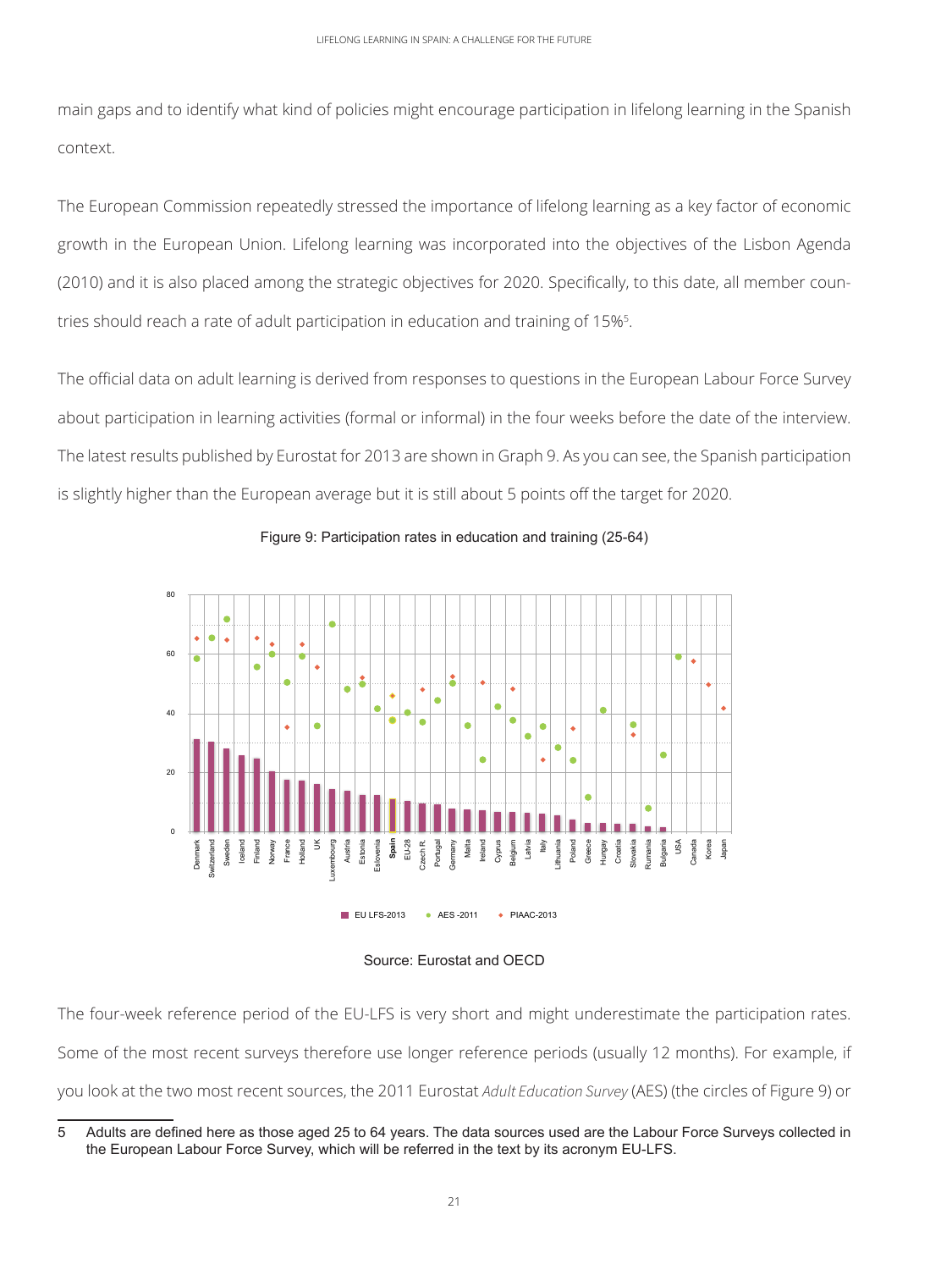#### NEW SKILLS AT WORK IN SPAIN

the *Programme for the International Assessment of Adult Competencies* 2013 (PIAAC) of the OECD (triangles in Figure 9), we find that rates of adult learning in Spain amounted to 37.7% or 45.9% respectively. Hence, the participation in adult learning seems more widespread than as suggested by the EU-LFS but these alternative surveys lead to similar conclusions: First, the participation rates in Spain are close to the European average and second, there are several countries with higher participation rates that already comply with the objectives for 2020. These leading countries, which include the Scandinavian countries, Switzerland, the Netherlands, France and the United Kingdom will serve as a reference in our comparative analysis together with Germany and Italy<sup>6</sup>.

Once again it might be argued that the participation rates are not a good reference indicator as the objective need for adult learning is likely to bigger in countries like Spain, given the comparatively low educational attainments and competence levels of its workforce, than in the countries that comply with the goals set by the European Commission. Still, the comparative analysis remains useful because we can exploit the differences in participation rates according to the characteristics of individuals, businesses, and jobs to assess the relative merits of the various systems of adult learning.

#### **Differences by educational level and age**

Figure 10 shows a prominent characteristic of adult participation in lifelong learning in Spain: it correlates strongly with the educational level of the workers. Participation rates of those with a college degree are 4 to 5 times the rates of those who have completed at most compulsory secondary education. This positive correlation between the participation rates in lifelong learning and education is the usual pattern in all countries, but the pattern is more pronounced in Spain.

Moreover, as shown in Figure 11, this positive correlation with education is observed for all age groups and is independent of sex. This Figure also shows the strong negative correlation of the participation rates with age. Finally, the participation of the less-educated in adult learning is residual for males and females for almost all age groups and, returning to Figure 10, in recent years we observe a drop in the participation rates for all four levels of education.

<sup>6</sup> The inclusion of Germany and Italy is motivated by our desire to report comparative evidence for the five European countries that participate in the New Skills at Work program.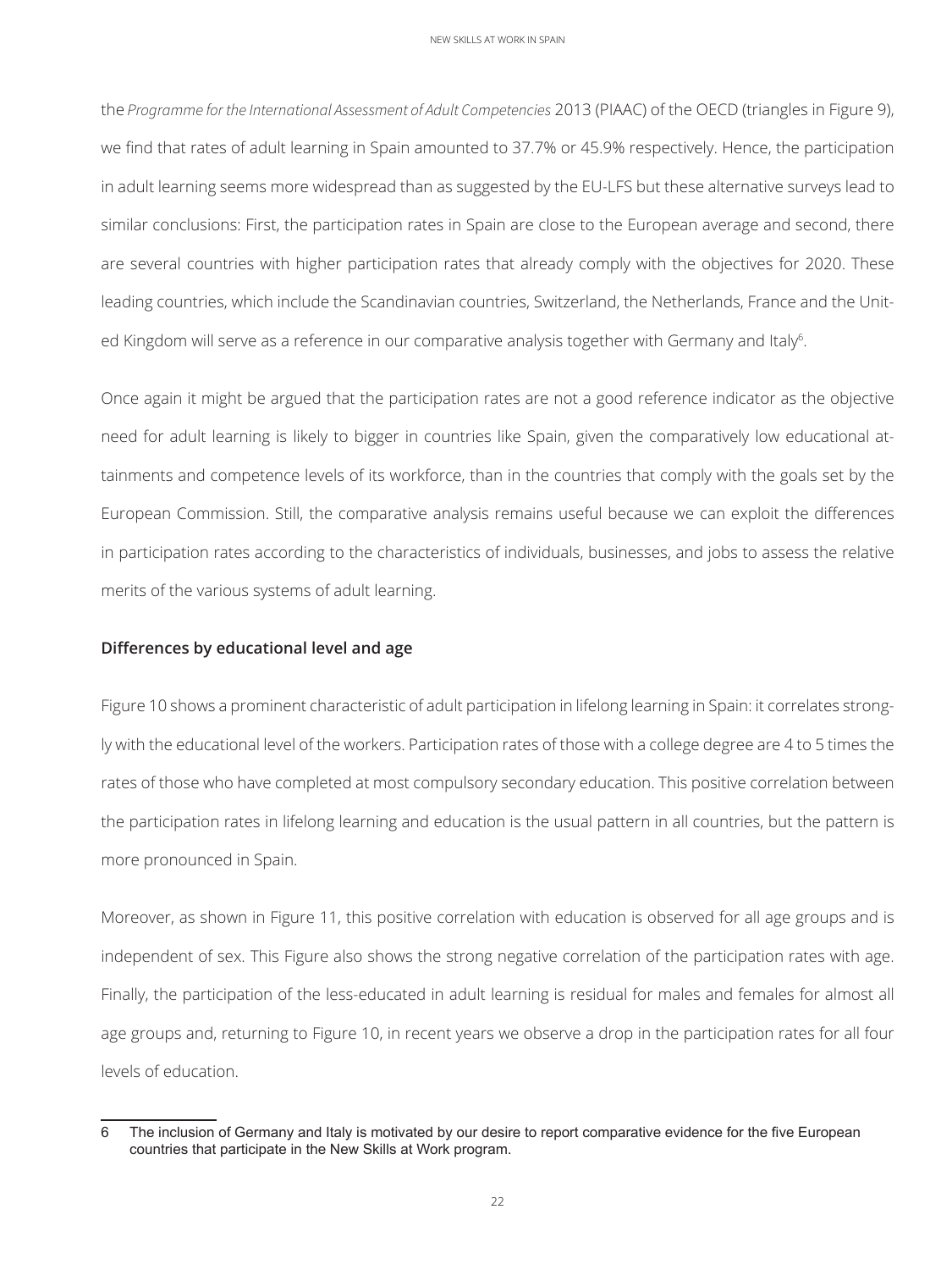

Figure 10: Participation rates in education and training. Yearly averages, 2005-2015: Q2)

Source: Own elaboration based on data from the Spanish Labour Force Survey

Human capital theory offers several potential explanations for the positive correlation between education and the participation in adult learning. To start with, the returns to human capital investments may increase with the level of education, either because education and adult learning are complements or because of selection as the best students tend to acquire more years of schooling. In addition, high-educated individuals may have more options to engage in lifelong learning activities than workers with less schooling because they tend to work in more knowledge-intensive sectors and occupations. Finally, firms may be more willing to invest in the training of their most skilled workers as this may strengthen the bond between the worker and the firm and reduce turnover. An in-depth analysis of these issues is beyond the scope of this report. Below we focus mainly on the differences in the pattern of participation rates compared to other countries and the recent evolution of the participation rates during the crisis.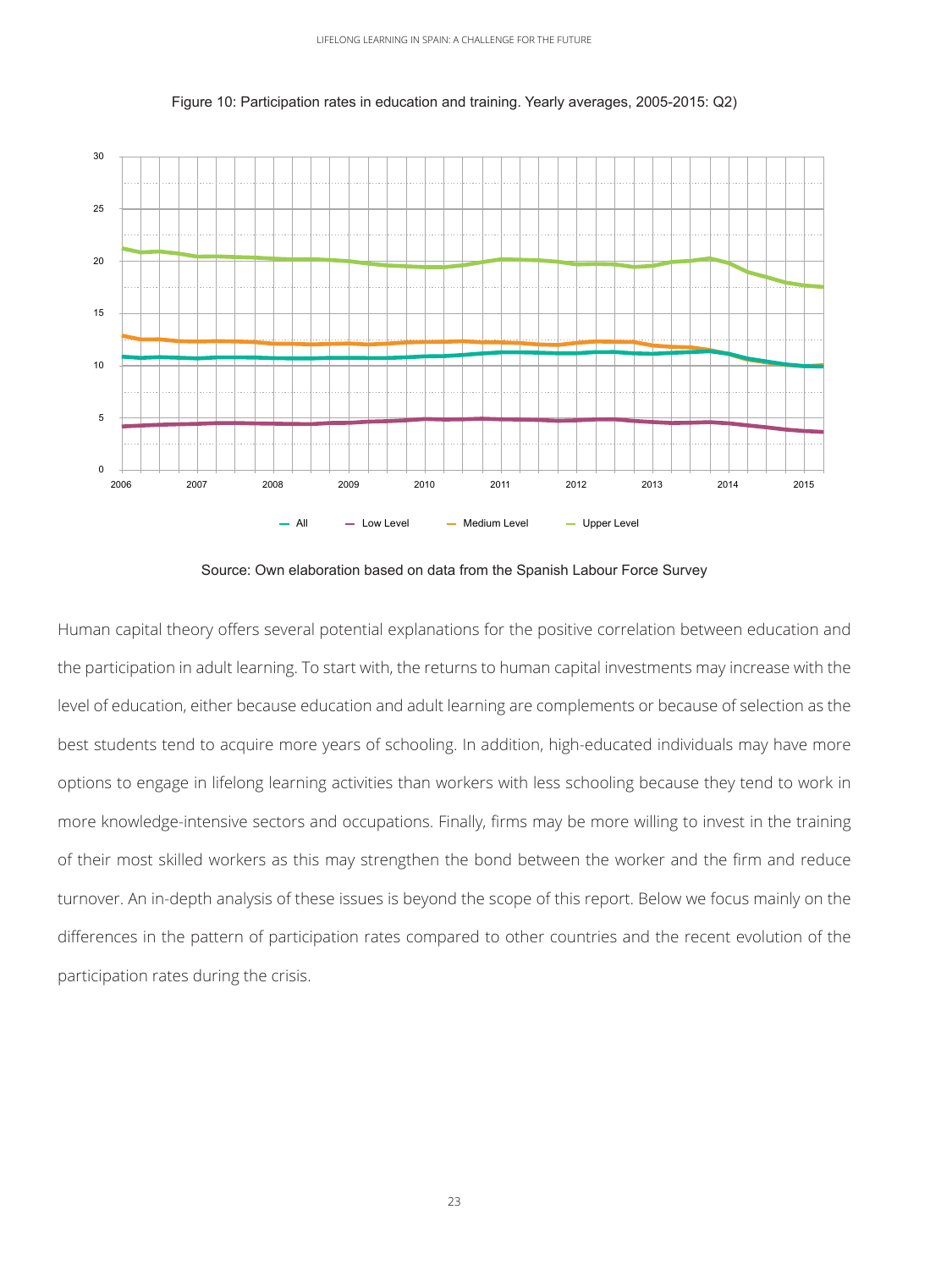



Source: Own elaboration based on data from the Spanish Labour Force Survey

Table 2 below offers comparable data on the participation rates in adult learning by level of education for our sample of reference countries. Two facts stand out. For all countries we observe a positive correlation between the participation rates and the educational attainments, and the countries that perform better than Spain in terms of the participation rates in adult education, do so at all educational levels. In Denmark, for example, the participation rate of the least educated is about 23% compared with 4% in Spain, and for persons with higher education the Danish rate is 41% compared to 17.5% in Spain. In relative terms, the differences are largest at the bottom of the skill distribution. In part, this feature may be explained by differences in the sectoral composition of employment, with a high weight of seasonal and knowledge-extensive activities in Spain. The second explanation for the differences in participation rates is the much higher spending on active labour market policies in Denmark.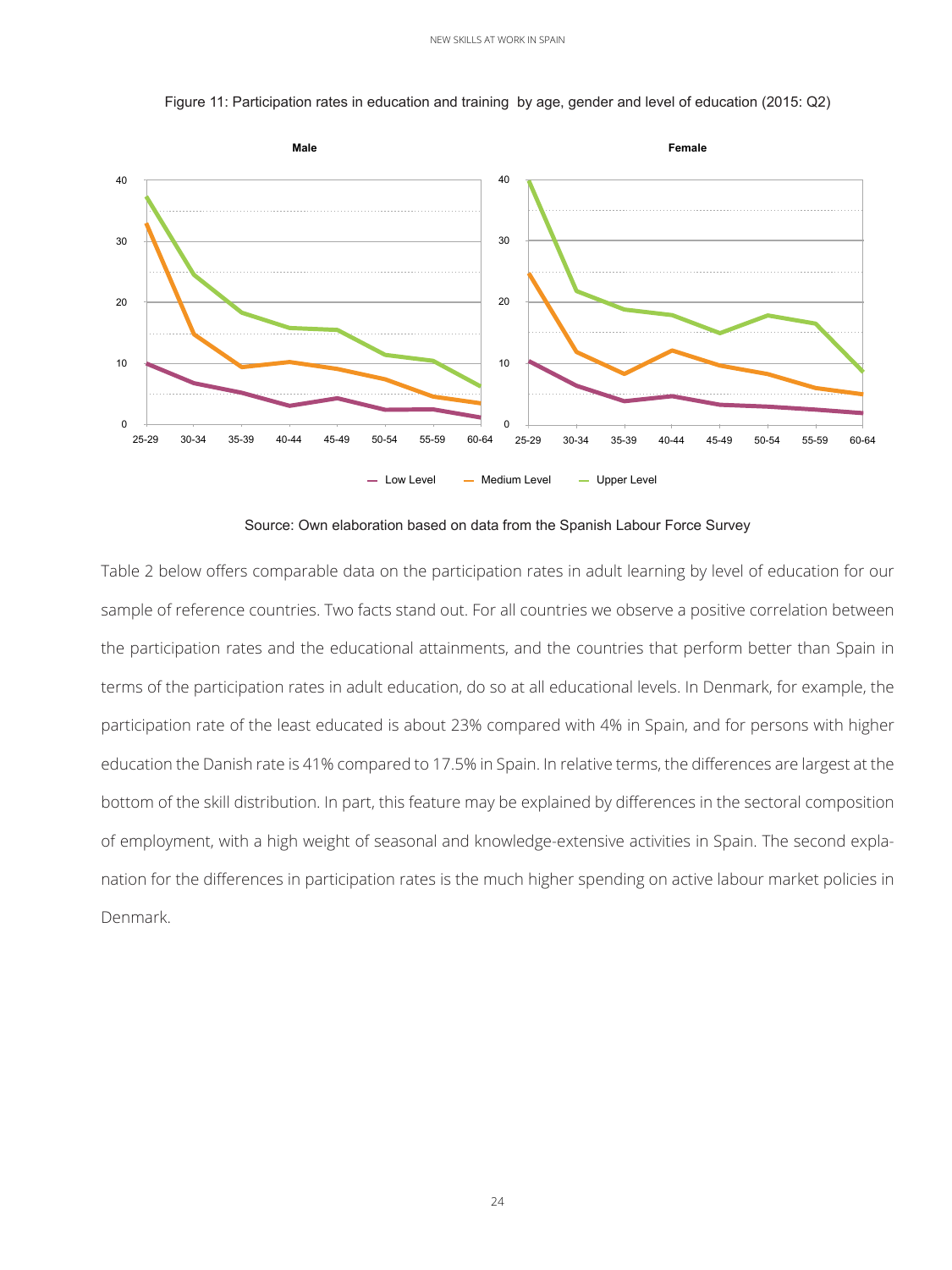|             | Total | Low  | <b>Medium</b>  | <b>Upper</b> |
|-------------|-------|------|----------------|--------------|
| Spain       | 9,8   | 3,8  | 9,6            | 17,5         |
| Germany     | 7,9   | 3,3  | $\overline{7}$ | 12           |
| Denmark     | 31,7  | 22,8 | 28,3           | 40,7         |
| Finland     | 25,1  | 13   | 21,6           | 32,9         |
| France      | 18,6  | 8,1  | 15,5           | 29,7         |
| Holland     | 17,8  | 8,8  | 17,6           | 24,9         |
| Italy       | 8     | 2,2  | 9,4            | 18,7         |
| Norway      | 19,7  | 11,9 | 16             | 26,3         |
| UK          | 15,8  | 7,4  | 13,1           | 23,1         |
| Sweden      | 28,9  | 19,6 | 24,2           | 38,4         |
| Switzerland | 31,7  | $10$ | 26,7           | 44,3         |

Table 2. Participation rates of adults in lifelong learning activities by level of education (25-64, 2014)

Next, the cross-country comparison also confirms the negative correlation of the participation rates with age, and inspection of Table 3 reveals significant gaps in the participation rates for persons above 35 years' age, especially when we compare Spain to the Scandinavian countries or Switzerland.

| Table 3. Participation rates of adults in lifelong learning activities by age (25-64, 2014) |  |  |  |  |  |
|---------------------------------------------------------------------------------------------|--|--|--|--|--|
|---------------------------------------------------------------------------------------------|--|--|--|--|--|

|             | 25-64 | 25-34 | 35-44 | 45-54 | 55-64 |
|-------------|-------|-------|-------|-------|-------|
| Spain       | 9,8   | 36,3  | 9,0   | 4,6   | 5,1   |
| Germany     | 9,3   | 37,6  | 7,2   | 2,7   | 0,7   |
| Denmark     | 28,6  | 60,1  | 33,2  | 19,3  | 17,9  |
| Finland     | 18,6  | 40,4  | 25,8  | 16,5  | 8,1   |
| France      | 12,6  | 26,6  | 12,5  | 9,3   | 10,2  |
| Holland     | 10,5  | 32,8  | 10,7  | 7,7   | 4,9   |
| Italy       | 6,7   | 26,8  | 3,1   | 1,4   | 1,6   |
| Norway      | 14,7  | 41,8  | 17,5  | 7,4   | 1,9   |
| UK          | 9,7   | 21,8  | 11,4  | 6,6   | 4,7   |
| Sweden      | 28,7  | 60,1  | 37,6  | 19,4  | 12,1  |
| Switzerland | 17,7  | 38,6  | 18,7  | 12,9  | 10,2  |

Source Tables 3-4: Fuente: EU LFS annual subsample (Eurostat)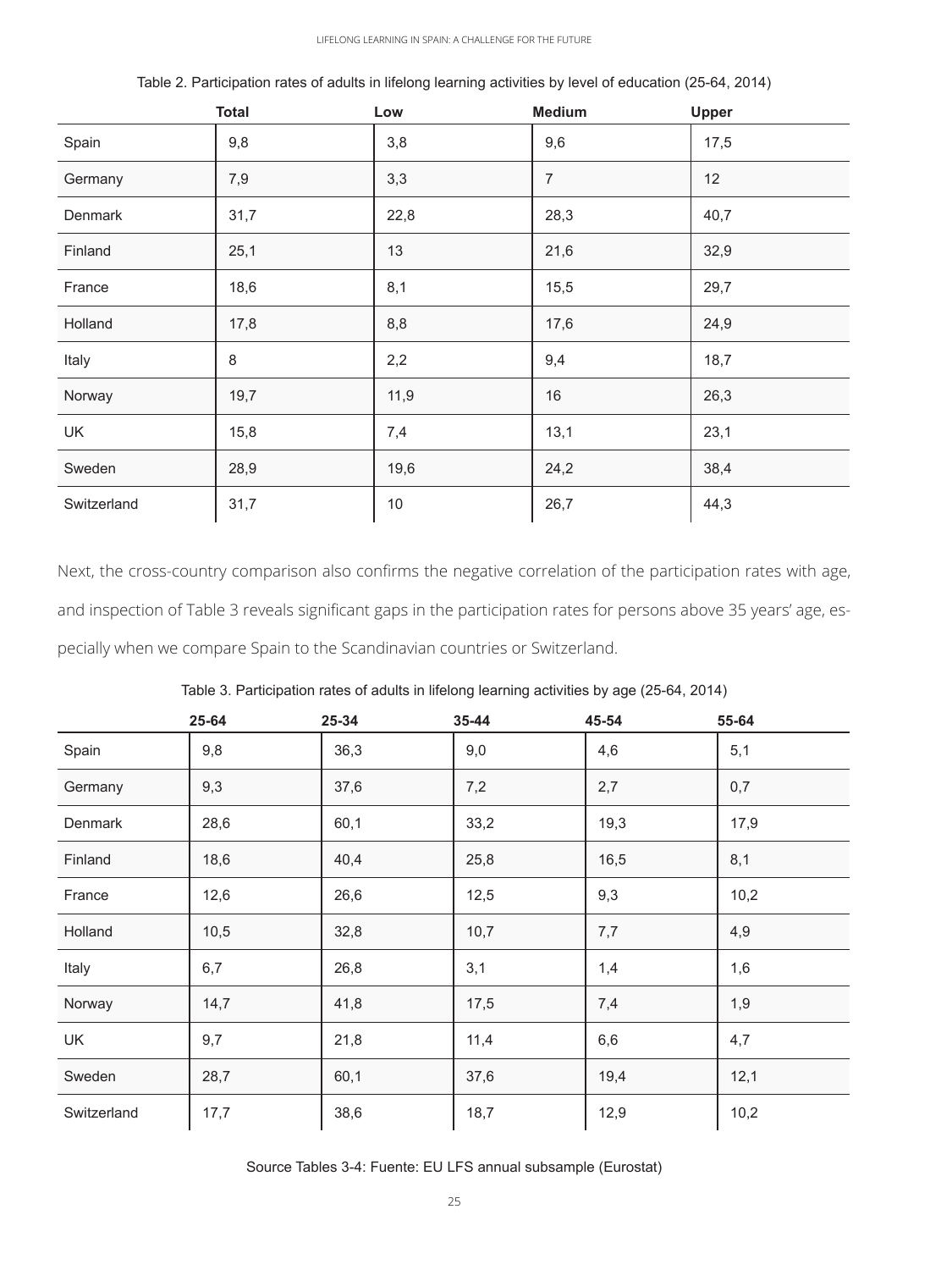#### **The recession and formal vs. non-formal education and training**

Spain is recovering from a long and deep recession. During the crisis millions of jobs were lost in sectors like construction that were artificially inflated during the boom. Due to this massive displacement of workers who need to relocate to other sectors one would expect to observe a substantial rise in the participation rates in training programs. At the same time, however, the public spending on active labour market policies fell substantially, with severe cuts in the funding of training programs for the unemployed<sup>7</sup>.

While there are several studies (some specific to the Spanish context and others that offer cross-country comparisons) that analyze the profile of the participants in adult learning in Spain, little is known about the net-effect on participation rates of the rise in demand and the cuts in public spending on training during the crisis<sup>8</sup>. A recent study of Calero and Escardíbul (2014) uses data from the EPA to compare the participation rates in informal training of employees in 2007 and 2012. The authors observe an increase in male participation rates and a decrease in the case of women, which they interpret as evidence of the widening of the gender differences in the access to training during the crisis.

However, the recent changes in adult learning are more complex. There are substantial differences in the evolution of the participation in formal (offered within the regular schooling system and that entitle participants to official degrees) and non-formal education and training (taught courses by schools, in workplaces for unemployed, seminars, lectures, tutorials, etc.) and the changes also differ depending on the labour market status of the worker (employee, inactive or unemployed). Indeed, the overall participation rates in both systems of adult learning have remained fairly stable since the start of the recession (about 11% on annual average), but these aggregate figures hide important differences depending on the formal or informal character of the offered programs and the employment status of the participants.

See Felgueroso (2011) for a discussion about whether the adult education and training, and investment in human capital in general is counter-cyclical, pro-cyclic or acyclic.

<sup>8</sup> For example, Abellán and Felgueroso (2005), Albert et al. (2005 and 2010), Cabrales (2014), Carvajal (2013), and Escardíbul Calero (2014), et Caparros. (2009), Felgueroso and Jimenez (2009 and 2011), Peraita (2005), to name a few studies carried out by Spanish researchers in the past 10 years.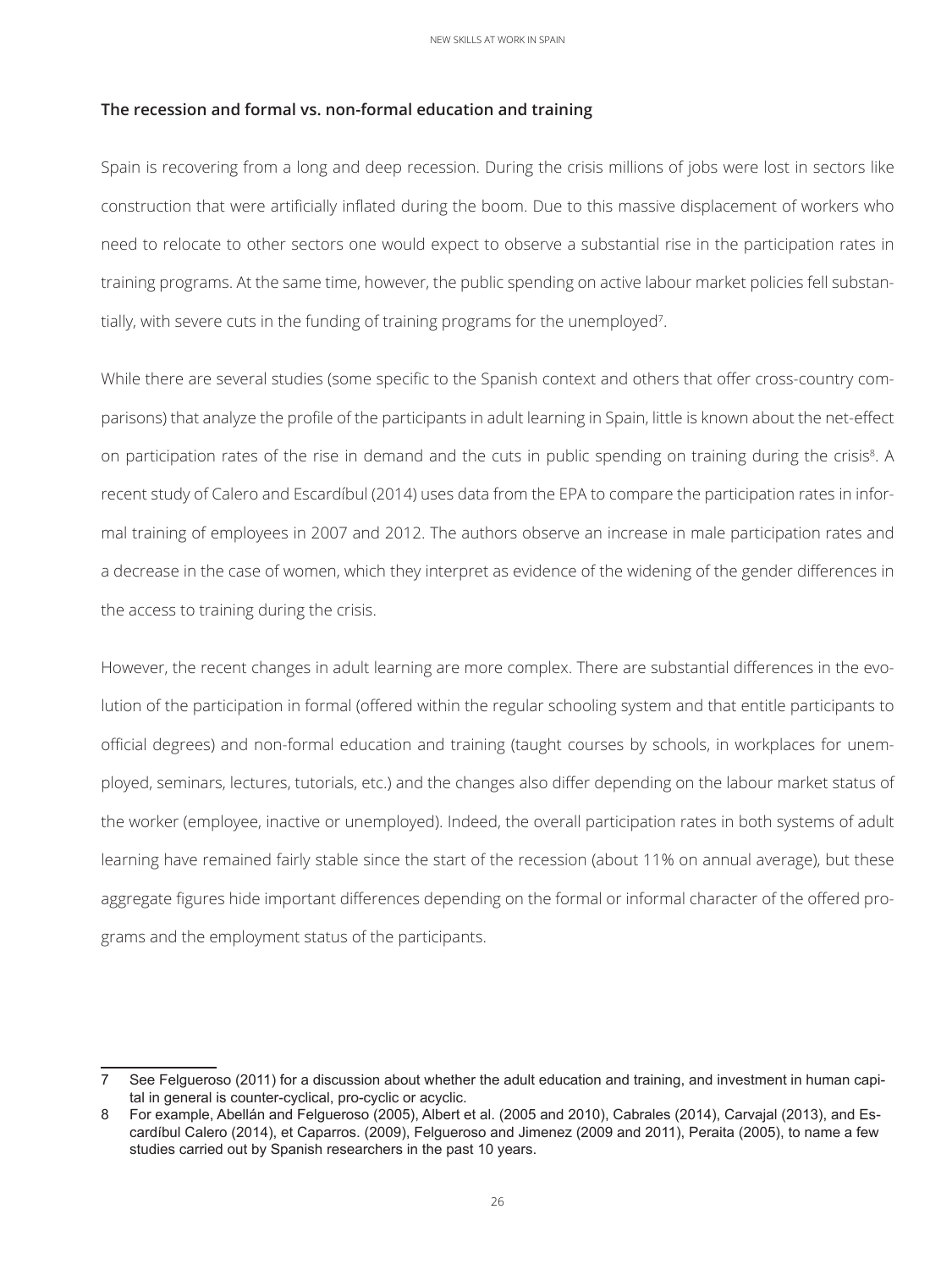Figure 12 reports the participation rates in formal and non-formal education and training by employment status of the participants. As can be seen, the overall participation rate has increased by only a few tenths between 2007 and 2013, and this increase can be attributed to a slight increase in the participation in formal training and education<sup>9</sup>.



Figure 12: Participation rates in formal or non-formal education and training by labour market status. Annual averages 2007 and 2011, 25-64.

Source: Spanish Labour Force Survey (EPA, INE)

Moreover, when we distinguish by employment status, we observe a substantial decline in in the participation rates in non-formal learning among the unemployed and a somewhat less pronounced drop in the same rate for the inactive. Still, the overall participation rate in non-formal education and training has remained virtually constant during the crisis due to the steep rise in the number of unemployed as this group typically has the highest participation rates. Regarding participation in formal education and training programs, we observe a small increase in the participation rates for all three groups (employed, unemployed and inactive).

There are several candidate explanations for the above-mentioned changes. Clearly, the fall in the participation rate of the unemployed in non-formal training and education may be driven by the substantial cuts in the public

<sup>9</sup> The fall recorded since 2014 and that can also be seen in Figure 10 has no clear explanation. The National Classification of Education (CNED-2014) has been modified, but this should not have influenced the question on participation rates in education and formal and non-formal education that calculate the rate of participation in education or training system. See Felgueroso (2015) for a more detailed discussion of this issue and a more in-depth analysis of the participation in adult education in the recession with additional data from the Ministry of Education, Culture and Sports.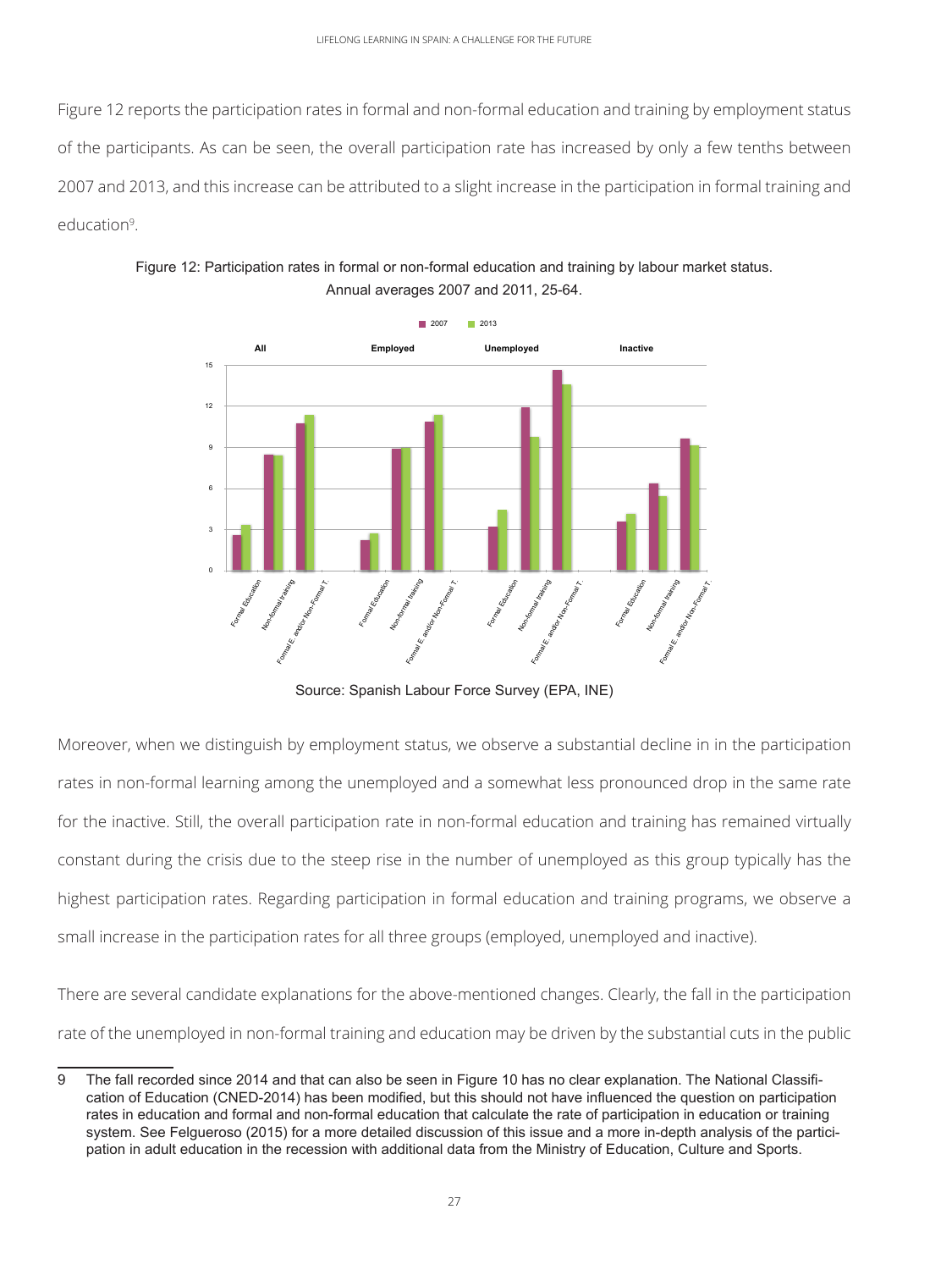#### NEW SKILLS AT WORK IN SPAIN

spending on the (re)training of the unemployed. These cuts have been particularly severe since 2011 and they led to the interruption and/or the downscaling of many training programs. But in part the observed pattern for the unemployed may also respond to an optimal switch from non-formal to formal learning programs driven by a drop in the opportunity cost of formal learning programs, especially in the case of the low educated who face very high unemployment rates and low hiring rates. For these workers it may be optimal to temporarily abandon the labour market to complete their education and to return to the labour market when the employment prospects for this group has improved. Finally, it might be the case that the persons who have swelled the ranks of the unemployed during the recession were simply less prone to participate in non-formal education or training in the first place. The available data do not allow us to quantify the importance of the various channels, but on balance unemployed workers reduced their overall participation in formal and non-formal learning activities during the crisis.

A cross-country comparison of the participation rates in formal and non-formal education and training shows that these rates have increased in all of our reference countries, with the only exception of the UK. Moreover, the rise in participation is concentrated in non-formal learning programs. Indeed, it is precisely in the participation rates in non-formal learning programs where we observe the most pronounced differences between Spain and the reference countries, although there are also sizeable differences with respect to participation in formal learning programs when we compare Spain to the Scandinavian countries or the Netherlands.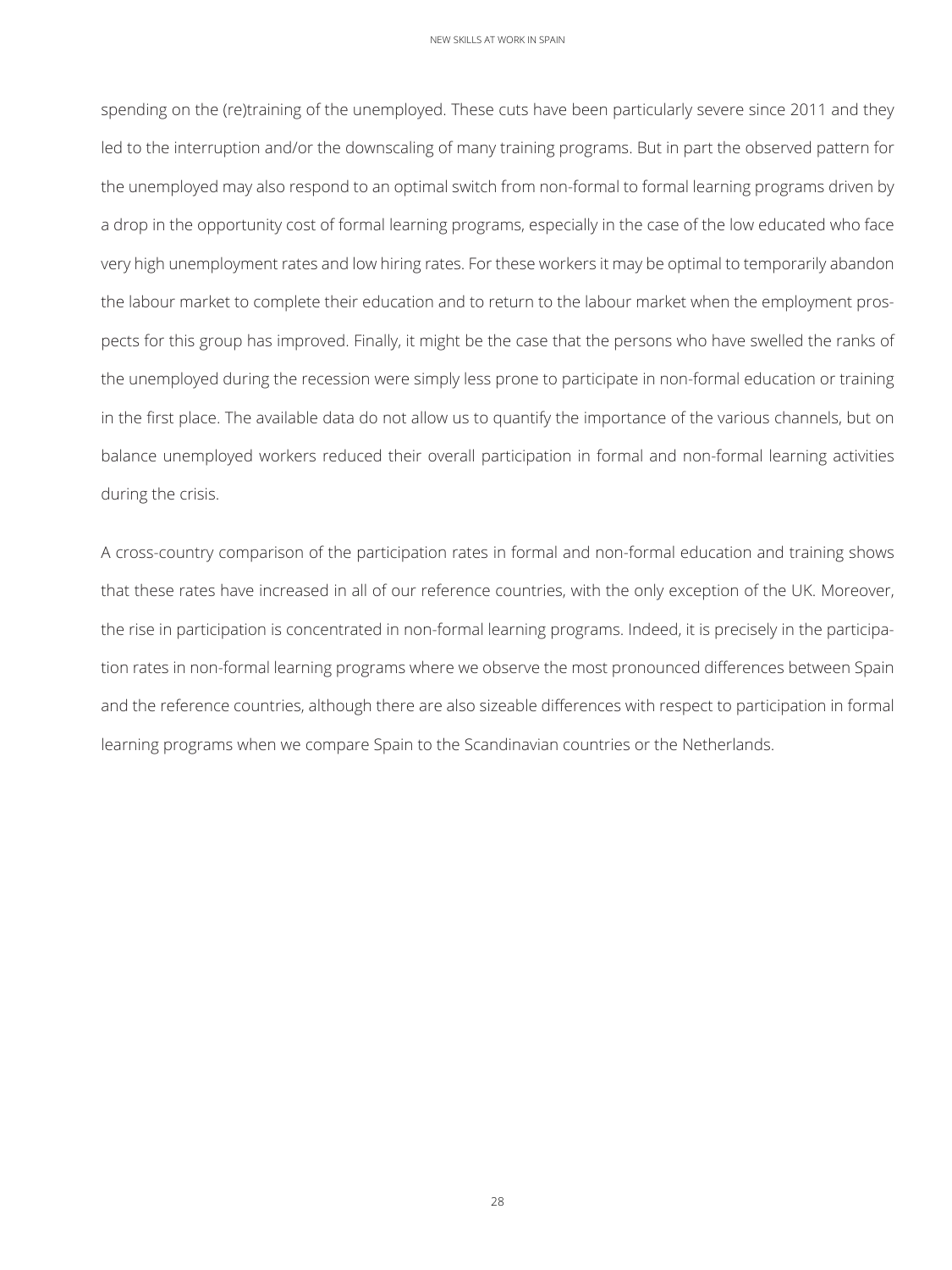|            | Formal and/or NonFormal |      | Formal<br>Non-Formal |              |      |      |  |
|------------|-------------------------|------|----------------------|--------------|------|------|--|
|            | 2007                    | 2013 | 2007                 | 2013         | 2007 | 2013 |  |
| Spain      | 10,6                    | 11,1 | 2,4                  | $\mathbf{3}$ | 8,5  | 8,4  |  |
| Denmark    | 29                      | 31,4 | 5,7                  | 6,5          | 24,8 | 26,6 |  |
| Switerland | 26,8                    | 30,4 | 5,1                  | 4,7          | 23,6 | 27,3 |  |
| Finland    | 23,4                    | 24,9 | 8,2                  | 8,9          | 16,8 | 17,7 |  |
| <b>UK</b>  | 20                      | 16,1 | 5,5                  | 5,1          | 18   | 13,9 |  |
| Sweden     | 18,6                    | 28,1 | 5,9                  | 7,1          | 13,6 | 23,2 |  |
| Norway     | 18                      | 20,4 | 5,1                  | 6,2          | 13,6 | 15,2 |  |
| Holland    | 16,6                    | 17,4 | 6,8                  | 6,5          | 9,8  | 10,9 |  |
| Germany    | 7,8                     | 7,8  | 2,9                  | 3,2          | 5,2  | 4,9  |  |
| France     | 6,1                     | 17,7 | 0,7                  | 1,5          | 5,5  | 16,5 |  |
| Italy      | 6,2                     | 6,2  | 3,1                  | 2,5          | 3,3  | 3,8  |  |

#### Table 4. Participation rates of adults in lifelong learning. Regular versus informal training and education (25-64, 2007 and 2013)

Source: EU LFS annual subsample (Eurostat)

#### **The determinants of participation in lifelong learning in Spain**

In this section we perform a somewhat more systematic analysis of the determinants of lifelong learning in Spain, using data from the yearly subsamples of the Spanish Labour Force Survey for the period 2007-2015. In line with the existing literature, we explore how demographic characteristics of the workers plus variables like tenure, size of the firm and industry affect the likelihood of participation in lifelong learning for employed workers. Similarly, in case of non-employed workers (either unemployed or inactive), the analysis allows us to explore how the participation in lifelong learning evolves with the duration of non-employment, benefit entitlement and the person's relationship with the public employment services.

Formally, we estimate a *multinominal logit model* with three competing outcomes: no participation in lifelong learning, participation in formal education or training and participation in non-formal education or training. The persons who respond that they have participated in both systems of adult learning during a given year are included in the second category. The results are reported in table A-1 (see appendix). The reported coefficients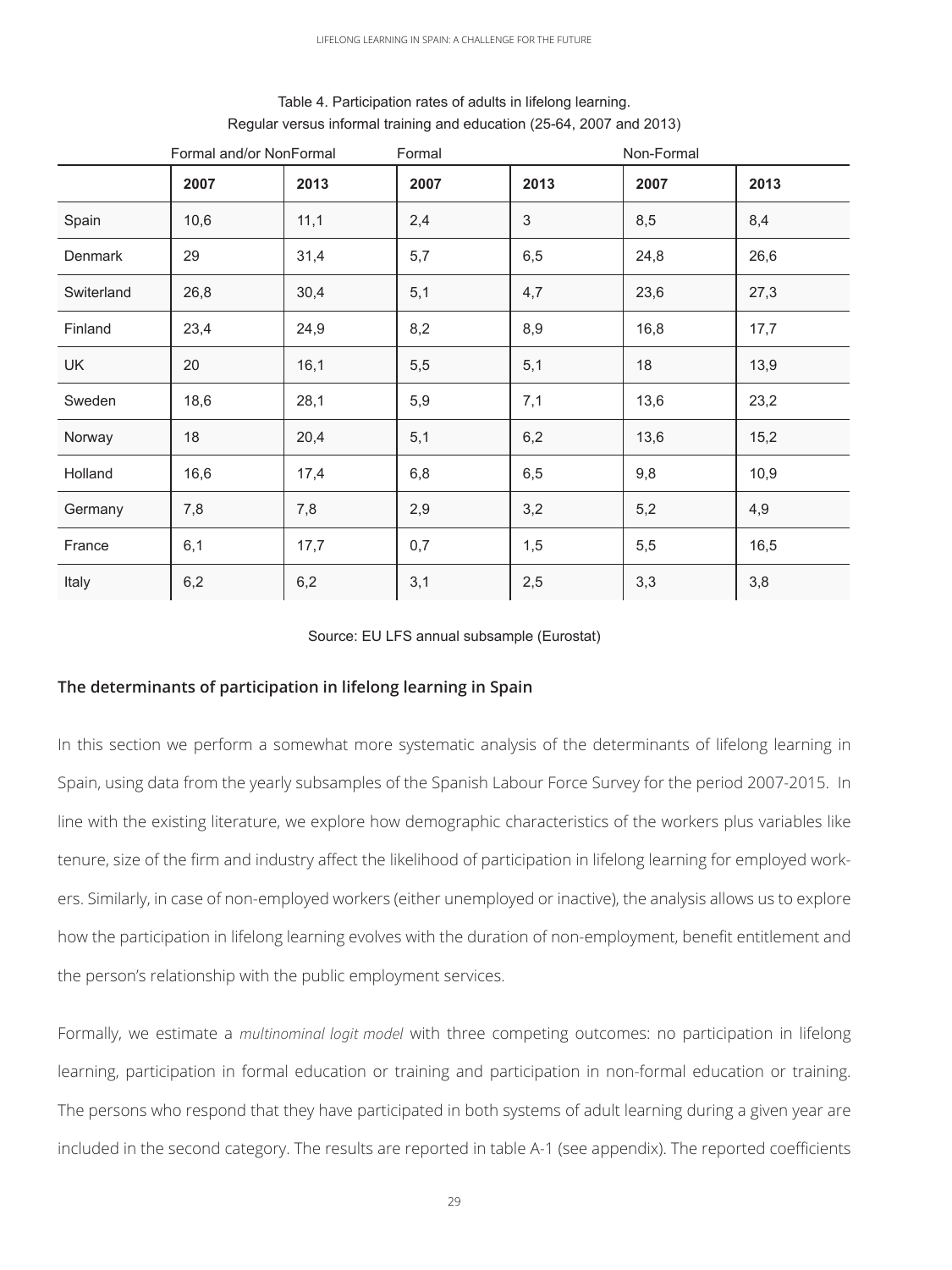are *relative risk coefficients*. A ratio larger than one indicates that a person with this specific characteristic is more likely to participate in formal (Column 1) or non-formal (Column 2) education or training than the reference group, and the opposite is true for ratios smaller than one.

*Demographic characteristics* Inspection of the Table shows that the likelihood of participation in lifelong learning is falling with age and rising with the educational attainments of the workers. Moreover, foreigners are less likely to participate in lifelong learning than nationals (or persons with a double nationality). In all three cases, the differences are most pronounced in the case of formal education or training. Finally, other things being equal, women participate less often in formal and more often in non-formal education or training than men do.

*Employment status* The next set of variables explores how the likelihood of participation in lifelong learning depends on a worker's employment status. Our results indicate that salaried workers in the private sector (our reference group) tend to participate more in both systems of lifelong learning than self-employed persons, but less so than employees in the public sector and the unemployed or the inactive. For the unemployed we find that the likelihood of participation in non-formal learning follows an inverted U-pattern in the duration of the spell. The maximum likelihood is reached during the second year of unemployment, but even for the short-term unemployed and the very long-term unemployed with durations above 4 years, we obtain relative risk ratios close to 3. Furthermore, the likelihood of participation is higher for registered unemployed than for unregistered unemployed. The latter probably reflects the fact that participation in many of the subsidized training programs for the unemployed is restricted to those who are registered as such with the public employment services.

Next, for the employed workers we find that the likelihood of participation in both systems of lifelong learning follows a U-pattern in tenure. Employees with short tenures below three years are more likely to participate in adult learning than workers with longer tenures although participation starts to rise again beyond the tenth year of tenure. Furthermore, we find that the participation in non-formal learning is increasing in firm size and it varies considerably across sectors. The health sector, the education sector and professional activities are the industries with the largest likelihood ratios while the lowest ones are observed for mining and retail and wholesale trade.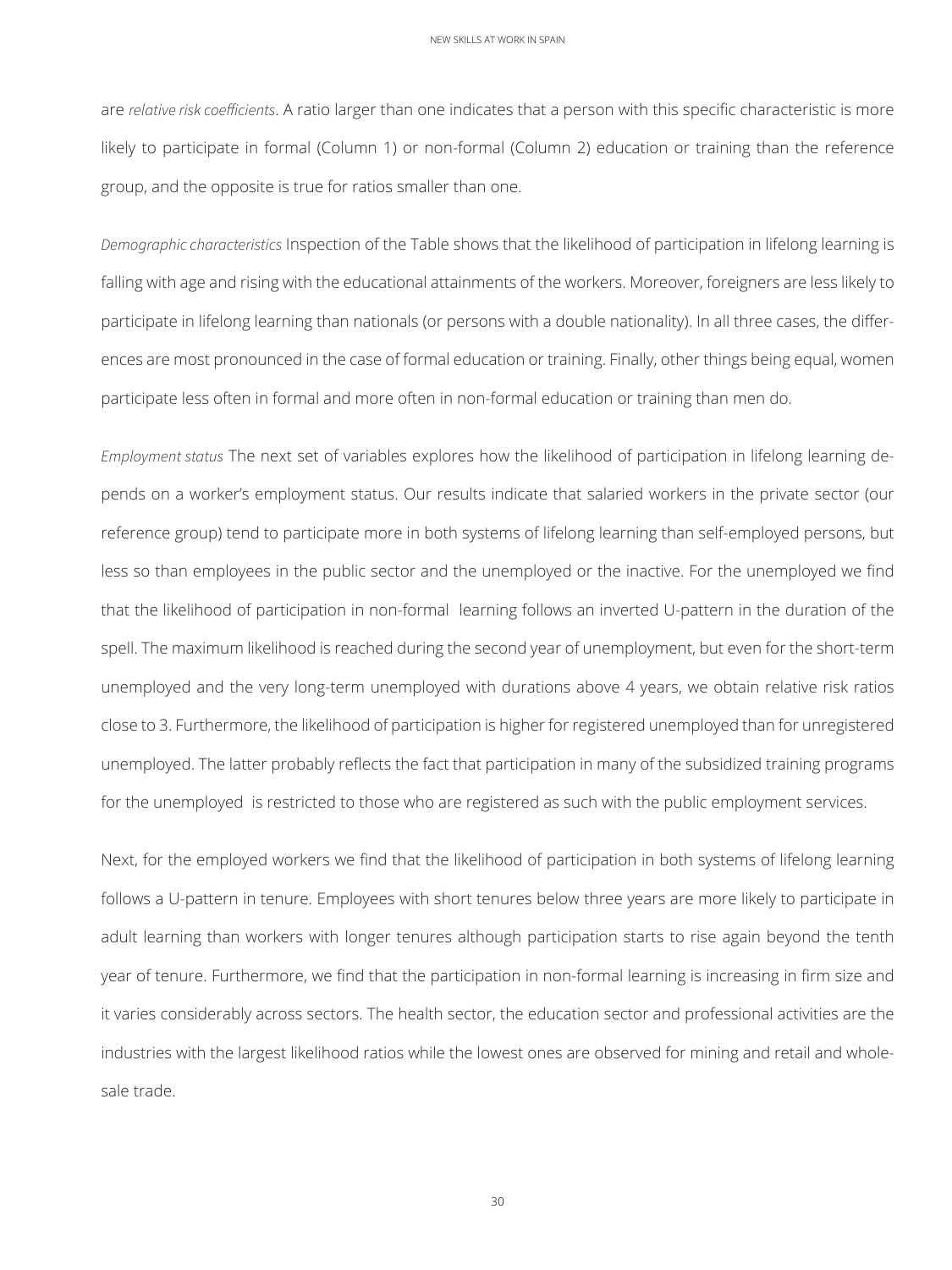Finally, our estimations reflect a rise in the overall likelihood of participation in formal education or training and a mild drop in the likelihood of participation in non-formal learning.

*Regional variation* The data also allow us to explore relevant variations along the regional dimension. The results indicate that there is a large degree of inter-regional variation in the participation in formal and non-formal learning that is not accounted for by our list of firm and worker characteristics. One possible explanation for the residual variation in participation are the substantial regional differences in aggregate labour market conditions. For instance, inspection of Table A-1 shows that the participation in non-formal learning is relatively high in regions with below-average unemployment rates like the Basque Country, Navarra or the Rioja. By contrast, participation in formal learning is most intense in regions such as Andalusia or Castilla la Mancha with historically high unemployment rates. In Figure 13 we illustrate this point by plotting the regional unemployment rates on the horizontal axis and the regional participation rates for each of the two systems of adult learning on the vertical axis. In the case of non-formal learning we observe a negative correlation between the participation rate and the local unemployment rate. Once again this seems to indicate that the participation in lifelong learning activities is relatively low among the most disadvantaged collectives. This is partly compensated by a positive correlation between the regional unemployment rates and the participation rates in formal education and training, but overall we obtain a negative correlation between the unemployment rates and the participation in adult learning.





Source: Spanish Labour Force Survey, annual subsample.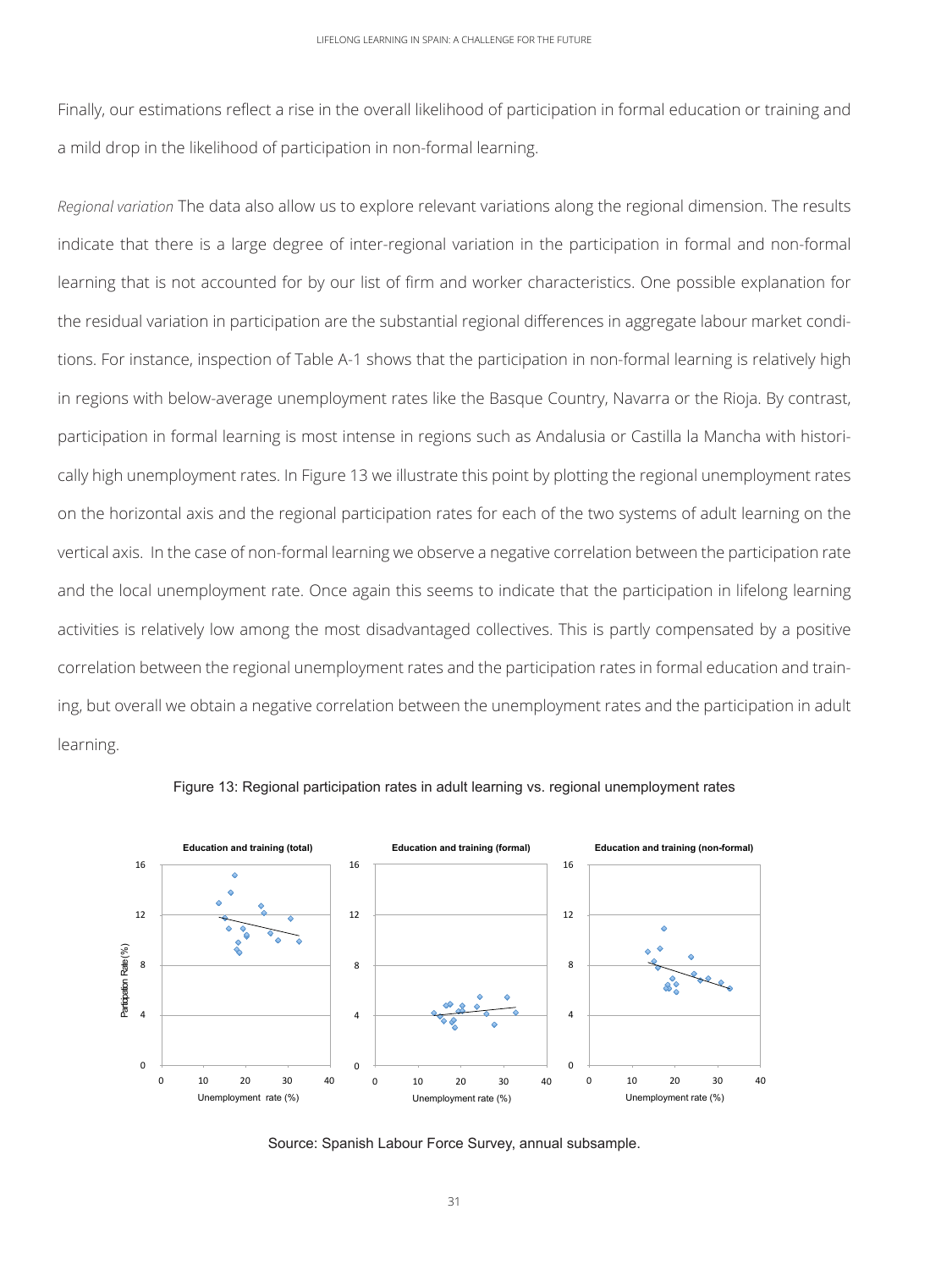Felgueroso (2015) performs a comparable cross-country analysis of the profiles of the participants in formal and non-formal adult learning programmes for a sample of countries that includes Spain, France, the UK, Switzerland, Sweden, Finland, Denmark and the Netherlands The econometric methodology is very similar to the one used here, but the data from the European Labour Force Survey do not permit the same level of detail as the data from the Spanish Labour Force Survey.

The principal conclusions can be summarized as follows:

- The age pattern of the participation in formal learning is similar across countries, but the negative slope of the age profile is nowhere as steep as in Spain.
- The negative difference in non-formal adult learning between natives and immigrants is also larger in Spain than in the reference countries. Indeed, in some of these countries immigrants are more likely to participate in non-formal learning than natives.
- The relatively high participation in formal learning of the unemployed is observed for all countries and the differences between unemployed workers with different durations tend to be small.
- The same is true for the relatively high participation rate of the unemployed in non-formal education and training. Moreover, the participation rates seem to rise somewhat after the sixth month of unemployment. Compared to the other countries in the sample, Spain is the country with the third-highest relative risk coefficient for the unemployed, behind Finland and Sweden. In the latter two countries, participation also increases more strongly with duration than in Spain.

It is important to stress, however, that the estimations cannot conceal the large negative differences between the mean participation rates in the reference countries and in Spain. For example, almost 30% of the Danish and Swiss employees participate in non-formal training activities compared to less than 10% in Spain. Similarly, 45% of the Swedish unemployment and 33.5% of the Danish unemployed participate in some form of learning, compared to only 13.2% in Spain and for the case of formal learning the observed differences are even more pronounced.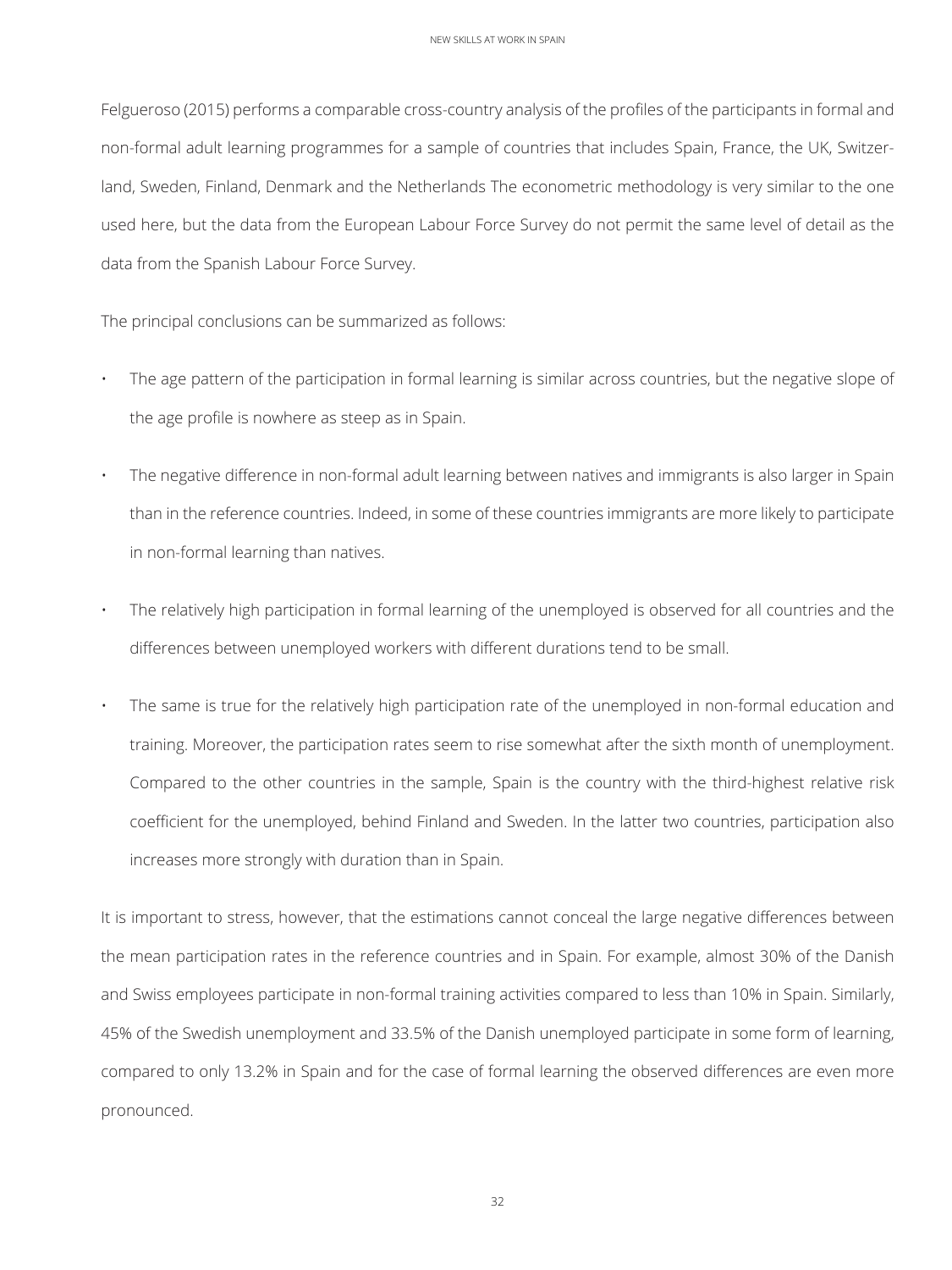#### **The intensity of participation in lifelong learning**

Besides the incidence of participation it is also important to consider the intensity of the participation in adult learning. The latter can be measured by the weekly or monthly hours devoted to learning activities. Both the EPA and the EU-LFS only provide information on the hours devoted to non-formal education and training. Two noteworthy facts are observed.

First, the average monthly hours devoted to non-formal training or education declined for all occupations since 2011, and the decline is most pronounced in the case of the unemployed. In the period until 2014, the monthly time devoted to adult learning fell by more than 10 hours in the case of the unemployed and by more than 5 hours for employees. Thus, the economic recession and the cuts in public spending on training programs seem to have had a greater impact on the intensity of non-formal education and training than on participation in this type of learning activities. Nonetheless, the economy-wide average of the time devoted to adult learning increased due to a composition effect: the unemployed are still the ones who devote most time to informal learning activities and their number rose enormously during the crisis.





Source: Spanish Labour Force Survey (EPA, INE)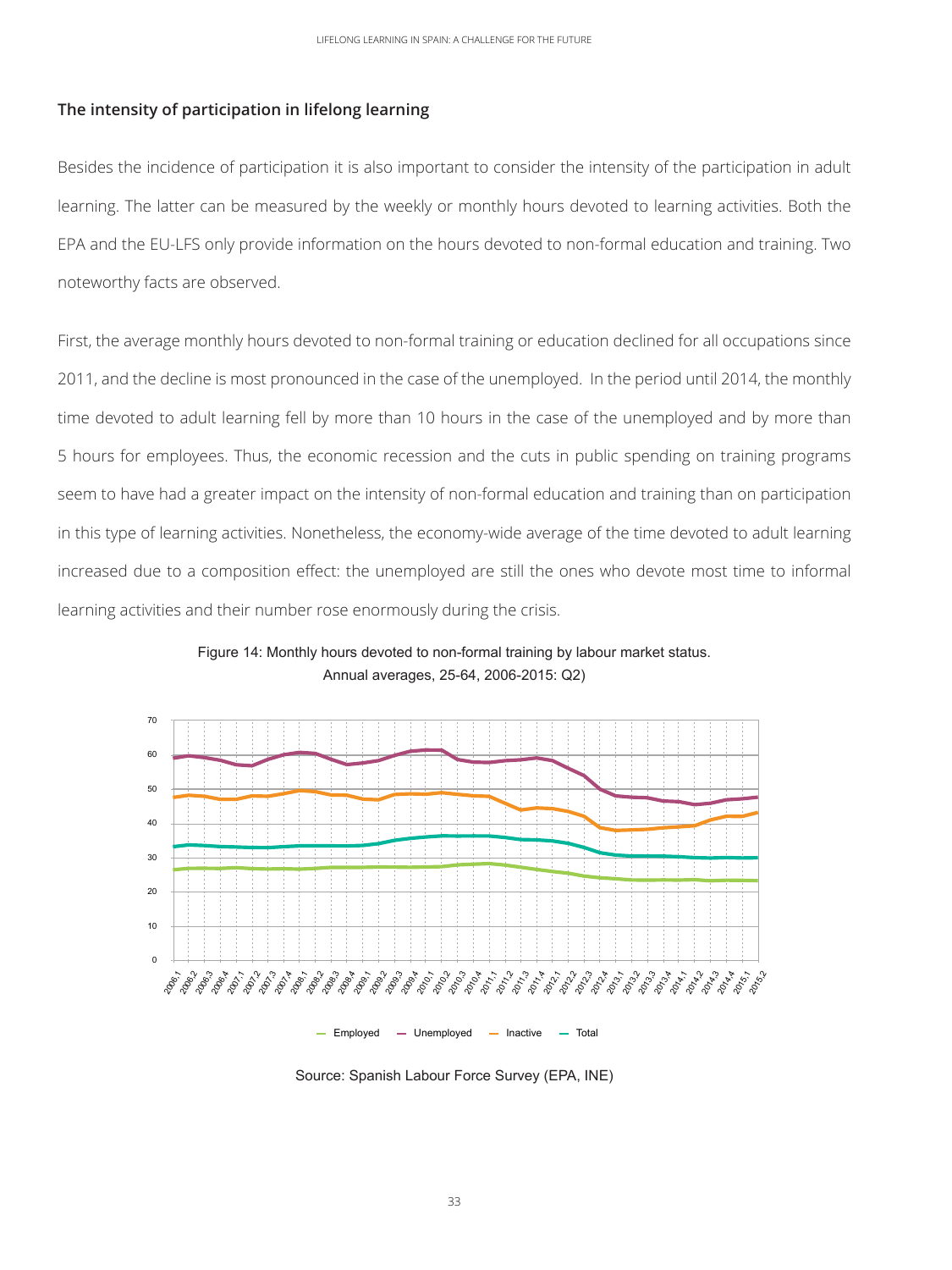Another relevant observation is the fact that Spanish adults devote considerably more time to adult learning programs than their peers in the 10 reference countries, and this is true for employed, unemployed and inactive workers. The details are shown in Table 5 that reports data from the annual sub-sample of the EU-FLS for 2013. Inspection of the table shows that the differences are especially large in the case of unemployed and inactive persons. The only exception is Germany where the unemployed and the inactive devote more time to adult learning programs than in Spain. In this respect it is important to recall that Spain and Germany also presented the lowest participation rates in adult learning, behind Italy. This suggests that there may be a relationship between low rates of participation and the intensity of the training programs. In particular, in Spain and Germany it may be difficult to reconcile family life and participation in training activities as the latter require more hours than in other countries.

|             | All  | <b>Employed</b> | <b>Unemployed</b> | Inactive |
|-------------|------|-----------------|-------------------|----------|
| Spain       | 33,2 | 24,5            | 52,6              | 45,3     |
| Germany     | 21,2 | 17,4            | 62,3              | 57,4     |
| Denmark     | 16,6 | 15,2            | 35,7              | 17,7     |
| Finland     | 11,8 | 10,6            | 30,0              | 18,7     |
| France      | 13,7 | 12,8            | 20,6              | 16,3     |
| Holland     | 17,9 | 16,0            | 32,6              | 32,4     |
| Italy       | 6,2  | 5,8             | 10,9              | 7,2      |
| Norway      | 15,9 | 14,7            | 41,9              | 33,8     |
| UK          | 9,2  | 8,5             | 14,6              | 11,3     |
| Sweden      | 10,8 | 9,4             | 26,5              | 14,5     |
| Switzerland | 14,4 | 13,8            | 29,2              | 16,8     |

Table 5. Monthly hours devoted to non-formal training by labour market status (25-64, 2013)

Source: Fuente: EU LFS submuestras anuales (Eurostat)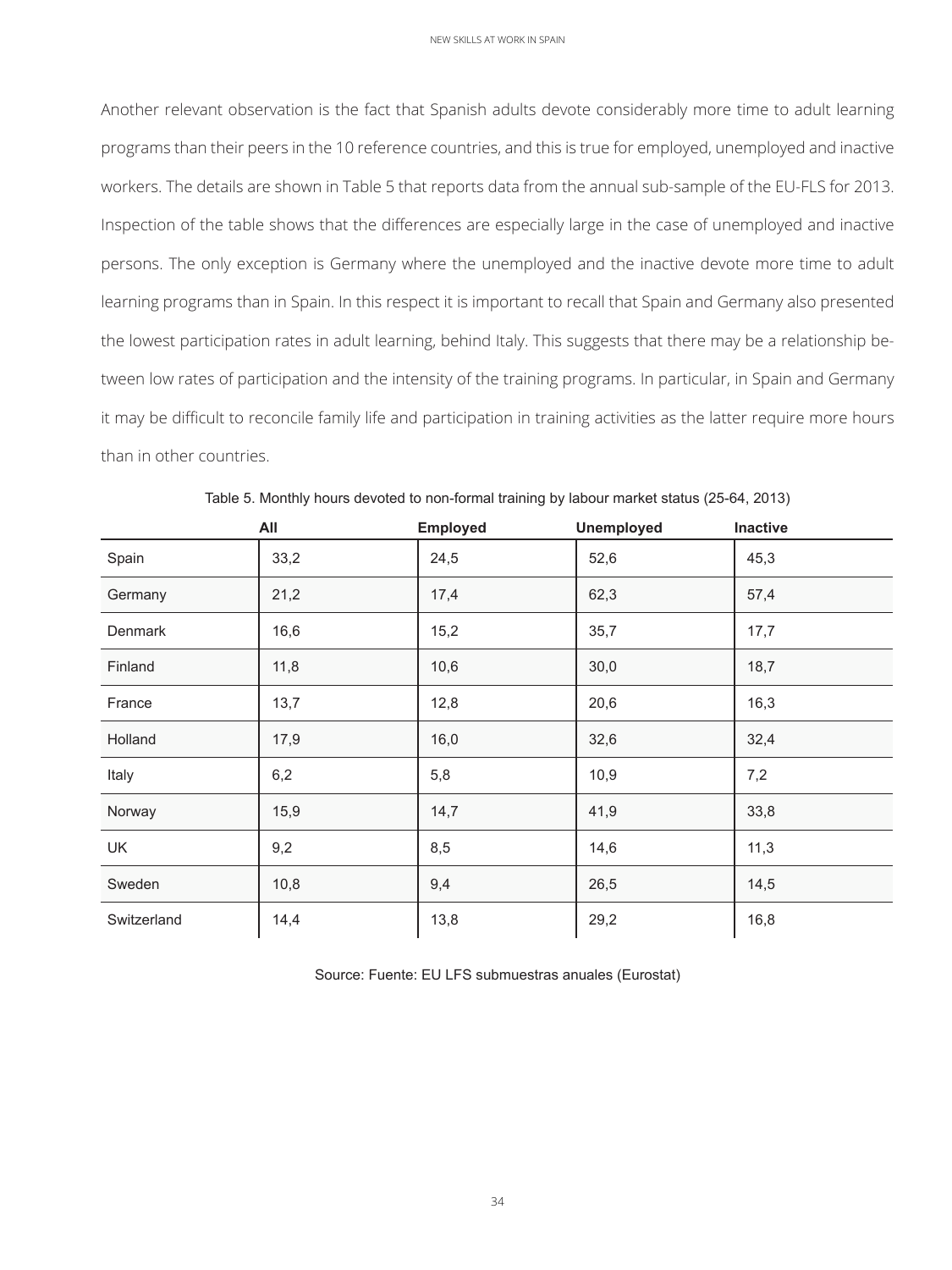## Characteristics of the system of lifelong learning in Spain

The objective of this section is to offer a detailed description from a comparative perspective of the peculiarities of the Spanish model of adult learning.

### **Programs for the acquisition of basic skills**

Following a recent report by Eurydice (2015), programs aimed at the acquisition of basic skills can be divided at least into three main groups:

- 1. Programs within regular education that allow participants to complete lower secondary education (ISCED 2).
- 2. Programs outside regular education aimed at acquiring basic skills including reading comprehension, literacy, mathematics, and ICT.
- 3. Programs to gain access to higher educational levels and the acquisition of basic skills during work (vocational training, active labour market policies) and others such as popular education.

According to this report, Spain does not have training programs to provide adults with basic educational skills that do not require a return to the formal educational system. Virtually all Western-European countries have some sort of program other than initial education that allow adults to acquire a set of basic skills (reading comprehension, numerical literacy and computer skills). These programs are not directly linked with the existing systems of initial or formal education and they typically have their own lines of funding. Moreover, their aim is not to provide access to post-obligatory education, as is the case for the existing programs in Spain.

Importantly, although the programs of type 2 for the acquisition of basic skills are taught outside the formal education system, several countries do recognize the degrees and certificates obtained in these programs in their official systems of qualifications. In most countries, these programs are a competence of the Ministry of Education, but in others they are considered to be part of the country's active labor market programs. This is the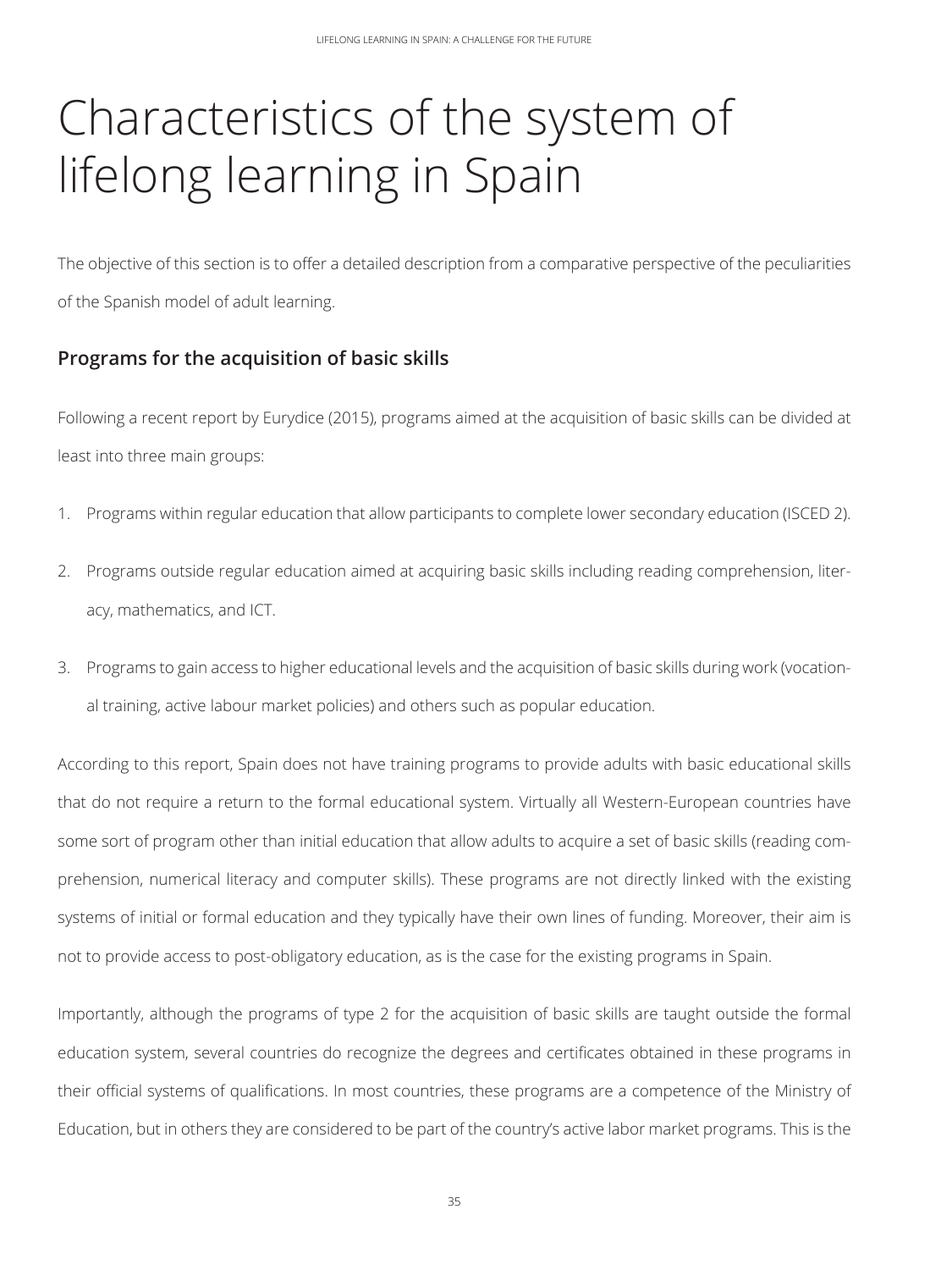case for instance in France, where 90% of participants in the programs to acquire basic skills are unemployed. In Norway, on the contrary, the program of basic work related skills is geared towards employees.

The Eurodyce report acknowledges that some regions in Spain run programs of this kind. What is missing though is a comprehensive program at the national level that is not based on a return to the formal education system. Moreover, the existing programs of the Autonomous Regions are moderate in scope. According to the EPA for the fourth quarter of 2014, there are 4.2 million adults aged between 25 and 64 who failed to complete compulsory education. Of these 4.2 million persons, only 3.5% was engaged in some sort of learning program: 1% in the formal education system and 2.5% in non-formal programs outside the schooling system. One might be tempted to think that the bulk of this group are elderly with very low rates of schooling, or foreigners from countries with less advanced educational systems. However, this is not the entire explanation. The above-mentioned group includes 850,000 native people below 45 years and of these persons only 6% (3% in the formal and another 3% outside the formal schooling system) are engaged in some form of training or education.

Additional data from the Ministry of Education, Culture and Sports indicate that only 68,000 people enrolled in an adult learning program to acquire basic skills in 2013-2014, 51.5% less than in the pre-crisis period 2006- 2007. These numbers contrast with the significant rise in enrollment in secondary education (by 25.6% for inclass learning and 86.3% for distance learning), although enrollment remains relatively low at around 178,000. At the same time there has also been significant increase the number of persons who registered to take part in the entrance exams to school-based vocational training and university.

Finally, the EU-LFS surveys confirm the enormous weakness of Spain in formal adult education for the less educated. In 2013, only 0.20% of the adult population (25-64 years) participated in formal programs to acquire basic skills (enseñanzas iniciales para adultos), while Spain is one of the countries with the highest share of adults without completed primary education as was shown in Section 1. Similarly, only 0.4% of adults participated in mid-level studies while almost 3% of the adult population participated in higher education programs (ISCED levels 5 and 6). By way of comparison, the participation rates for initial and lower secondary education programs are lower than in the Netherlands, Sweden and the United Kingdom. And in the case of mid-level education the Spanish rate is lower than in any of the reference countries and only 50% of the corresponding rate in Finland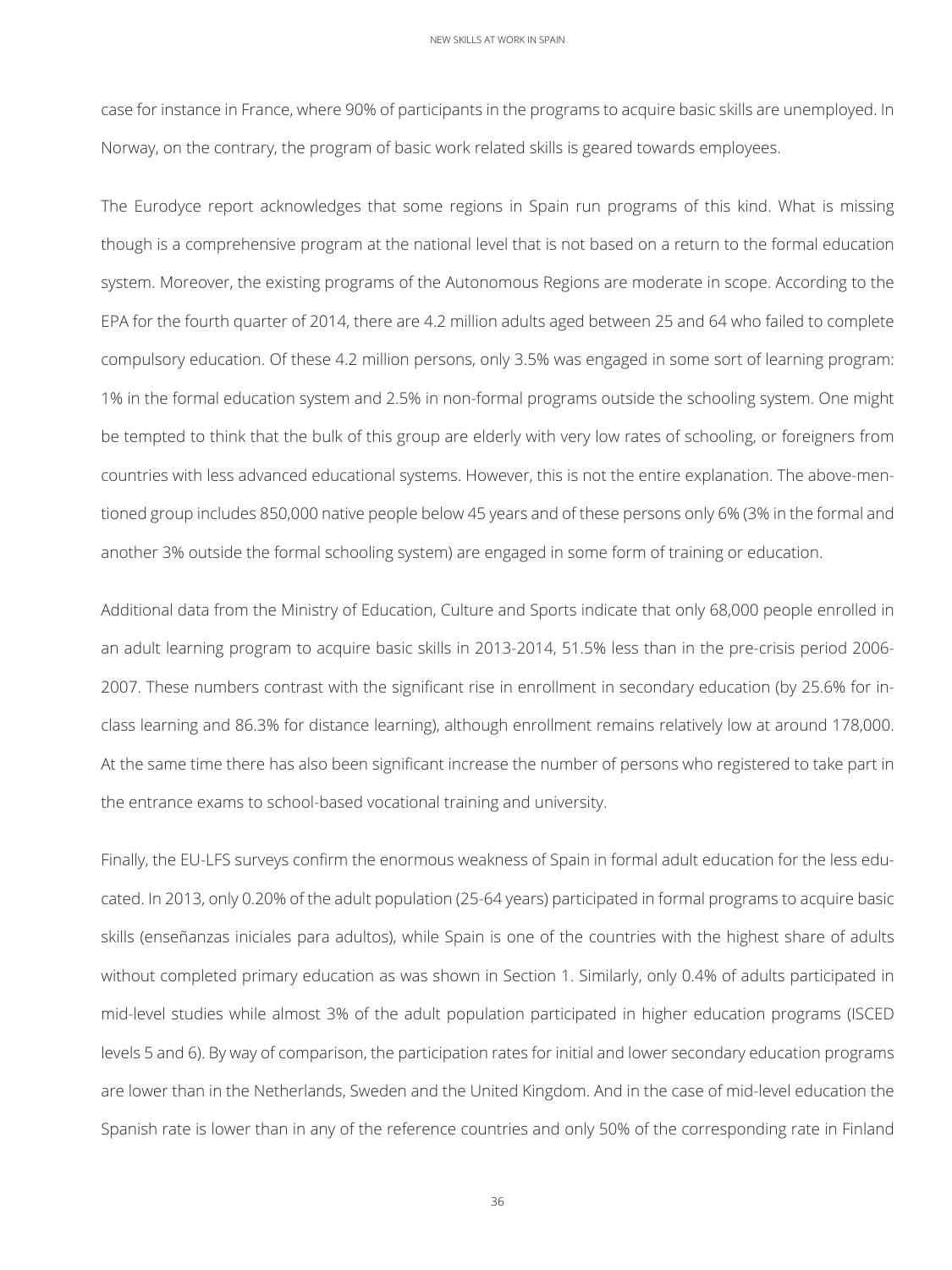and the Netherlands. Spain also presents lower participation rates in tertiary education than Sweden, Finland, and Denmark, but the most surprising findings are the low rates of participation in initial and mid-level education as almost 15% of the adult population did not complete compulsory education while another 29% have at most completed compulsory education.

Progress in the area is vital, but so far the scheduled reforms do not include the introduction of a nation-wide program of second-chance education for adults, nor have there been attempts to harmonize the existing programs at the regional level<sup>10</sup>.

### **Employment training programs**

In Spain, in 2013, 80% of non-formal learning was job training (formación para el empleo), either meant for the person's current job or for a future job. These rates are even higher among employees (84%) and the unemployed (87%), while the corresponding percentage among inactive workers is 43%. These totals are similar to those of the Swiss and the Finnish, somewhat lower than those of the Danes, and almost double those recorded in France and the United Kingdom (no information is available for Sweden, Norway, and Germany). But once again there are important composition effects: the participation rate among the inactive and unemployed persons is much higher in Spain than in Switzerland or Finland. Moreover, the age structure of the inactive population is key as the participation in job training among workers over 50 years is less than 20%.

### **The structure of the training system for employment in Spain**

The system of job training in Spain consists of three subsystems. The so-called *formación de demanda* o *bonificada*  (training on demand) that is made up of the training programs offered by companies. These training programs aim at increasing the competitiveness and productivity of firms by improving the skills and qualifications of their employees. Companies are entitled to financial aid to carry out this type of training programs in the form of social security rebates.

<sup>10</sup> The only relevant novelty in this area is a proposal by one of the opposition parties to develop a second-chance program that would allow 700,000 of the low-educated NEET in Spain to either acquire basic skills and competences or recognition of their professional experience.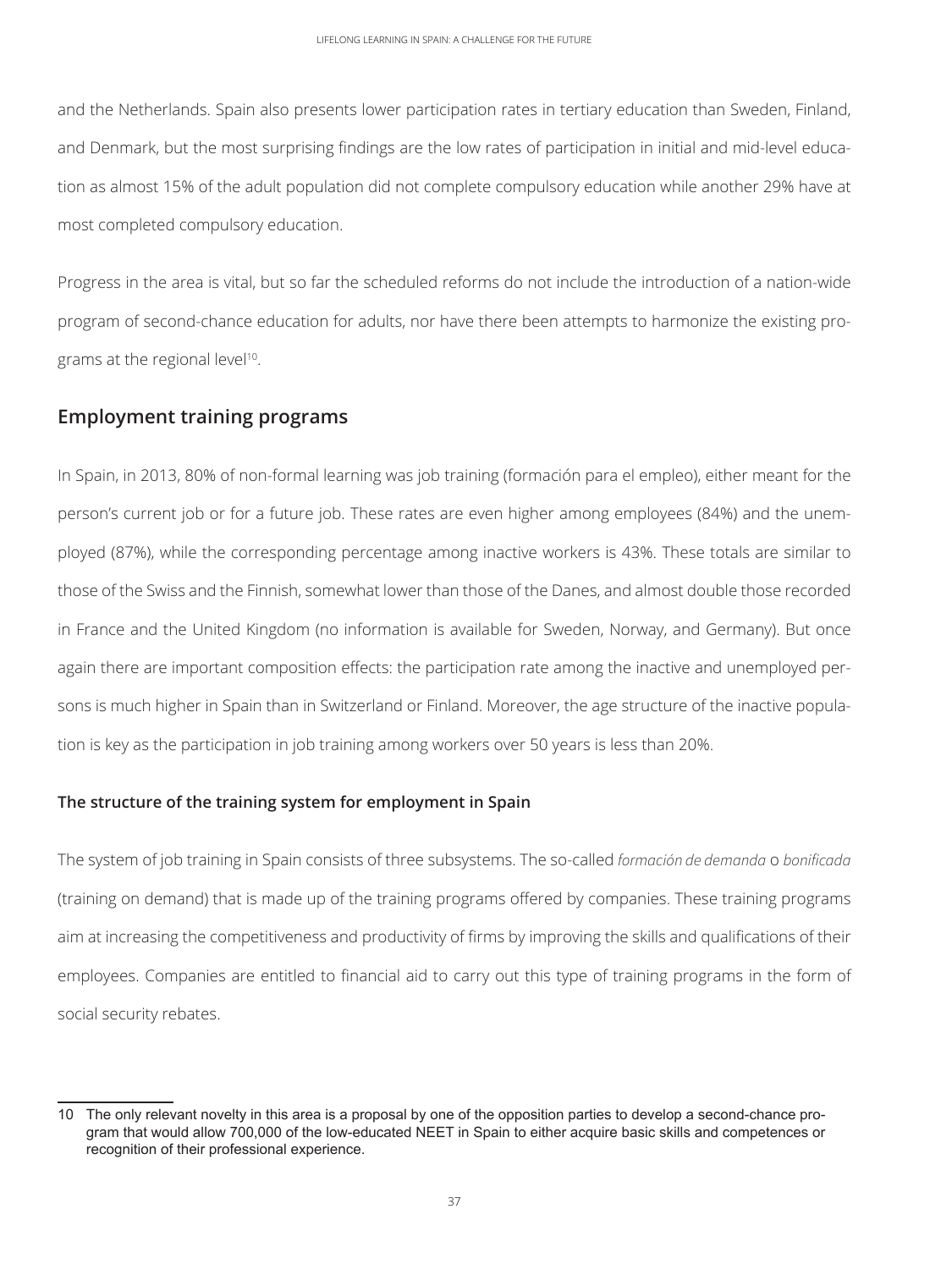#### NEW SKILLS AT WORK IN SPAIN

Companies can choose to organize the training programs themselves or they can decide to cooperate with other firms, delegating the management of the program to a single organizing entity. Using Individual Training Permits, businesses can allow their employees to pursue studies that are officially recognized and that lead to some form of qualification, including professional certificates and titles.

The second subsystem is the so-called *formación de oferta* o *subvencionada* (supply-side training). This type of training courses, open to both employed and unemployed persons, are offered for free by employers' organizations, trade unions, third-sector organizations and appropriately registered and accredited training centers. The unemployed workers who participate in these programs are entitled to scholarships and grants for maintenance and to pay for transportation costs.

Finally, the *formación en alternancia con el empleo* comprise the training provided to workers as part of an apprenticeship or trainee contract and the public training programs that allow participants to combine training and the acquisition of work experience in the workplace.

During the last legislature, the system of job training has undergone two relevant changes: as mentioned before, the public funds for the training of the unemployed have been cut and a profound reform in the delivery of job training is underway.

#### **Public spending on job training**

According to estimates of the National Public Service of Employment, between 2011 and 2014, the resources allocated to training fell by one billion euros. This corresponds to a 34.5% cut. Public contributions to the training of employees were reduced by 32.4%, while the training programs for the unemployed and the so-called escuelas taller suffered cuts of, respectively, 31.3% and 57%. The State contributions to training fell by 87% and concurrently there was a substantial drop (10.2%) in the training fees paid by firms, which can be attributed to the drop in employment and wages during the crisis.

The State Budget for 2016 foresees an increase in the annual budget for job training of about 6%, while the funds for the training of unemployed are scheduled to rise by about 12%. However, these budget increases are small compared to the budget cuts in the period between 2011 and 2014.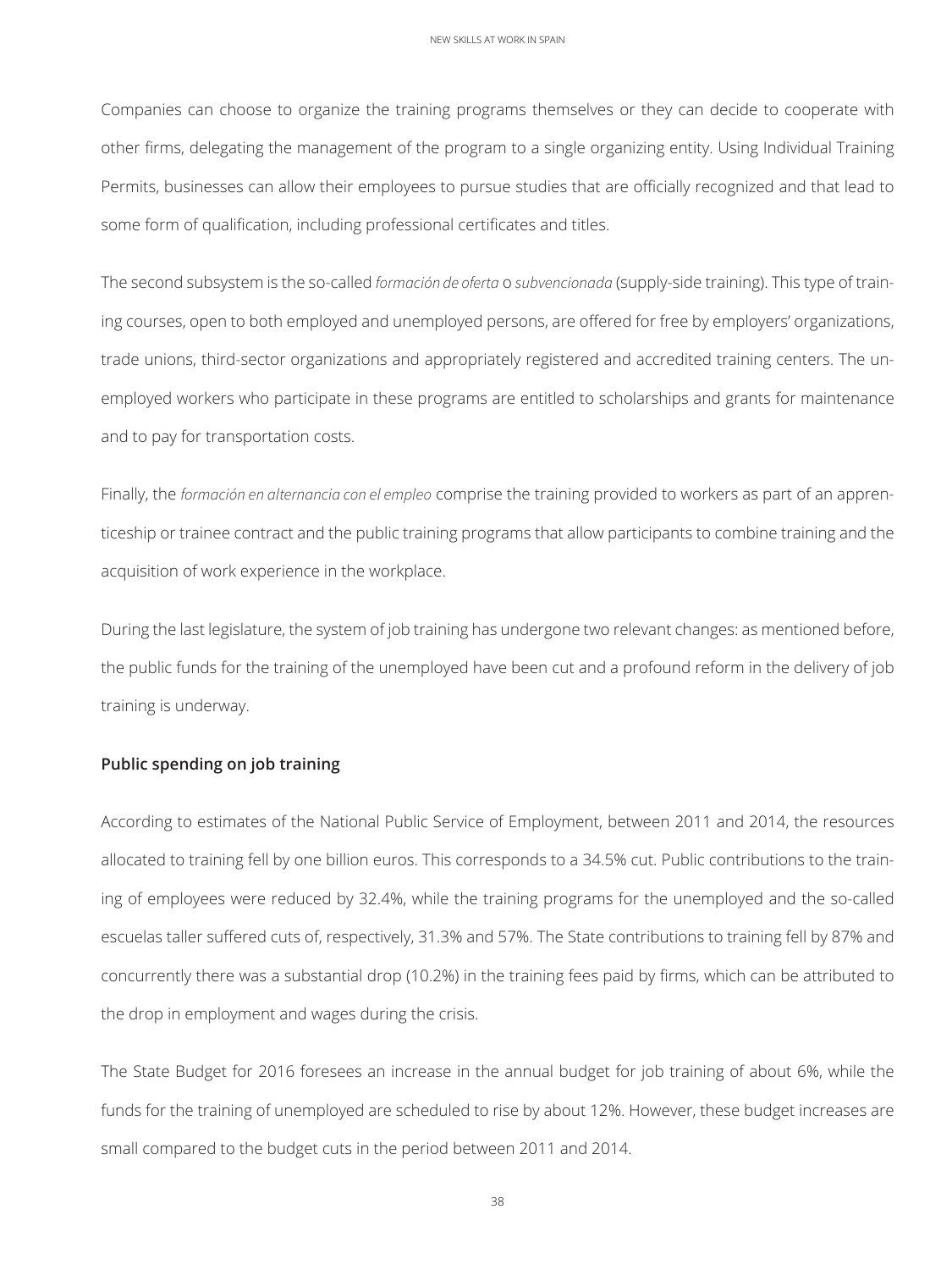It is hard to make a comparison of current public expenditure on active training policies between Spain and the reference countries because we have only reliable data up to 2012. As shown in Table 6, in 2011, that is before the biggest cuts took place, Spain's spending on active labour market policies, measured in percentage of GDP, was in line with the European average, and Spain spent even more than countries such as Holland or Sweden. However, the data also show marked differences in the way the available funds were distributed between the participants, the firms and the providers of the training.

In Spain, most of spending was earmarked for the training providers. By contrast, almost no money was transferred directly to participants.

|                |                                                      |                    | % Expenditure / GDP by type of transfer |                          |                                                            |                            |
|----------------|------------------------------------------------------|--------------------|-----------------------------------------|--------------------------|------------------------------------------------------------|----------------------------|
|                | <b>Public</b><br>spending on<br>education%<br>of GDP | <b>Individuals</b> | <b>Business</b>                         | <b>Provides</b><br>-mers | <b>Spending</b><br>per person<br>wanting to<br>work in pps | Partici-<br>pant-es $(\%)$ |
| Spain          | 0.188                                                | 0.005              | 0.048                                   | 0.136                    | 317.55                                                     | 50                         |
| France         | 0.353                                                | 0.173              | 0.093                                   | 0.086                    | 1.717                                                      | 14.9                       |
| Holland        | 0.132                                                | 0.041              | 0.064                                   | 0.027                    | 827.17                                                     | 19.8                       |
| Finland        | 0.517                                                | 0.369              | 0.017                                   | 0.131                    | 2031.17                                                    | 16.1                       |
| Sweden         | 0.085                                                | 0.042              | $\Omega$                                | 0.043                    | 394.47                                                     | 2.9                        |
| Norway         | 0.187                                                | 0.148              | $\mathbf{0}$                            | 0.039                    | 1972.83                                                    | 10.9                       |
| <b>Denmark</b> | 0.496                                                | 0.485              | 0.011                                   | 0                        | 2117.81                                                    | 16.7                       |

Table 6. Public Spending active policies for training, participation and transfers (2011)

#### Source: Eurostat

This contrasts with the experiences in other countries. In Denmark, the country with the highest rate of participation in adult learning, almost 100% of the funds are transferred directly to participants and in most other countries participants receive a substantial fraction of the funds. Even in Sweden, where formal education and training has more weight than non-formal training and education, half of the budget for non-formal programs is transferred to the participants rather than the providers or the employers.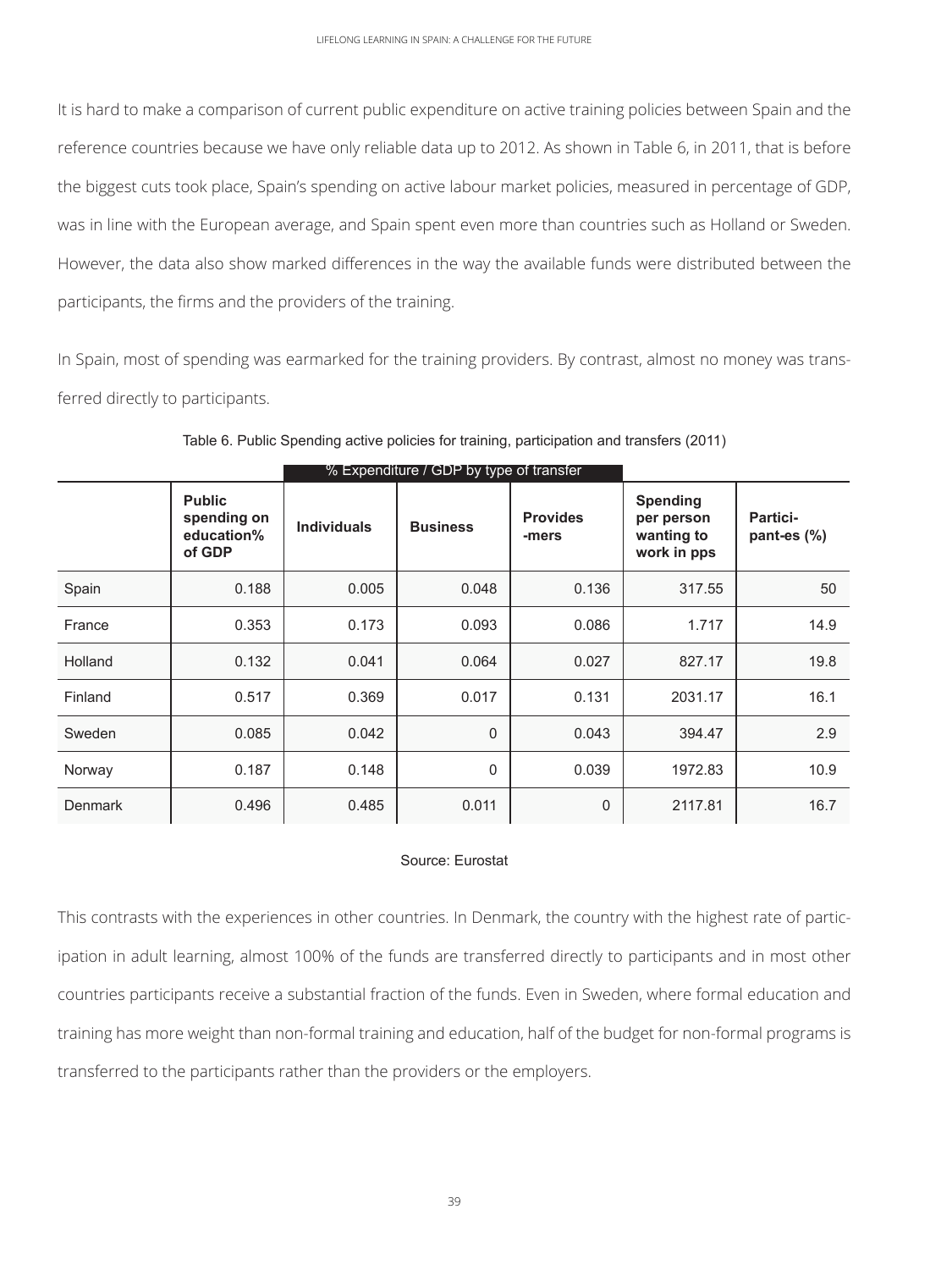Given the reduction in the budget for job training since 2012, it is likely that the public funds for training providers have converged to the levels of the reference countries, but until now there were hardly any transfers of funds to participants.

#### **The reform of the system of job training: an assessment**

Table 6 provides relevant information, but the system of job training in Spain is bound to undergo a profound transformation due to the changes laid down in the Royal Decree-Law RDL 4/2015 (*Reforma Urgente del Sistema de Formación Profesional para el Empleo en el ámbito laboral*) and Law 30/2015, of September 9.

The prologue of the above-mentioned Royal Decree identifies several weaknesses in the existing design of job training in Spain. A lack of coordination between the different areas; the lack of a strategic plan to foster the system of dual vocational training in the form of apprenticeships and traineeships; the poor link between the supply of training programs and the need of firms, especially in the case of the training programs open to SME's; Scattered information about the available programs and a lack of evaluation of their impact on participants. Finally, the prologue refers to deficiencies in the role of the social partners in the design and the execution of the bulk of the existing training programs.

The above reforms envisage several profound changes in the system of job training, some of which are already underway, to overcome these problems and to guarantee the individual rights to training for workers and firms. Here we would like to highlight three of the most important changes.

Firstly, in the future the supply of training programs will be determined on a competitive basis, forcing training providers to compete for the available funds. The competitive allocation of funding makes an end to the existing monopoly of the social partners. Secondly, workers will be assigned an individual training account that summarizes the training the worker has received along his or her entire working career. In addition, the government plans to introduce a system of training vouchers for the unemployed, allowing them to fund training programs of their own choice. The implementation of these training vouchers will be a competence of the regional governments. And, last but not least, the training programs will be evaluated continuously to measure the quality of the impact of these programs on participants.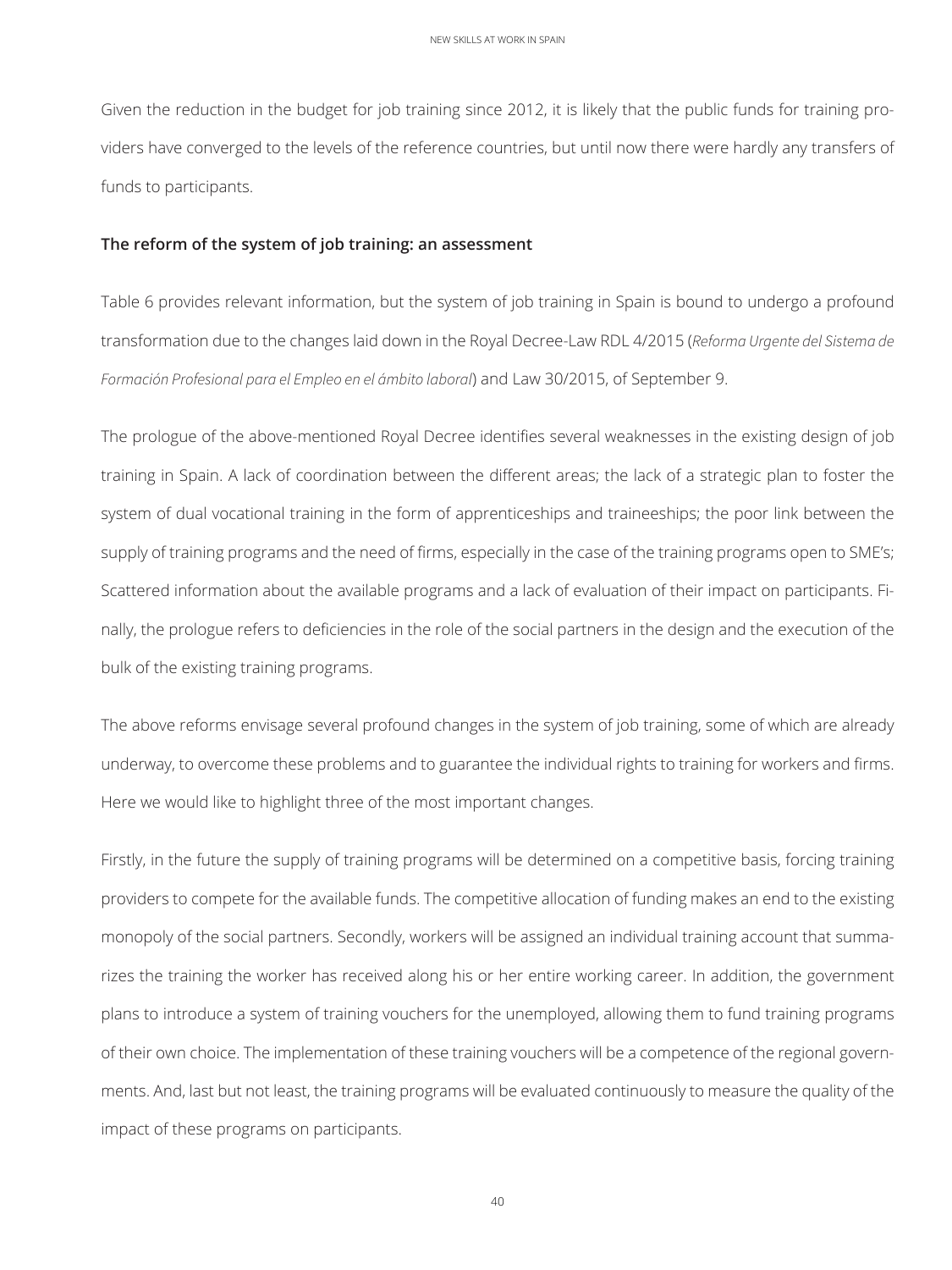The recent economic literature offers a wealth of information on the experiences with training vouchers in other countries<sup>11</sup>.

The main argument in favor of training voucher is that they increase the freedom of choice of the participants. This should lead to better matches between applicants and training providers with a likely positive effect on the effectiveness of the training programs. Moreover, the freedom of choice encourages competition between the training providers and this may help to improve quality.

In the case of employed workers, training vouchers may also improve the access to training allowing also workers who have not been selected to participate in courses that are financed or run by their company.

However, the argument that the increased freedom of choice necessarily leads to higher utility or efficiency is questionable. The beneficiary of the training voucher may fail to make the right choice from the viewpoint of society. One of the most important issues in the case of training vouchers for the unemployed is therefore whether the system should be extended to all groups of unemployed workers, including the less-educated ones, or whether it is more efficient to assign these workers to specific programs for low-educated workers.

Barnow (2009) identifies several potential sources of information failures that could lead to an improper use of the training vouchers. First, participants may have insufficient information about the demand for occupations and the associated wage payments. Second, the participants may insufficient information about the relative effectiveness of the different service providers and, finally, their choices may be based on incorrect perceptions of their abilities for various occupations and training programs. The first two failures can be resolved by providing information to participants in the program, while the third failure requires guidance and orientation by experts.

The United States has more than half a century of experience in developing training programs based on training vouchers. On the basis of numerous evaluations of these programs the United States has passed successive laws that established minimum conditions that need to be satisfied to implement such programs. First, the States have to create a list of eligible training providers that meet the State's requirements on placement rates and the wages that are achieved upon completion of the program. Secondly, the funded programs need to focus on high demand occupations. Third, local programs are allowed to set limits on the duration and the cost of 11 See Felgueroso (2015) for a more detailed analysis of the theory and empirical evidence on training vouchers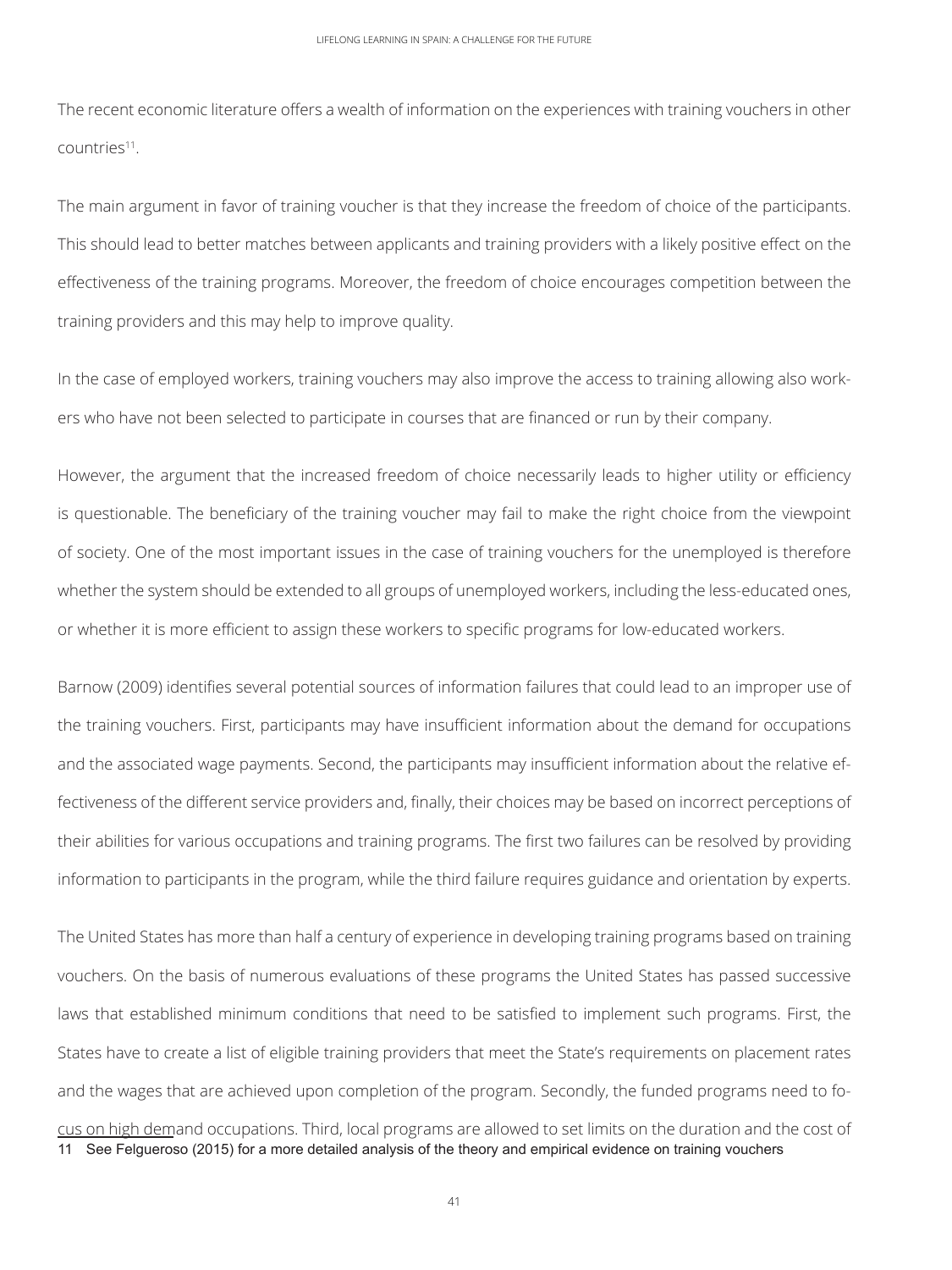training for the beneficiaries. And finally, local programs are allowed to use counselors to give guidance to the unemployed on how to use the training vouchers. Similar rules should be considered in Spain to guarantee a proper allocation of the available funds.

Furthermore, most countries that implemented training voucher scheme conducted an *ex-ante* evaluation on the basis of a pilot project with a limited number of participants. Such an evaluation may help to obtain reliable estimates of the actual impact of the training vouchers, especially if the pilot program takes the form or a randomized trial in which potential participants are randomly assigned to treatment and control groups.

The existing evidence indicates that training vouchers tend to achieve a significant rise in the participation in training courses. However, this often comes at the expense of substantial deadweight costs. Furthermore, counseling only produces positive effects if potential beneficiaries receive individualized attention in accordance with their profile. Given the lack of experience with training vouchers in Spain, an ex-ante evaluation on the basis of a randomized trial could serve to finetune the design of the system before it is fully deployed. And independently of whether such a randomized trial is implemented or not, the authorities should perform a periodic ex-post evaluation of the results to identify possible margins of improvement.

#### **Further policy recommendations**

The available evidence shows that public funding and economic incentives for training tend to produce mixed effects, depending on the design of the programs and the characteristics of the target groups. The response of the participation rates may differ across target groups and the same may be true for the impact of training participation on subsequent labour market outcomes. The latter include employment rates (re-employment of the unemployed or the ability to maintain one's job), occupational mobility (within and between firms), salaries, or match quality. Moreover, the effects tend to vary with time in ways that depend on the characteristics of the target group and the state of the business cycle.

Consequently, it is impossible to give categorical answers about the effectiveness of these public programs and incentives, but one can draw a number of relevant conclusions. The first one derives from the fact that the market for training is imperfect and plagued by information asymmetries. A country that wishes to design an ef-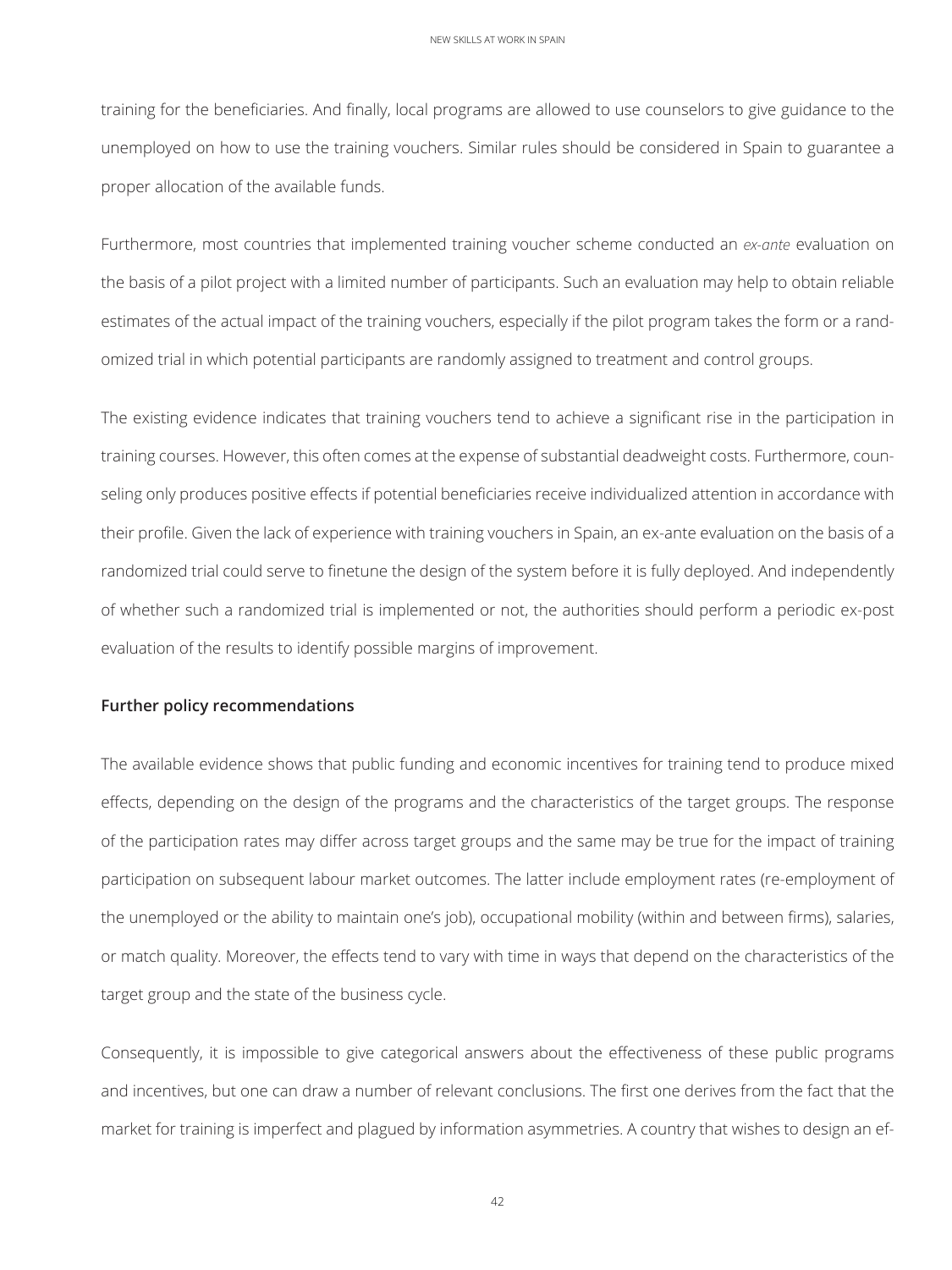fective and efficient system of training incentives should therefore start by collecting precise information about the existing demand and supply of skills and competences and generate information about the relative efficiency of the various types of incentives. Moreover, it is key to guarantee transparency, that is, all this information should be made publicly available in order to improve the quality and the orientation of the training programs so that the participants acquire the skills demanded by local employers. This is obviously not an easy task, but if Spain wants to improve the level of cognitive skills of its workforce and remedy the problem of the widespread lack of basic skills and competences, it will have to make decisive steps in this direction, distinguishing carefully between the needs of the employed and the unemployed.

#### *Training programs and incentives for the unemployed*

The public involvement in training is most direct in the case of the unemployed. To start with, the Public Employment Services (PES) should compile a detailed profile of all the registered unemployed, or at least the ones who may need assistance. For all those who are not in a position to immediately return to the labour market, the profile should identify what competences or skills might help to remove the barriers to re-employment. As a first step, it would be convenient to develop a statistical profiling tool that allow the PES to estimate a person's employability conditional on a wide set of indicators that capture his or her (non-) cognitive skills and relevant work experience. The outcome of this profiling exercise should be a precise estimate of the probability that the person will exit unemployment and/or manage to find a suitable job, taking into account the expected evolution of demand for workers with similar characteristics. For this to work, the statistical profiling tool should make an efficient use of the information about the characteristics and the exits of job seekers that is stored in the information system of the PES. And this information should be supplemented with detailed information about the competence level and the experience of the job seeker that is collected during the intake interviews. Many countries have been using this type of statistical profiling system for quite some time, but in Spain neither the national PES nor the majority of the regional PES currently have such a tool.

The necessary information about the current and future demand of competences by firms can be compiled in various ways. The PES could use the information about the vacancies registered on its own *Portal de Empleo*, but an even better option is to send out surveys to local employers with questions about current and expected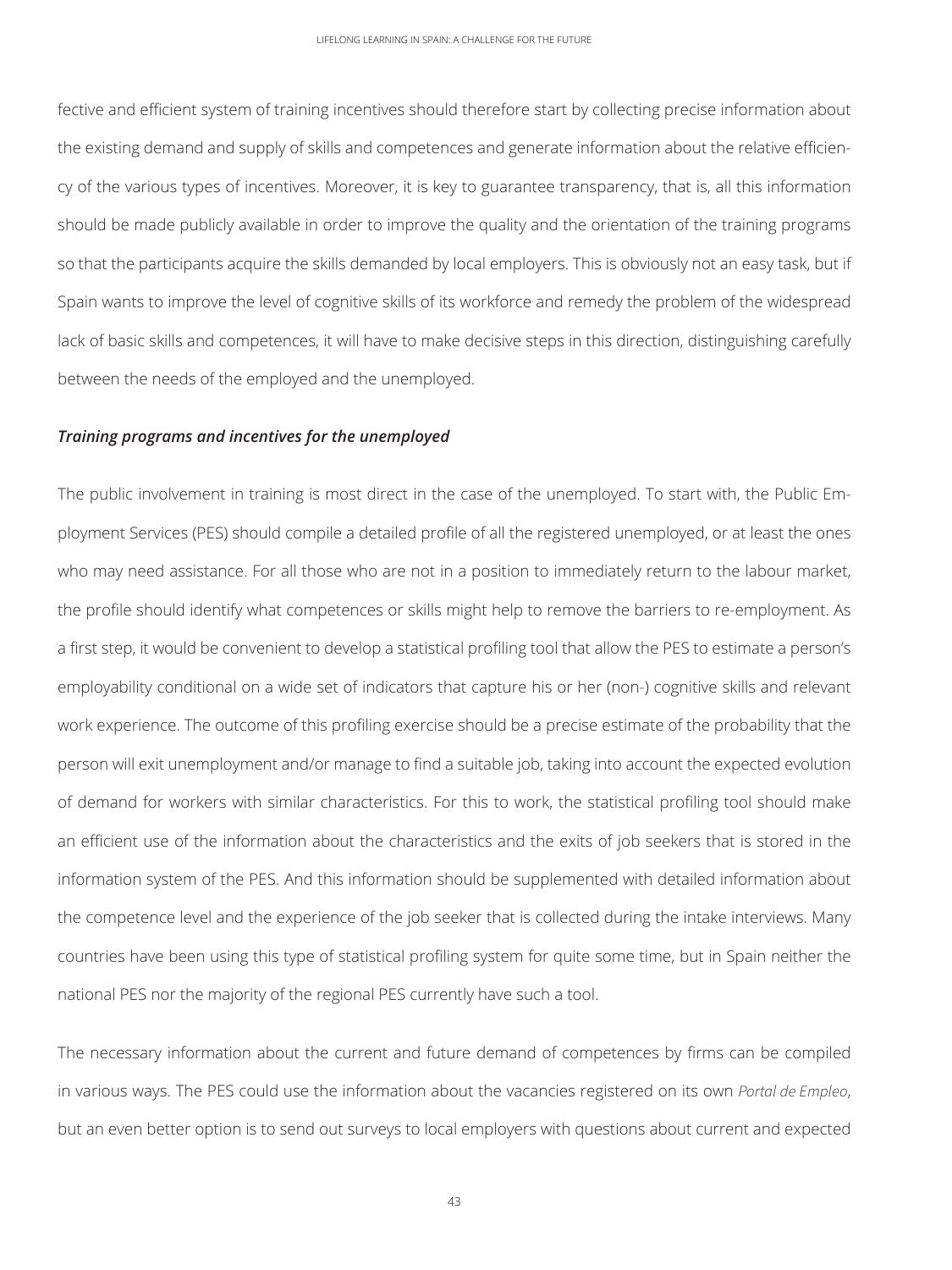skill shortages and manpower needs. Surveys of this kind have proved to be a useful ingredient in the configuration of public training programs in Madrid and are a better tool to detect future skill shortages than online registers of existing job vacancies. More in general, it is important to establish strong local networks that involve representatives from the local PES, firms and training institutions. The new information technologies are rapidly changing the competences needed by firms and regular information sharing through these networks may help to anticipate those changes.

Next, besides being a tool to assist the staff of the PES (and possibly also private intermediaries and third sector organizations) in the orientation of the unemployed, the profiling tools also have to serve two more functions. First of all, they should facilitate the design of personalized itineraries. Throughout Europe, personalized itineraries have become the corner stone to articulate programs for the long-term unemployed and Spain intends to follow the same route. However, the proper implementation of the announced plans seems impossible without a substantial investment in the recruitment and preparation of additional job coaches to reduce their workload (which is currently among the highest in Europe) and improve their knowledge of the local labour market.

Second, the statistical information of the PES should also be used for a systematic evaluation of the impact of the training options or incentives offered to the unemployed. Rigorous evaluations of this kind should be performed on a regular basis and the output of these evaluations should serve to improve the design of the personalized itineraries and to reorient the public funding of training to those programs with a proven impact on the participants' employment opportunities.

#### *Training incentives for the employed*

Spain should also strengthen the policies aimed at prevention of skill obsolescence. People are asked to work longer to guarantee the sustainability of our welfare systems, but at the same time the skills of many older workers are becoming obsolete more quickly due to the rapid introduction of new technologies. These two phenomena create the need for programs that allow older workers to recycle themselves to avoid the risk of dismissals motivated by skill obsolescence. In particular, Spain should stimulate preventive investments in the training and recycling of older workers with programs that offer compensation and/or facilities to worker and his or her employer.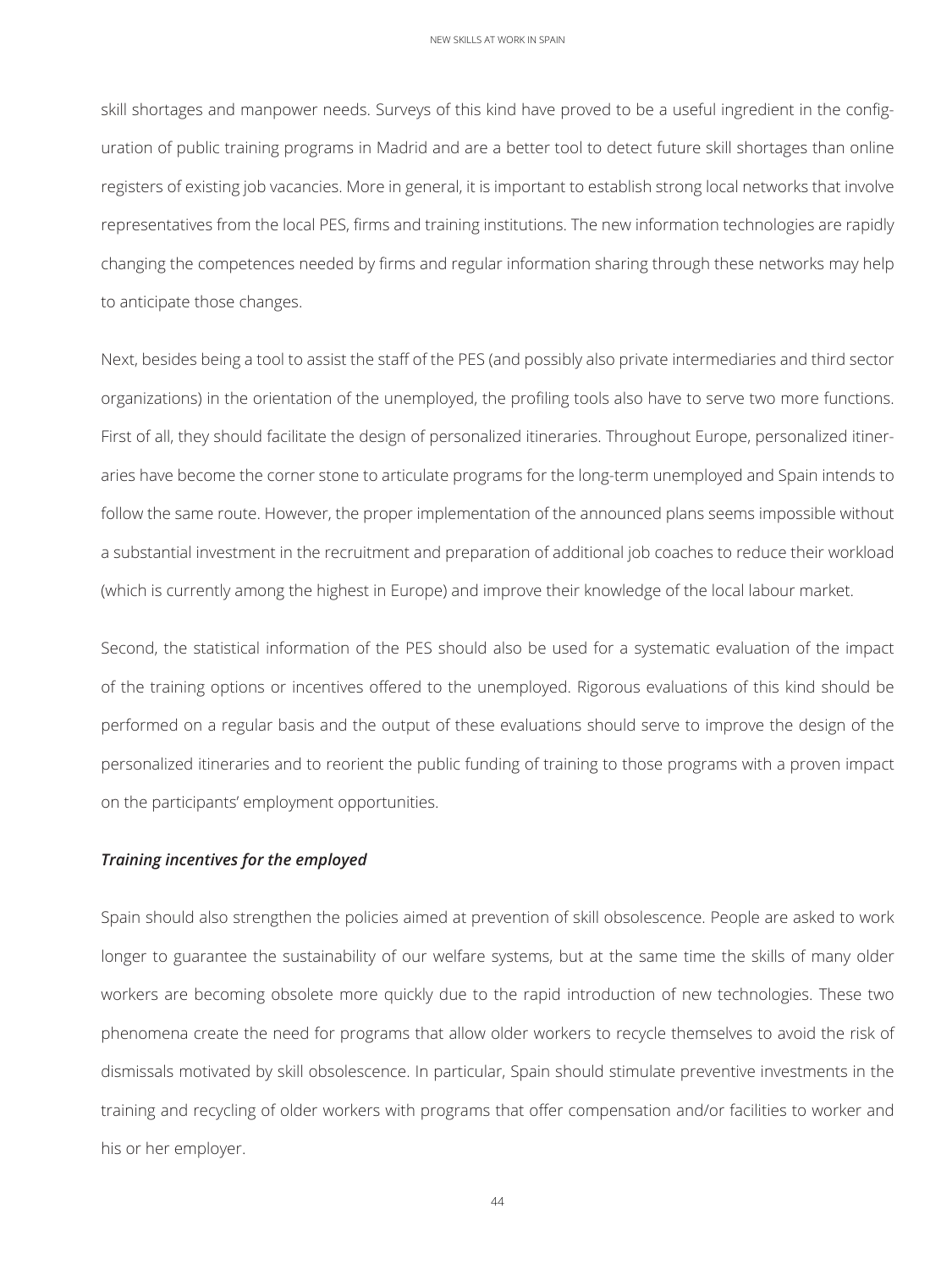One option would be to introduce individual training accounts that do not only contain exhaustive information on training participation and the qualifications of the worker, but also periodic contributions of the employer that the worker can use to finance training, either during employment in the current or future job or during unemployment. In other words, the funds should be portable so that they can also serve to fund training if the worker loses his or her job. A complete transformation of the current system of collective funding of training programs at the sectoral level to a system of individual accounts is probably undesirable, as low-wage earners would build up lower entitlements than high-wage earners. However, the current system also fails to generate a sufficient participation of the less-skilled workers and, in particular, the employees of SME's in formal and non-formal training. Spain should therefore decide whether to continue with the current system of collective funding or to move to a mixed system that redirects part of the funding to individual accounts.

Last but not least, the experience during the crisis shows that preventive action should start in school. The participation rates of the less-educated employees in training activities is typically very low and budgetary problems may not allow governments to invest a sufficient amount in active labour market policies in recessions. Reforms in the educational system are therefore needed to reduce the unsustainably high dropout rates in Spain and to achieve a better match between the supply and demand of skills. Both issues will be addressed in future reports of *New Skills at Work in Spain*.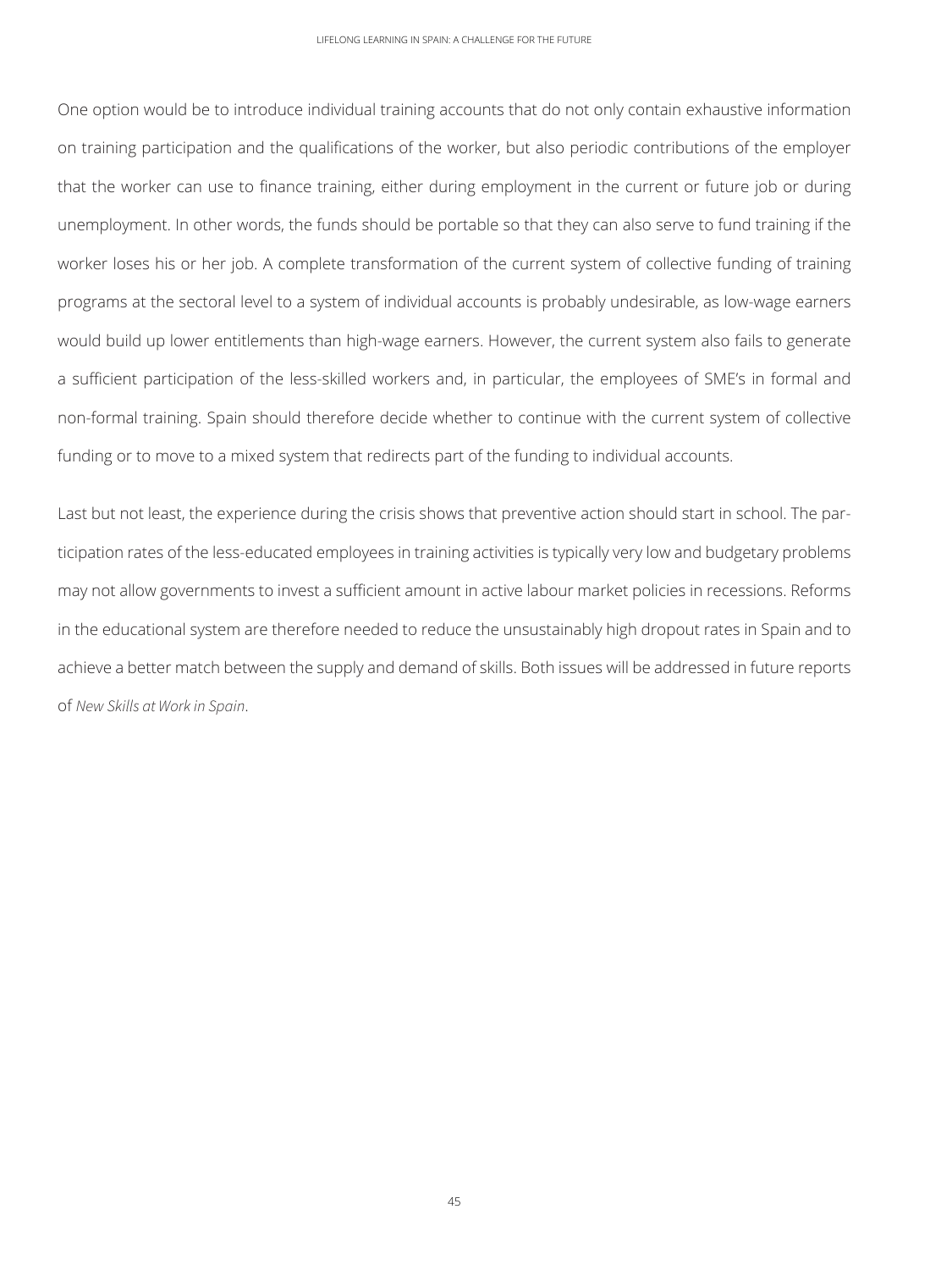## conclusions

In this report we have documented the comparatively low level of cognitive skills of the adult population in Spain, and in particular a widespread lack of basic cognitive skills and competences, reflecting profound deficiencies in the educational system.

Despite the advances in adult learning over the past two decades, major progress is needed if Spain wants to catch up with the reference countries in Northern and Central Europe. One issue are the comparatively low participation rates in adult learning, but there are other potentially more important aspects. In particular, the data presented in this report reveals substantial inequalities in the access to adult learning by age and, especially, by level of education. The participation in lifelong learning of less educated is testimonial in Spain. In this regard, the authorities should set clear goals and adopt appropriate measures to foster the acquisition of basic cognitive skills. One interesting option is the development of flexible programs to acquire basic skills outside the education system but with official recognition. Unlike most Western European countries Spain currently does not have a nation-wide program of this kind. The existing programs are all integrated in the formal education system and are not adapted to the needs of those who abandoned education at an early age.

Another hurdle are the excessive number of monthly hours of learning activities in the existing programs of non-formal education and training. This makes it difficult to reconcile adult learning with work and family life, and, therefore, acts as a disincentive for the participation in adult learning.

In any case, one of the most surprising facts is that we have not observed an increase in the participation rate in adult learning during the crisis, despite massive job loss and a need for workers to move to other sectors and occupations. Most likely, the budget cuts in education and training programs for the unemployed are partly to blame. In fact, since 2011, we observe the steepest drops in the participation in non-formal programs of education and training which is the main pillar of adult learning. The drop in public funding of lifelong learning programs comes on top of the financial distress faced by many households in Spain and which may obstruct the access to education and training of the most needed.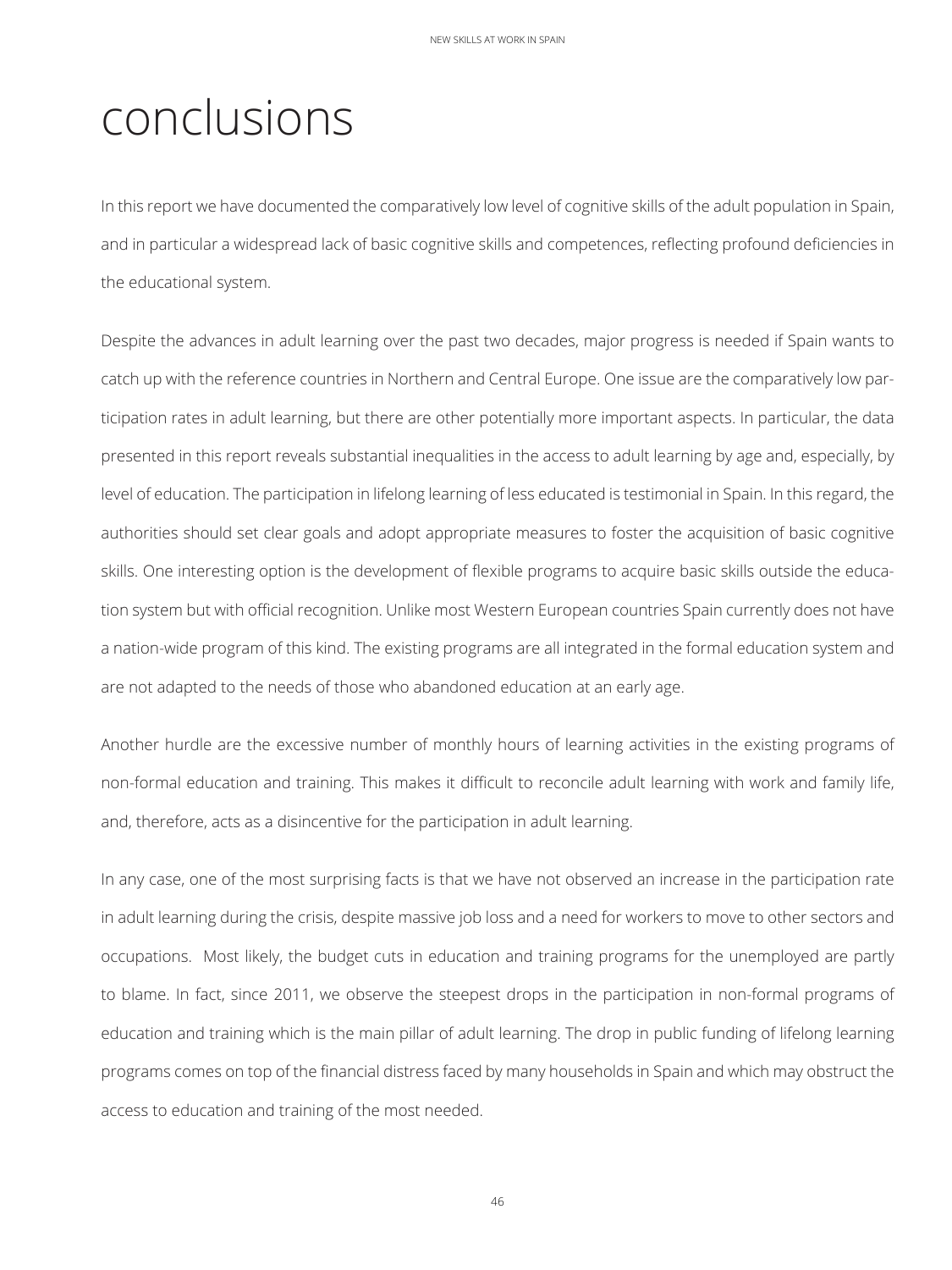Finally, a last relevant aspect is the way the available funds for adult learning are distributed between training providers, employers and participants. Until now training providers and employers received the bulk of the available funds, but this may change if the plan for the introduction of training vouchers is realized.

The available evidence suggests that training vouchers may significantly improve the access to training. However, they may come at the cost of significant deadweight losses, that is, they may end up subsidizing persons who would have acquired training in any case even without the voucher. Therefore, it would be important to implement a pilot project to clarify which groups should be entitled to a voucher and what amount of subsidy is needed to effectively raise the participation rates of these groups in relevant education and training programs. In addition, the experience in other countries indicates that it is important to assess the effectiveness of the training providers and this information should be made available to the recipients of the training vouchers. Finally, the introduction of training vouchers should be accompanied by an investment in the training and recruitment of counselors who can guide the recipients of the vouchers in their training decisions.

Finally, achieving a rise in the participation in adult learning is one thing, but what ultimately matters is that these programs are effective and offer the right type of training. Only some of the top ranking countries in the participation rates in adult learning consistently assess the effectiveness of their training programs using state of the art techniques. Spain still has a long way to go in this respect, but the time has come to make a decisive step in this direction. Both the intention to implement a transparent system of training voucher program and the commitment to perform program evaluations laid down in the 2015 reform are useful first steps in the right direction.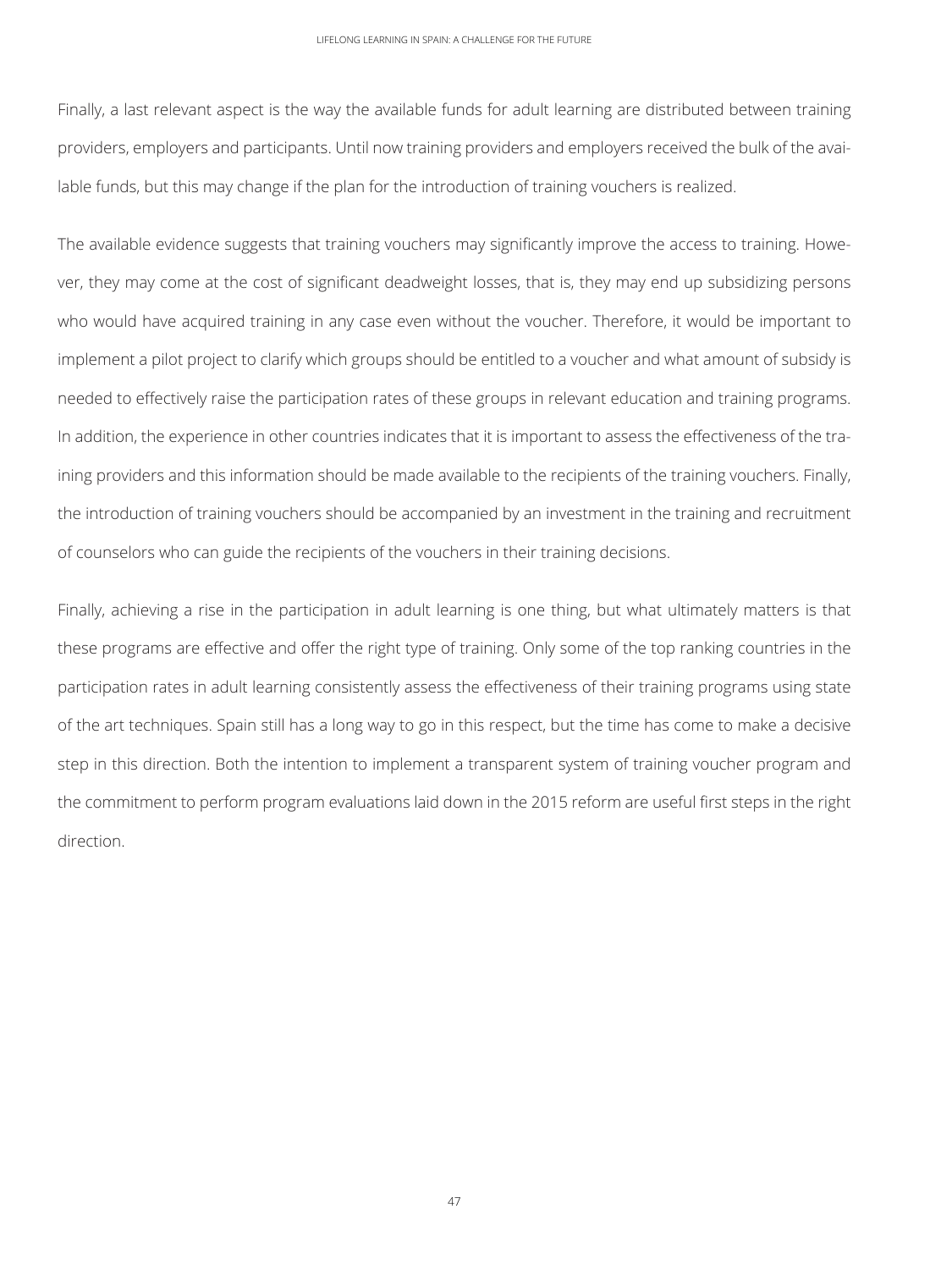# appendix

### **Table A-1: Results from multinomial logit estimations:**

Participation in formal education or training ,/ non-formal education or training, / no participation,

Spain 2007-2013

| Telecommunications              | 1.123      | 0.097                                            |                          | 1.150             | 0.050                                                | $***$                    |
|---------------------------------|------------|--------------------------------------------------|--------------------------|-------------------|------------------------------------------------------|--------------------------|
| <b>Financial services</b>       | 1.424      | 0.128                                            | $***$                    | 2.220             | 0.080                                                | $***$                    |
| Professional services           | 1.672      | 0.102                                            | $***$                    | 1.311             | 0.040                                                | $***$                    |
| Administrative services         | 1.473      | 0.113                                            | $***$                    | 1.279             | 0.045                                                | $***$                    |
| Public administration           | 1.271      | 0.097                                            | $***$                    | 1.142             | 0.040                                                | $\star\!\star\!\star$    |
|                                 |            | Participation in formal<br>education or training |                          |                   | Participation in non-formal<br>education or training |                          |
|                                 | <b>RRR</b> | Stan-<br>dard<br>errors                          |                          | <b>RRR</b>        | Stan-<br>dard<br>errors                              |                          |
| Female                          | 0.755      | 0.018                                            | $***$                    | 1.103             | 0.014                                                | $***$                    |
| Spanish nationality             |            | $\qquad \qquad -$                                | $\overline{\phantom{a}}$ | $\qquad \qquad -$ | $\overline{\phantom{a}}$                             | $\overline{\phantom{a}}$ |
| Double nationality              | 1.013      | 0.100                                            |                          | 0.958             | 0.051                                                |                          |
| Foreigners                      | 0.401      | 0.023                                            | $***$                    | 0.693             | 0.020                                                | $***$                    |
| 25-29                           |            | $\overline{a}$                                   | $\overline{\phantom{a}}$ | ÷,                | $\overline{\phantom{a}}$                             | $\overline{\phantom{a}}$ |
| 30-34                           | 0.292      | 0.009                                            | ***                      | 0.671             | 0.014                                                | $***$                    |
| 35-39                           | 0.143      | 0.005                                            | $***$                    | 0.591             | 0.012                                                | $***$                    |
| 40-44                           | 0.116      | 0.005                                            | $***$                    | 0.543             | 0.012                                                | $***$                    |
| 45-49                           | 0.084      | 0.004                                            | $***$                    | 0.505             | 0.011                                                | $***$                    |
| 50-54                           | 0.046      | 0.003                                            | $***$                    | 0.432             | 0.010                                                | $***$                    |
| 55-59                           | 0.025      | 0.002                                            | $***$                    | 0.350             | 0.009                                                | $***$                    |
| 60-64                           | 0.017      | 0.001                                            | $***$                    | 0.346             | 0.010                                                | $***$                    |
| Low level of education          |            | $\blacksquare$                                   | $\overline{a}$           | ÷,                | $\overline{\phantom{a}}$                             |                          |
| Intermediate level of education | 5.513      | 0.203                                            | $***$                    | 2.006             | 0.034                                                | $***$                    |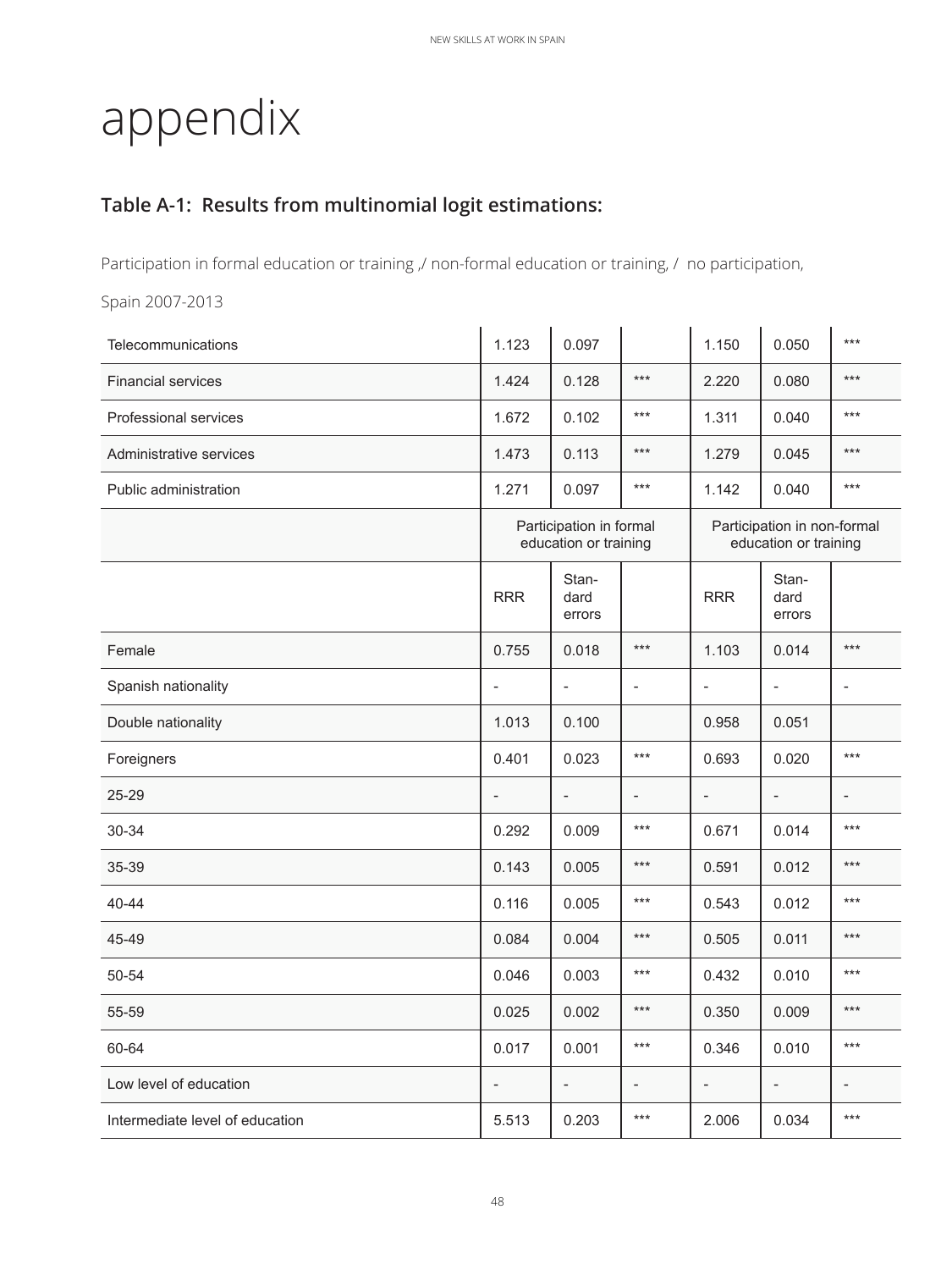| High level of education                          | 7.081           | 0.251                    | $***$                    | 3.443                    | 0.053                    | ***                      |
|--------------------------------------------------|-----------------|--------------------------|--------------------------|--------------------------|--------------------------|--------------------------|
|                                                  | <b>EMPLOYED</b> |                          |                          |                          |                          |                          |
| Salaried workers private sector                  |                 | $\overline{\phantom{0}}$ | $\overline{\phantom{0}}$ | $\overline{\phantom{a}}$ | $\overline{\phantom{a}}$ | $\overline{\phantom{0}}$ |
| Salaried workers públic sector                   | 1.672           | 0.080                    | $***$                    | 1.525                    | 0.035                    | ***                      |
| Self-employed                                    | 0.854           | 0.050                    | $***$                    | 0.903                    | 0.023                    | ***                      |
| Other types of employment                        | 1.476           | 0.212                    | $***$                    | 1.162                    | 0.091                    | $^\star$                 |
| Part-time                                        | 2.557           | 0.096                    | $***$                    | 1.047                    | 0.024                    | $***$                    |
| Tenure: 0-3 years                                |                 | ۰                        | $\overline{a}$           | $\overline{\phantom{a}}$ |                          |                          |
| Tenure: 4-10 years                               | 0.767           | 0.027                    | $***$                    | 0.845                    | 0.015                    | ***                      |
| Tenure: 11+ years                                | 0.912           | 0.040                    | $***$                    | 0.884                    | 0.017                    | ***                      |
| Firm size: 1-10 employees                        |                 | $\overline{a}$           | $\overline{a}$           | $\overline{\phantom{a}}$ | $\overline{\phantom{a}}$ | L,                       |
| Firm size: 11-19 employees                       | 0.987           | 0.059                    |                          | 1.169                    | 0.032                    | ***                      |
| Firm size: 20-49 employees                       | 0.966           | 0.050                    |                          | 1.268                    | 0.029                    | ***                      |
| Firm size: 50-249 employees                      | 1.213           | 0.057                    | $***$                    | 1.370                    | 0.030                    | ***                      |
| Firm size: 250+ employees                        | 1.353           | 0.066                    | $***$                    | 1.384                    | 0.032                    | ***                      |
| Firm size: unknown number of employees above 110 | 0.894           | 0.051                    | $\star$                  | 0.919                    | 0.028                    | ***                      |
| Manufacturing                                    |                 | L,                       | $\overline{\phantom{0}}$ | $\overline{\phantom{a}}$ | $\overline{\phantom{a}}$ | L,                       |
| Mining and extraction                            | 0.435           | 0.254                    |                          | 1.021                    | 0.163                    |                          |
| Energy and wàter                                 | 0.953           | 0.148                    |                          | 1.288                    | 0.080                    | ***                      |
| Construction                                     | 0.731           | 0.067                    | $***$                    | 0.997                    | 0.037                    |                          |
| Whole- and resail trade                          | 0.789           | 0.049                    | $***$                    | 0.915                    | 0.025                    | $***$                    |
| Transportation                                   | 0.892           | 0.075                    |                          | 1.028                    | 0.037                    |                          |
| Hostelry                                         | 1.288           | 0.095                    | $***$                    | 0.912                    | 0.036                    | $***$                    |
| Education                                        | 1.910           | 0.123                    | $***$                    | 1.669                    | 0.051                    | ***                      |
| Health                                           | 1.785           | 0.115                    | $***$                    | 1.571                    | 0.048                    | ***                      |
| Leisure and other services                       | 1.293           | 0.100                    | $***$                    | 1.317                    | 0.050                    | $***$                    |
|                                                  | NON-EMPLOYED    |                          |                          |                          |                          |                          |
| Inactive                                         | 6.945           | 0.362                    | $***$                    | 1.162                    | 0.031                    | $***$                    |
| Unemployed: less than 1 year buscando empleo     | 2.987           | 0.192                    | $***$                    | 1.240                    | 0.042                    | ***                      |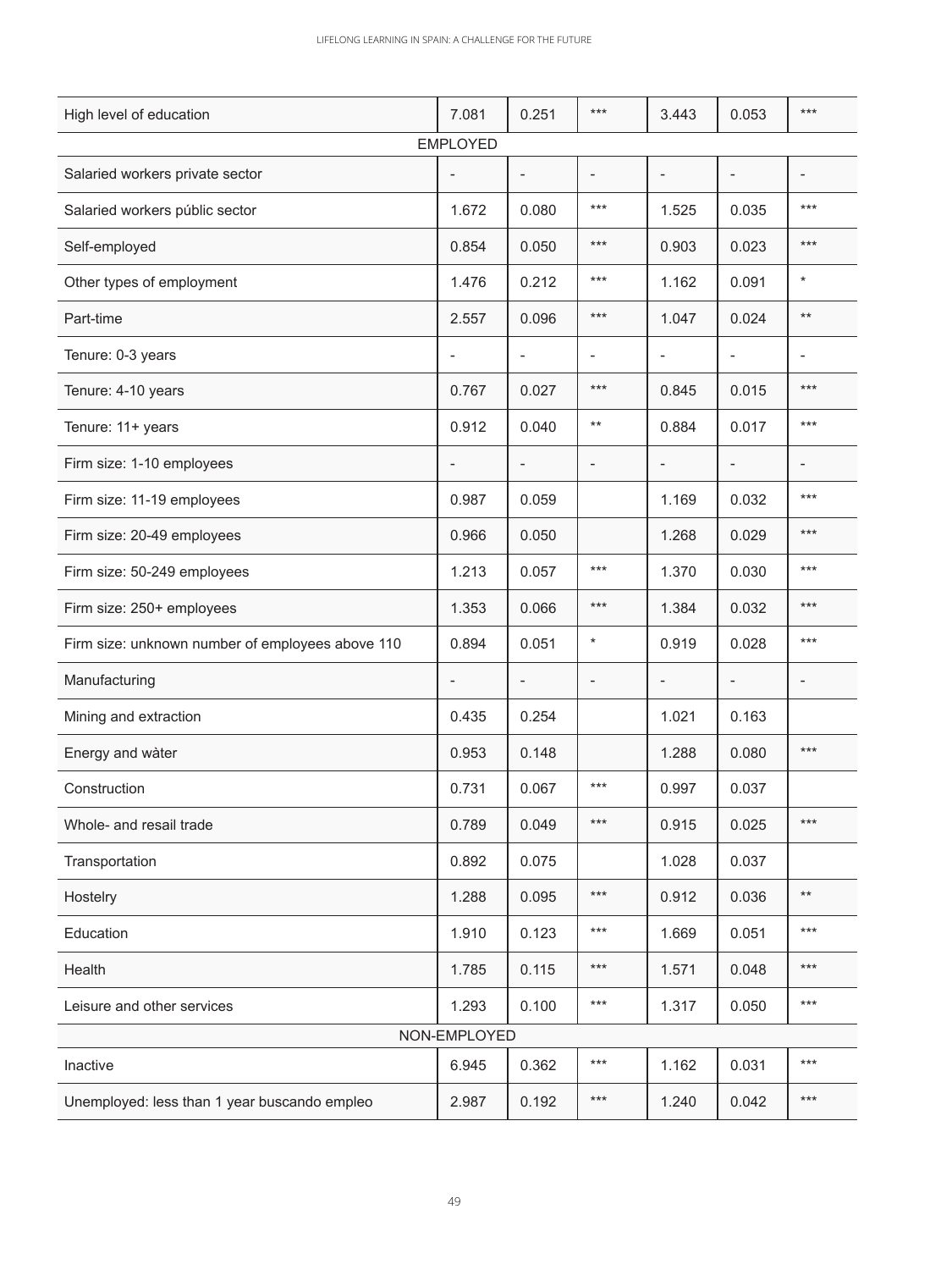| Unemployed: between 1 and 2 years buscando empleo | 3.282          | 0.339                    | $***$                    | 1.378                    | 0.075                    | $***$                    |
|---------------------------------------------------|----------------|--------------------------|--------------------------|--------------------------|--------------------------|--------------------------|
| Unemployed: between 2 and 4 years buscando empleo | 3.441          | 0.291                    | $***$                    | 1.265                    | 0.057                    | $***$                    |
| Unemployed: longer than 4 years                   | 3.181          | 0.369                    | $***$                    | 1.095                    | 0.066                    |                          |
| Registered unemployed                             | 0.902          | 0.038                    | $***$                    | 1.724                    | 0.045                    | $***$                    |
| Benefit recipient                                 | 0.842          | 0.043                    | $***$                    | 1.021                    | 0.027                    |                          |
|                                                   | <b>REGIONS</b> |                          |                          |                          |                          |                          |
| Aragon                                            |                | $\overline{\phantom{a}}$ | $\overline{\phantom{a}}$ | ÷,                       | $\overline{a}$           | $\overline{\phantom{a}}$ |
| Andalusia                                         | 1.104          | 0.068                    |                          | 0.773                    | 0.022                    | $***$                    |
| Asturias                                          | 0.904          | 0.078                    |                          | 0.724                    | 0.031                    | $***$                    |
| <b>Balearic Islands</b>                           | 1.196          | 0.109                    | $\star$                  | 0.718                    | 0.034                    | $***$                    |
| Canarias                                          | 1.495          | 0.105                    | $***$                    | 0.823                    | 0.030                    | $***$                    |
| Canary Islands                                    | 0.857          | 0.077                    | $\star$                  | 0.661                    | 0.029                    | $***$                    |
| Castilla-Leon                                     | 0.903          | 0.061                    |                          | 0.802                    | 0.025                    | $***$                    |
| Castilla La Mancha                                | 1.136          | 0.079                    | $\star$                  | 0.760                    | 0.026                    | ***                      |
| Catalonia                                         | 1.060          | 0.071                    |                          | 0.756                    | 0.024                    | $***$                    |
| Valencia                                          | 1.119          | 0.076                    | $\star$                  | 0.935                    | 0.030                    | $^{\star\star}$          |
| Estremadura                                       | 0.973          | 0.081                    |                          | 0.940                    | 0.036                    |                          |
| Galicia                                           | 0.955          | 0.063                    |                          | 0.775                    | 0.024                    | $***$                    |
| Madrid                                            | 1.153          | 0.082                    | $***$                    | 0.791                    | 0.027                    | $***$                    |
| Murcia                                            | 1.074          | 0.089                    |                          | 0.856                    | 0.035                    | $***$                    |
| Navarre                                           | 0.849          | 0.081                    | $\star$                  | 1.016                    | 0.042                    |                          |
| <b>Basque Country</b>                             | 0.753          | 0.059                    | $***$                    | 0.948                    | 0.032                    |                          |
| The Rioja                                         | 0.757          | 0.085                    | $***$                    | 0.849                    | 0.041                    | $***$                    |
| Ceuta and Melilla                                 | 1.565          | 0.193                    | $***$                    | 0.904                    | 0.064                    |                          |
|                                                   | <b>PERIOD</b>  |                          |                          |                          |                          |                          |
| 2007                                              |                | $\qquad \qquad -$        | $\overline{\phantom{a}}$ | $\overline{\phantom{0}}$ | $\overline{\phantom{a}}$ | $\overline{\phantom{a}}$ |
| 2008                                              | 1.565          | 0.193                    | $***$                    | 0.904                    | 0.064                    |                          |
| 2009                                              | 0.978          | 0.043                    |                          | 0.974                    | 0.021                    |                          |
| 2010                                              | 1.048          | 0.046                    |                          | 0.946                    | 0.021                    | $^{\star\star}$          |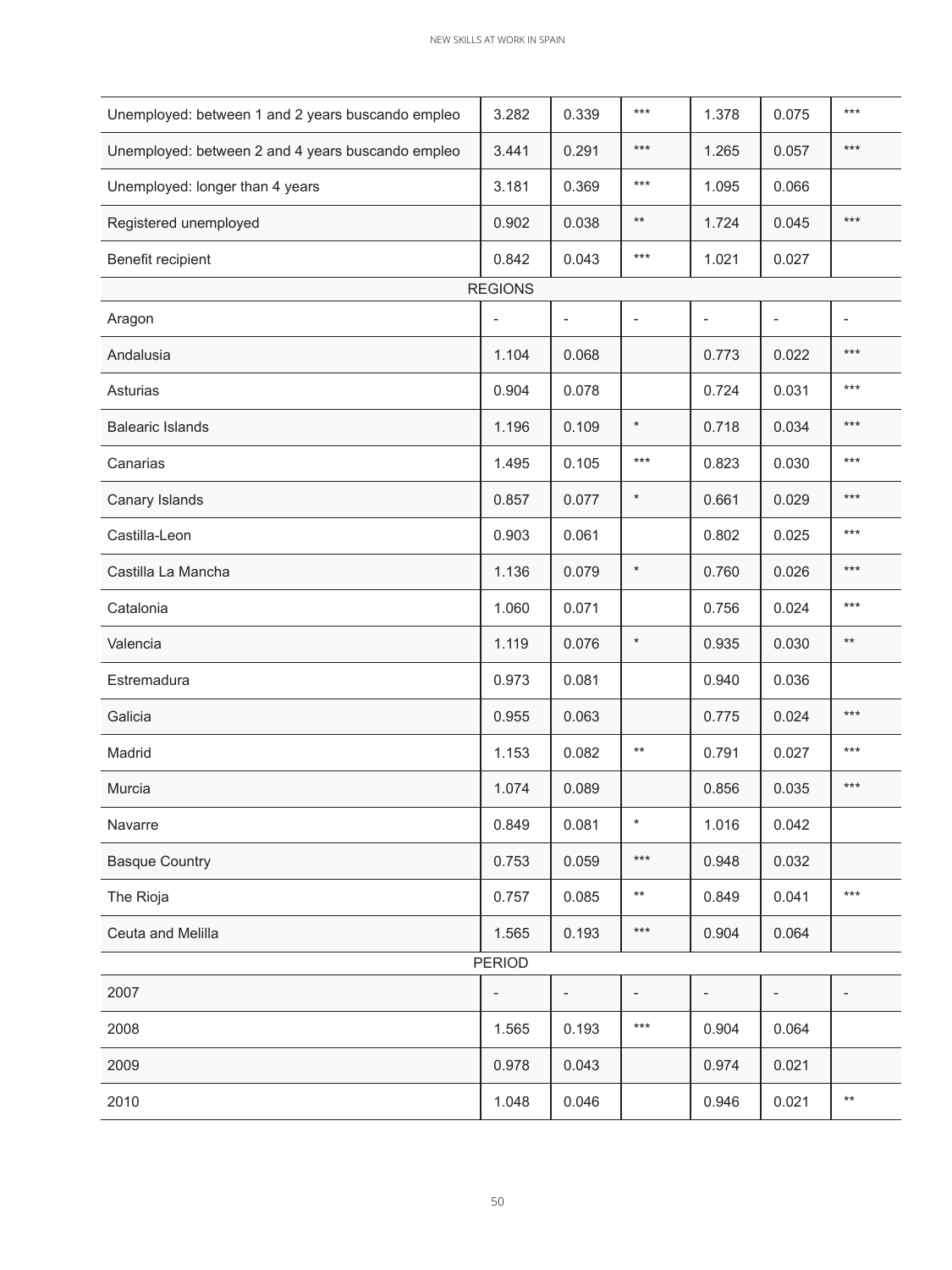| 2011     | 1.160 | 0.050 | $***$ | 0.942 | 0.020 | $***$ |
|----------|-------|-------|-------|-------|-------|-------|
| 2012     | 1.311 | 0.056 | $***$ | 0.914 | 0.020 | $***$ |
| 2013     | 1.263 | 0.054 | $***$ | 0.870 | 0.019 | $***$ |
| Constant | 1.372 | 0.058 | $***$ | 0.932 | 0.020 | $***$ |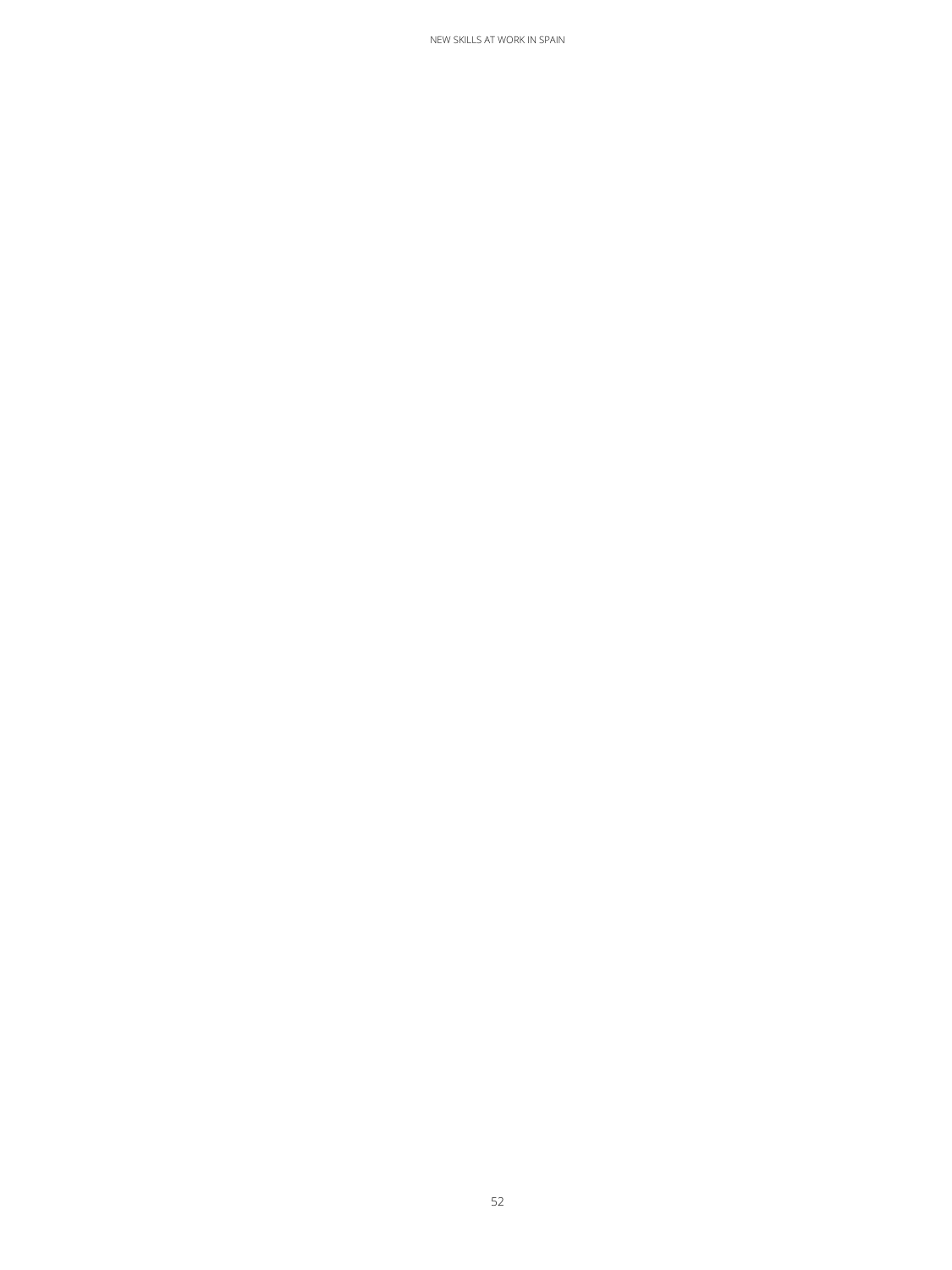LIFELONG LEARNING IN SPAIN: A CHALLENGE FOR THE FUTURE